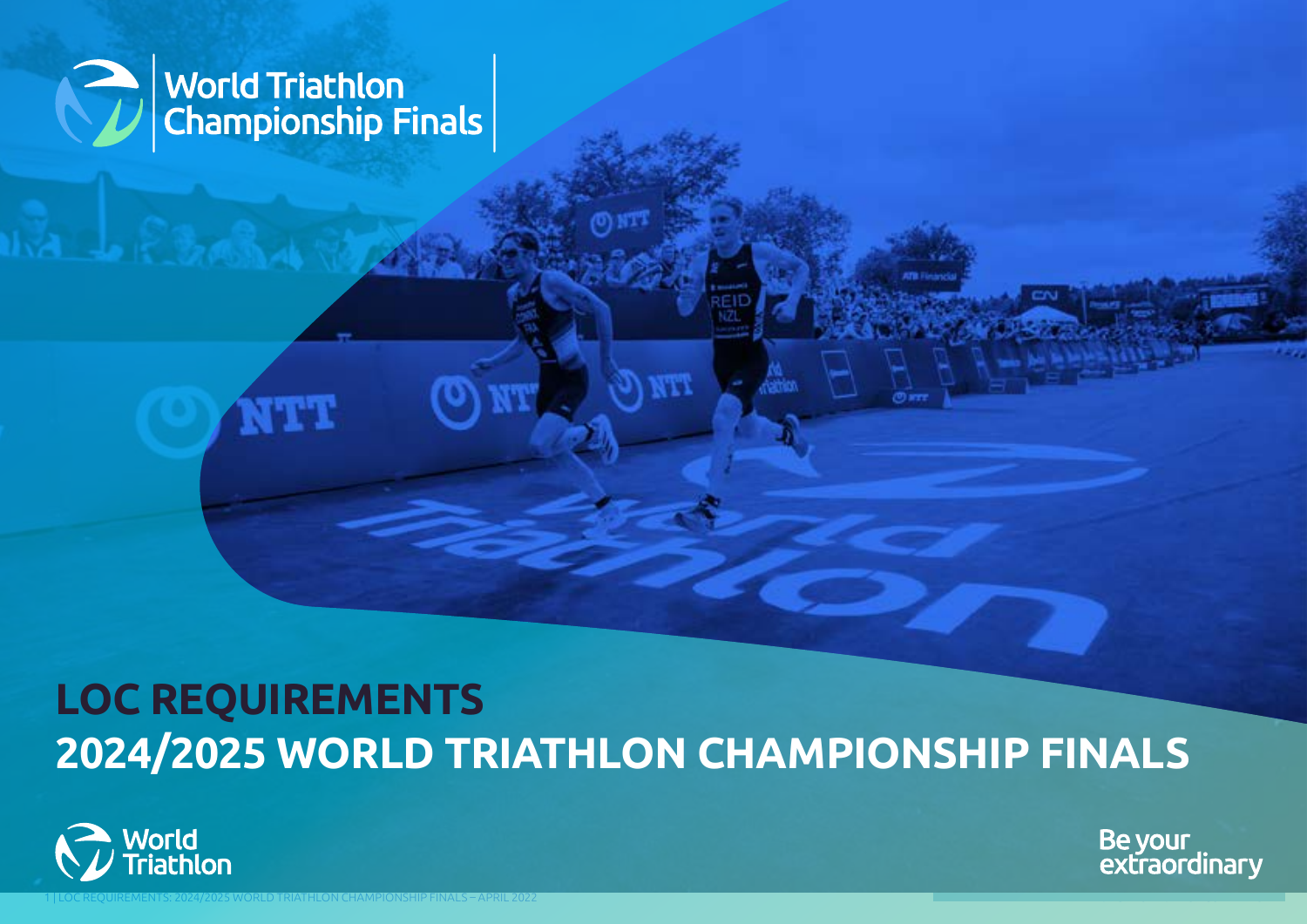

# <span id="page-1-0"></span>**2024/2025 WORLD TRIATHLON CHAMPIONSHIP FINALS TECHNICAL, PROTOCOL AND MEDIA MANUAL**

# **THIS DOCUMENT SUMMARISES THE KEY INFORMATION REQUIRED TO DELIVER THE 2024/2025 WORLD TRIATHLON CHAMPIONSHIP FINALS EVENTS**

VERSION APRIL 2022

# **CONTENTS**

|    | SECTION A: OVERVIEW OF THE SERIES & THE MANAGEMENT TEAM  | 3              |
|----|----------------------------------------------------------|----------------|
|    | 1. Introduction                                          | $\overline{4}$ |
|    | 2. The principles of World Triathlon Championship Finals | $\overline{4}$ |
| 3. | Key Criteria                                             | 4              |
|    | 4. "The Teams"                                           | 4              |
|    | 5. Administration                                        | $\overline{7}$ |
|    | 6. Services                                              | 10             |
|    |                                                          |                |
|    | <b>SECTION B: TECHNICAL &amp; VENUE OPERATIONS</b>       | 12             |
|    | 1. Technical Operations                                  | 13             |
|    | 2. Medical Management                                    | 15             |
|    | 3. Doping Control                                        | 15             |
|    | 4. Facilities, Equipment and Volunteer Requirements      | 16             |
|    | 5. Transportation Plan                                   | 17             |
|    | 6. Accommodation Requirements                            | 17             |
|    | 7. Communication Plan                                    | 18             |
|    | 8. Technical Officials Equipment                         | 18             |
|    | 9. Athletes' Equipment                                   | 18             |
|    | 10. Catering Requirements                                | 18             |
|    | 11. Contingency Plan                                     | 19             |
|    | 12. Operation Plans                                      | 19             |
|    | 13. Risk Assessment                                      | 19             |
|    | 14. Event Management Tools Partnerships                  | 19             |

| <b>SECTION C: WORLD TRIATHLON EVENT PROTOCOLS</b>      | 20 |
|--------------------------------------------------------|----|
| World Triathlon Sport Presentation<br>1.               | 21 |
| 2. World Triathlon VIP Hosting and Ceremony Protocols  | 21 |
|                                                        |    |
|                                                        |    |
| SECTION D: REQUIREMENTS FOR MEDIA, TIMING & TELEVISION | 22 |
| Introduction                                           | 23 |
| 2. World Triathlon Media Team Requirements             | 23 |
| Timing and Results Service Requirements<br>3.          | 26 |
| Broadcast Requirements<br>4.                           | 30 |
|                                                        |    |
|                                                        |    |

| SECTION E: WORLD TRIATHLON CONGRESS AND MEETINGS | 34 |
|--------------------------------------------------|----|
| 1. World Triathlon Congress                      |    |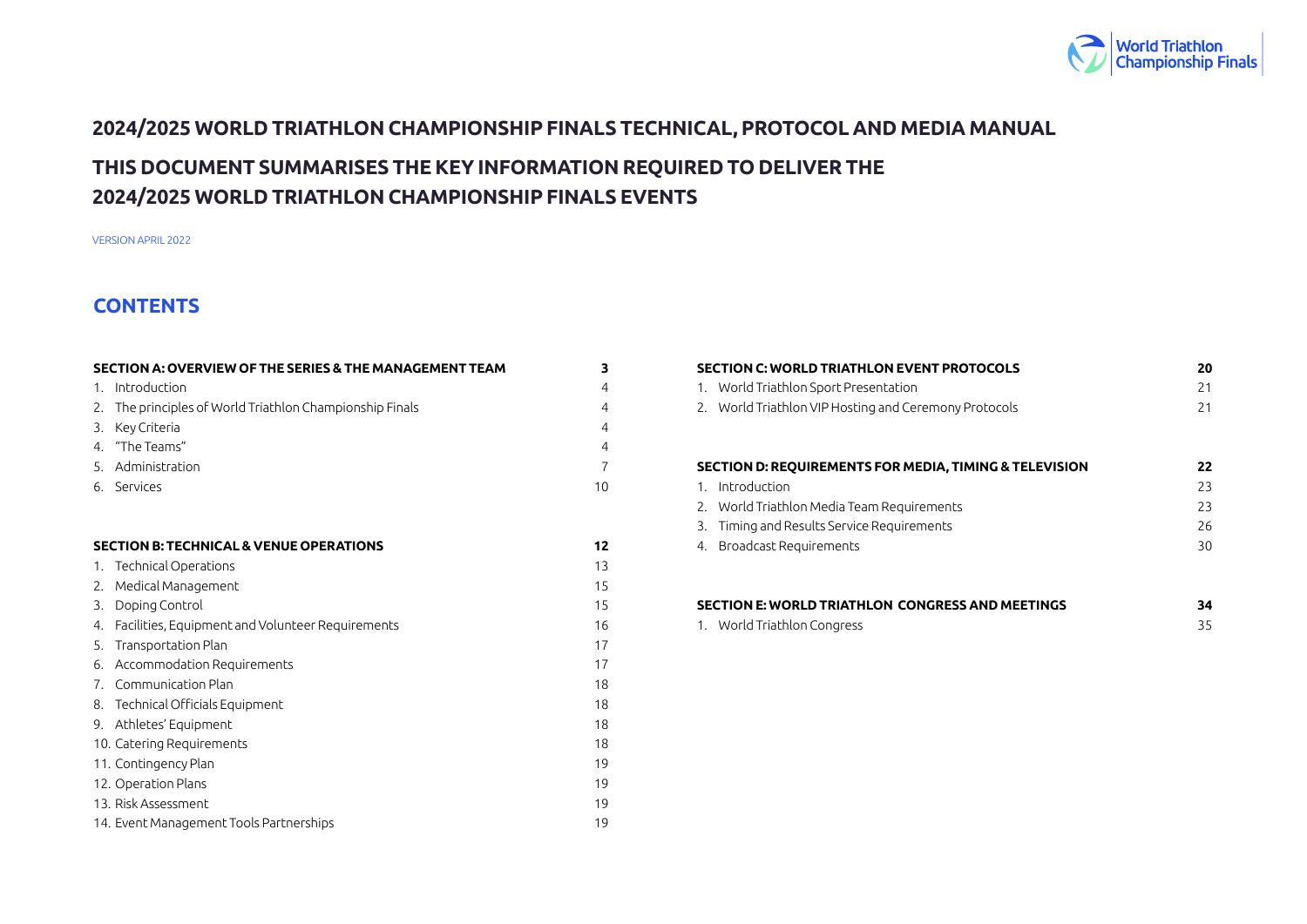<span id="page-2-0"></span>



# SECTION A: OVERVIEW OF THE SERIES & THE MANAGEMENT TEAM

3 | LOC REQUIREMENTS: 2024/2025 WORLD TRIATHLON CHAMPIONSHIP FINALS – APRIL 2022 [BACK TO TABLE OF CONTENTS](#page-1-0)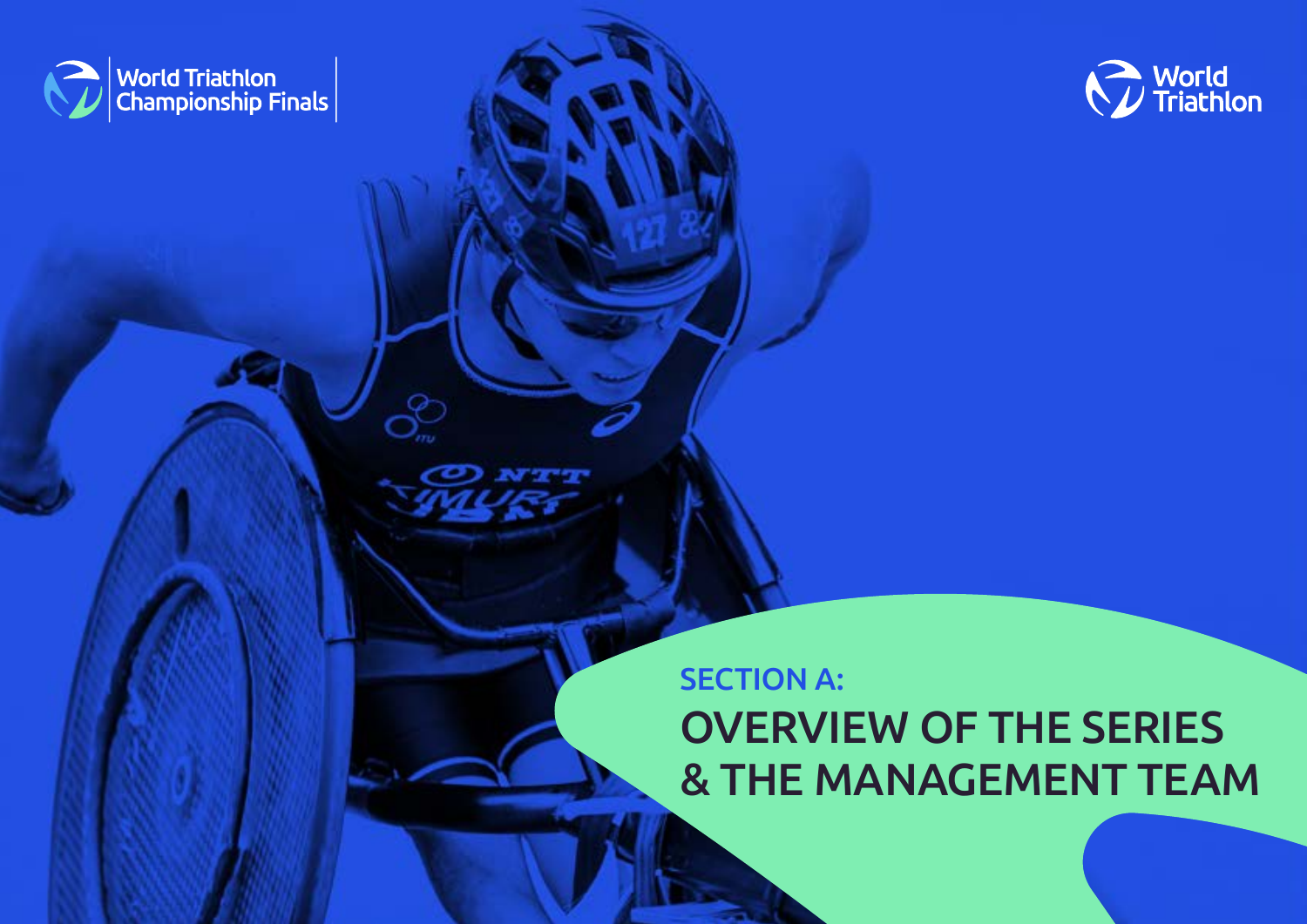

#### <span id="page-3-0"></span>**1. INTRODUCTION**

- 1.1. The World Triathlon Championship Series (World Triathlon Championship Series) brings together the world's premier triathlon events. The series is wholly owned by the World Triathlon, the world governing body of the sport. World Triathlon will use its highly experienced staff to support each Local Organising Committee (LOC) in delivering a worldclass event. World Triathlon will provide key operations staff to support the event (outlined below) during its operation.
- 1.2. The World Triathlon Championship Series is developed in collaboration with various stakeholders which will partner with World Triathlon in producing the series, forming a professional and highly experienced Series Management Team (SMT).
- 1.3. The Objectives of the Series Management Team (SMT) are:
	- a. To form a management partnership with the Local Organising Committee (LOC) and the Host City (HC) and support the LOC in reaching the world-class standards consistent with each event in the series;
	- b. To collaborate closely with the LOC, the National Federation (NF) of the country and the Host City (HC). In addition to this document, the World Triathlon Event Organisers' Manual, the World Triathlon Championship Series Branding Guidelines will be used as a working document by the LOC and include all the necessary additional information to deliver the event details. Executing the details is a matter of agreement with World Triathlon, the Team Leader (TL) and the World Triathlon Technical Delegate (TD). All documents can be downloaded from www.triathlon.org;
	- c. To ensure the LOC complies with the World Triathlon Competition Rules.

#### **2. THE PRINCIPLES OF WORLD TRIATHLON CHAMPIONSHIP FINALS**

- 2.1. A safe and fair environment for the athletes;
- 2.2. High quality events with consistent technical standards and brand consistency i.e. 'Look and Feel';
- 2.3. Spectacular events showcasing the city through media exposure and significant spectator audiences;
- 2.4. Deliver to a worldwide audience through live television, highlights shows and other media:
- 2.5. Opportunity to bring international visitors to the host city;
- 2.6. Deliver high quality opportunities and total satisfaction to sponsors:
- 2.7. Sport development opportunities and a legacy for the HC and NF;
- 2.8. Development opportunities for community with corporate participation.

# **3. KEY CRITERIA**

- 3.1. High quality events with a consistent brand and standards;
- 3.2. Elite events preferred on two separate days of the weekend with a multi-lap course;
- 3.3. Mass participation events managed according to the World Triathlon Competition Rules and linked to the elite programme to create a major spectacle;
- 3.4. Venue set up in city centre with grandstand and live TV broadcast on big screens:
- 3.5. Large numbers of spectators;
- 3.6. High quality experience for all participants;
- 3.7. Test event to be organised before hosting the World Triathlon Championship Finals. Minimum two World Triathlon Championship Series events and one World Triathlon Para Cup in the preceding years.

# **4. "THE TEAMS"**

The roles and responsibilities of the LOC and SMT are outlined below. The World Triathlon Championship Finals will bring a collaborative team of experts to support and deliver each event and work alongside the LOC.

- 4.1. The Series Management Team (SMT) will interact with the LOC event team on multiple levels. Below is a description of the SMT and their roles. Each SMT member might have additional staff that will be brought to the event to help the LOC:
	- a. World Triathlon Secretary General and World Triathlon Sport Director are responsible for the general management and supervision of the entire series:
		- Overall strategy, planning and organisation;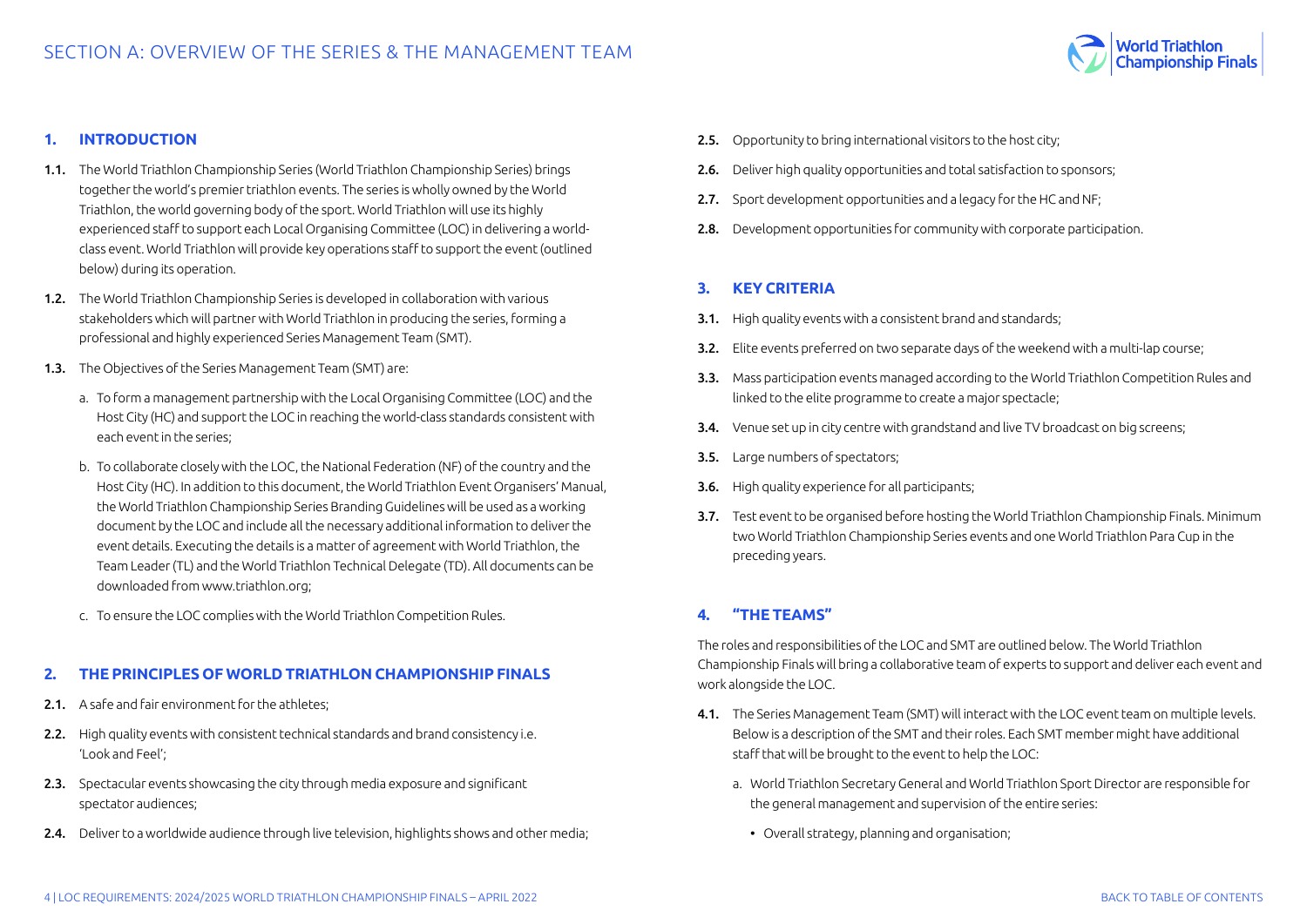

- Series approvals and recommendations;
- Coordinate host city bid process and event scheduling;
- Event agreement negotiation and management;
- Athlete agreements and prize money recommendations;
- Ensure all LOC event insurance requirements.
- b. World Triathlon Championship Series General Manager and occasionally the Team Leader (TL) during the on-site delivery phase:
	- Finalise naming structure;
	- Evaluation of event commercial elements during bid process;
	- World Triathlon logo protocol;
	- Series marketing strategy;
	- Approves all commercial/advertising products such as brochures, posters, ads, web design, and merchandising;
	- Implement the World Triathlon Branding Guidelines;
	- World Triathlon advertising;
	- Implement and delivery of all global contractual rights;
	- Implement Branding requirements;
	- Coordinate team meetings; set agendas, record and distribute minutes;
	- Manage VIP requirements.
- c. World Triathlon Head of Operations as part of the World Triathlon Technical Delegate team including the assigned Co-TDs. The TD team will assign specific roles and responsibilities. This team will also include the Medical Delegate and a number of International and National Technical Officials:
	- Evaluation of event technical elements during bid process;
	- Project management;
	- Primary contacts for all technical, competition and operational elements;
- Venue and course design including measurement, permits and approvals, infrastructure integrity, aid stations, communications, contingency plans;
- Management of the preparations of all operations and services;
- Coordination of officials, marshalls, and volunteers;
- Manage the implementation of the applicable rules for all events;
- Provide accreditation protocol management for the Field of Play;
- Health and Safety management;
- Approval of security plans;
- Medical management;
- Race and risk communication management;
- Environmental management;
- Deliver Officials' Development Programme;
- Elite athlete registration, briefings and training facilities management;
- Timing and Results management;
- Age-Group technical management;
- Oversee all LOC website information for accuracy and consistency;
- Post-event technical reporting.
- d. World Triathlon Event Services Manager
	- Management of global logistics and shipping;
	- Manage production and inventory of World Triathlon Championship Series supplies;
	- Approval of accommodation, offices, facilities, functions and transportation;
	- Manage Executive Board/Committee meetings and congress logistics;
	- AG athletes' services and experience coordination and approval;
	- Manage World Triathlon team travel;
	- Manage World Triathlon family services.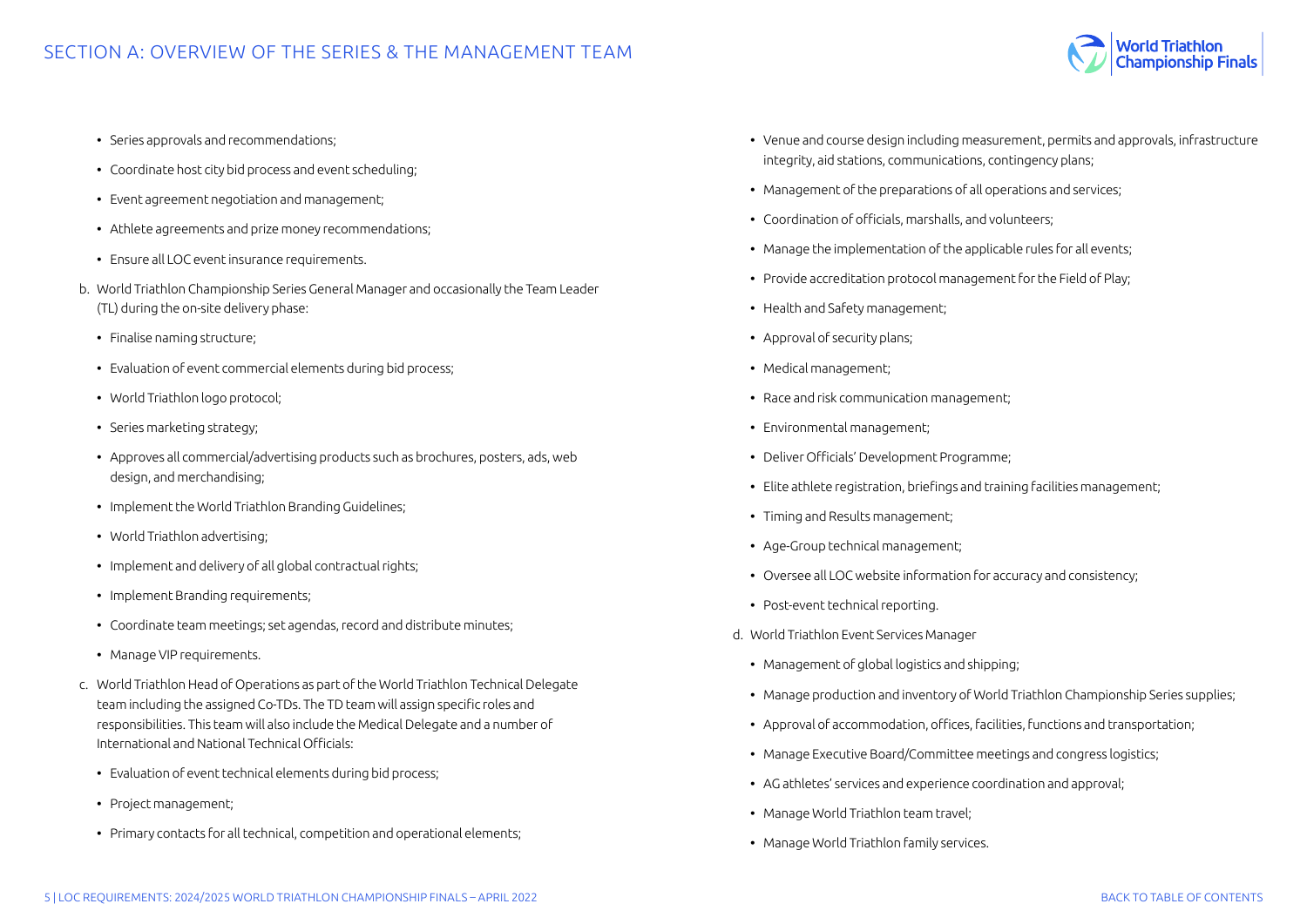

- e. World Triathlon Sport Results Director:
	- Elite, U23, Para and Age-Group athletes' entries management and elite start list production (including numbering);
	- Liaison with the Timing companies;
	- Age-Group registration on-site data verification;
	- Identify Series winners.
- f. World Triathlon Head of Communications:
	- Oversee all World Triathlon Media staff on-site and be the first point of contact for all media matters (non-TV);
	- Approve all planned media facilities, media technical support and media hosting with TD and TL;
	- Request and review all LOC media plans in cooperation with the World Triathlon Championship Series TV Production Manager;
	- Develop and implement the World Triathlon media plan for the event;
	- Coordinate athlete interviews;
	- Coordinate press services and manage SMT press team;
	- Race and risk communication spokesperson;
	- Coordinate and produce the social media content for World Triathlon social media channels.
- g. World Triathlon Championship Series TV Production Manager:
	- First point of contact for all television matters with the host broadcaster and any other relevant parties;
	- Coordination of the work of the SMT camera crew on site;
	- Coordination of the international TV production (production plan, international signal, international commentary, TV graphics);
	- Produce post-race news feed, webcast and magazine show.
- h. World Triathlon Sport Presentation Manager:
	- Oversees all sport presentation matters on-site, as approved by World Triathlon, including facilities, equipment and run-sheets/scripts;
	- Manage the operation and delivery of World Triathlon Event Protocols in coordination with the LOC.
- i. World Triathlon Anti-Doping Manager:
	- Anti-Doping control management;
	- World Triathlon Anti-Doping Expo booth management.
- 4.2. LOC Team:
	- a. LOC Event Director:
		- Overall management and coordination of the Event;
		- Main contact person for the LOC on all important coordination activities and decisions.
	- b. LOC Director of Venue and Technical Operations:
		- Course selection and mapping;
		- Secure permits and prepare the safety plan;
		- Venue set-up and technical operations.
	- c. LOC Director of Marketing and Sponsorship:
		- Implementation of the World Triathlon Championship Series Branding Guidelines;
		- Create an event branding plan showing allocations of sponsor and stakeholder space on the FOP;
		- Create a LOC marketing concept for the LOC sponsors that is aligned with the World Triathlon Championship Series Branding Guidelines;
		- Responsible for packing up and sending all branding material in the same condition and quantity as was received.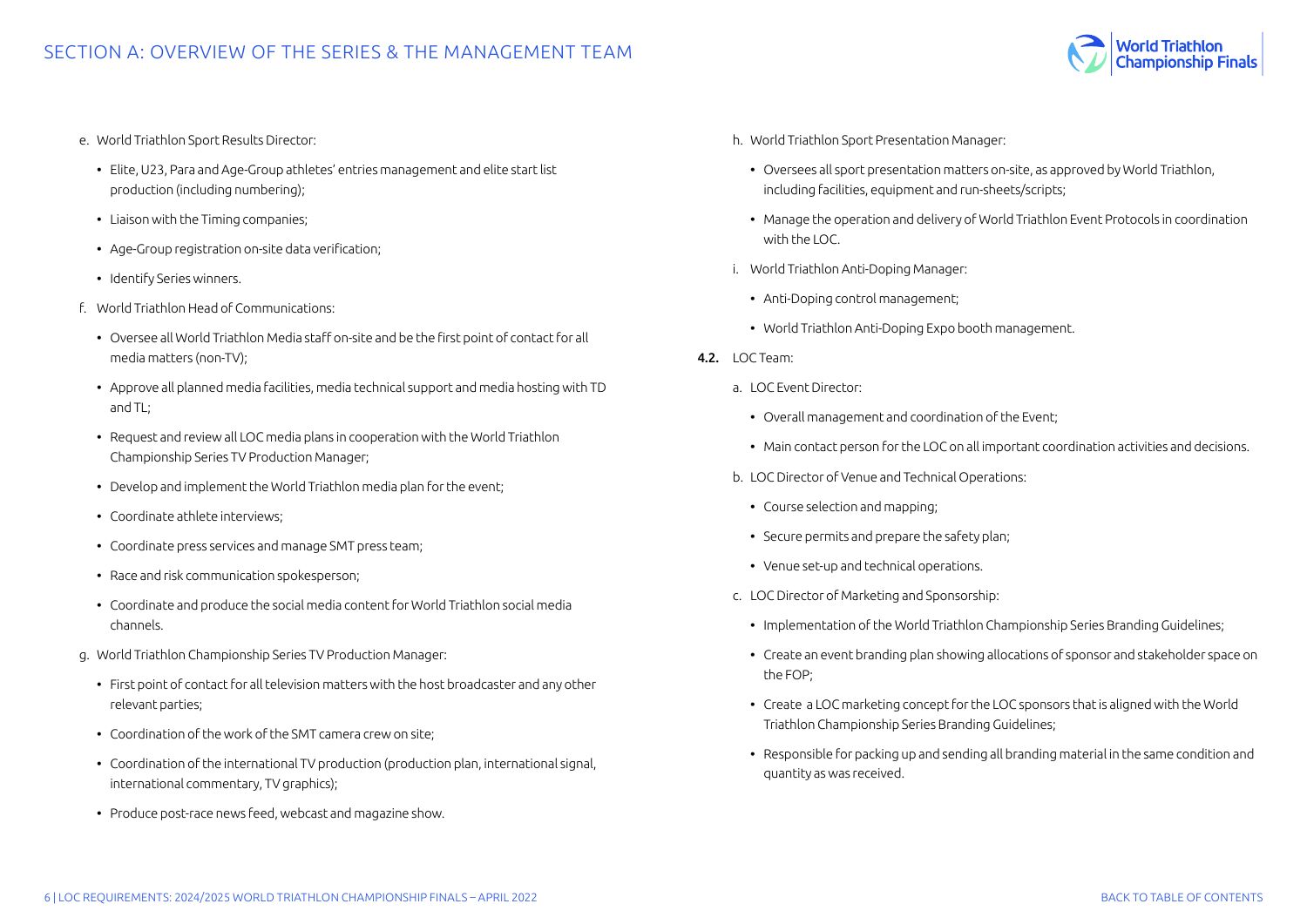- <span id="page-6-0"></span>• Provision of volunteers to assist with the installation of the branding including provision of equipment necessary for branding installation and take down;
- Provide the LOC sponsor material for the big screen and the announcers' scripts to the TL;
- Source on-site crowd entertainment features, performances and interactions.

#### d. LOC Media Director:

- Main contact to World Triathlon Media Manager/Delegate and local media;
- Arrange pre-promotion of event;
- Organise all press and photo media on site in conjunction with World Triathlon Media Manager/Delegate;
- Organise press conferences in conjunction with World Triathlon Media Manager/ Delegate;
- Provide the World Triathlon Media Manager/Delegate with the post-race media monitoring report.
- e. LOC Sport Presentation Manager:
	- Create scripts and ensures that the entire presentation team is familiar with the scripts and their particular role;
	- Coordinate all ceremony-related requirements and protocol;
	- Coordinate and produce all rehearsals with TL;
	- Coordinate ceremony staff;
	- Coordinate LOC presenters according to requirements with World Triathlon Championship Series Sport Presentation Manager.

# **5. ADMINISTRATION**

- 5.1. Official Language:
	- a. The official working language of World Triathlon is English. However other languages may be used from time to time to help with communication.
- 5.2. Site Visits:
	- a. Site visits are done prior to the Event taking place.
	- b. Evaluation site visit is taking place during the bidding period in case no World Triathlon Championship Series were hosted before on the same venue/course by the same LOC. Accommodation, travel and local transportation expenses must be covered by the LOC for maximum 2 World Triathlon delegates.
	- c. One or more coordination site visit(s) may be taking place in case of a successful bid. Accommodation and local transportation expenses must be covered by the LOC for maximum 4 delegates from the SMT for whole duration of the visit.
	- d. Documentation: During a site visit, the following information should be available:
		- LOC team (organisation structure with experience of key members);
		- Environmental data: heat stress indicator (WBGT), air temperature, water temperature, average rain fall, air pollution index, current (if applicable), sunrise/sunset
		- Venue and course maps;
	- Required permits and approvals and event insurance;
	- Budget outline, including confirmed revenue streams;
	- Proposed schedule;
	- Host hotel information and facilities;
	- Marketing plans;
	- Operation plans (coordination visit only);
	- Services plans (coordination visit only).
- 5.3. Event Agreement:
	- a. The Event Agreement is required for all World Triathlon Championship Finals. All provisions of the Event Agreement document are legally binding upon all LOCs that have been awarded a World Triathlon Championship Finals.
	- b. World Triathlon has the authority to ensure the implementation and interpretation of the Event Agreement document.

World Triathlon<br>Championship Finals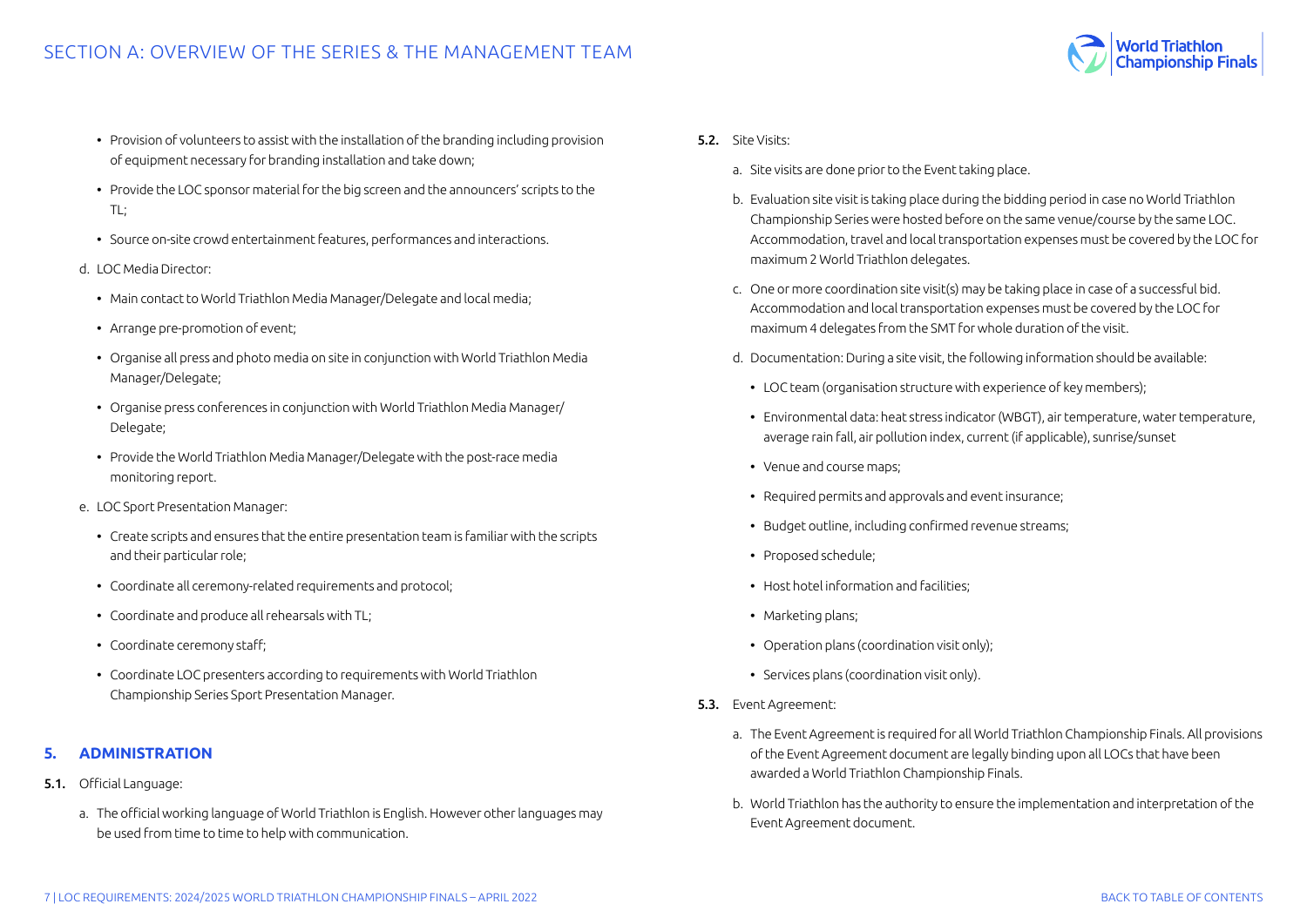

#### 5.4. Insurance:

- a. Event Liability Insurance and Event Cancellation Insurance are required as per the Event Agreement.
- b. The LOC shall, at its cost, insure and keep insured with a reputable insurance company, a standard public liability and property damage insurance policy to cover the risks of insurable nature of the ER and the staging of the Event and the related events for an amount not less than US\$10,000,000. The insurance policy will name, as insured, the LOC, World Triathlon, the Global Partners, the World Triathlon Executive Board and Staff, the World Triathlon International Technical Officials, and the respective LOC directors, officers, agents, volunteers, employees and contractors.
- c. Event Certificate of Insurance: The official certificate of insurance, with all additional insured added, must be provided to World Triathlon at least 60 days prior to the start of the event.
- d. Athletes' Insurance: each athlete must acquire medical / travel insurance which offers the legal requirements for the country where the event is being organised unless their NF has a license system including such coverage.
- 5.5. Draft schedule can be found in the Event Organiser's Manual:
	- a. The elite events should be hosted on two different competition days. The final competition schedule needs to be approved by the TD.
- 5.6. Registration:
	- a. All the registration deadline, eligibility and entry rules can be found in the World Triathlon Competition Rules on www.triathlon.org.
	- b. Entry Fees and Payment:
		- There is no entry fee for elite athletes and paratriathletes in the World Triathlon Championship Finals. The entry fee for other categories will be as stated in the Event Agreement.
	- c. Elite, Junior and Para triathlon registration will be via the World Triathlon online system. For the Age-Group athletes, the World Triathlon online registration sytem should be used (registration process and timelines to be agreed with World Triathlon.)
- d. For paratriathlon event, the provision of an athletes' classification process must be considered according to the World Triathlon Classification Rules and Regulations.
- e. World Triathlon expects the LOC to use the suggested entry software system unless otherwise agreed.
- 5.7. Accountability:
	- a. The LOC is accountable for the following:
		- Compliance with the Event Agreement;
		- All contracts associated with local suppliers and sponsors;
		- Budgets, payroll, purchasing and invoicing, insurance, athlete waivers, permits and approvals, water quality test, travel visas, reporting schedule and checklists;
		- Accuracy of Website content: Each World Triathlon Championship Series event has a website provided by World Triathlon of the format cityname.triathlon.org;
		- The LOC must use this website as the primary event website;
		- The site is to be maintained in English as well as the local language(s) as required by LOC;
		- Event and race related changes and updates must be approved by the TL/TD before publishing;
		- Please contact webmaster@triathlon.org for setup.
- 5.8. Permits and Approvals:

The LOC must:

- a. Obtain written approval for the venue, and competition courses, including swim, bike, run, and transition, from all jurisdictions e.g. federal, regional, city, police, etc.;
- b. Have World Triathlon's approval for all segments of the course which must be secured prior to awarding a World Triathlon event;
- c. Provide World Triathlon with a water quality test during bid stage and leading up to the event as per the World Triathlon Competition Rules 10.2 and 10.3. Additional to this, based on the sanitary inspection, more tests may be requested by World Triathlon;
- d. Provide environmental data: heat stress indicator (WBGT), air temperature, water temperature, average rain fall, air pollution index, current (if applicable), sunrise/sunset;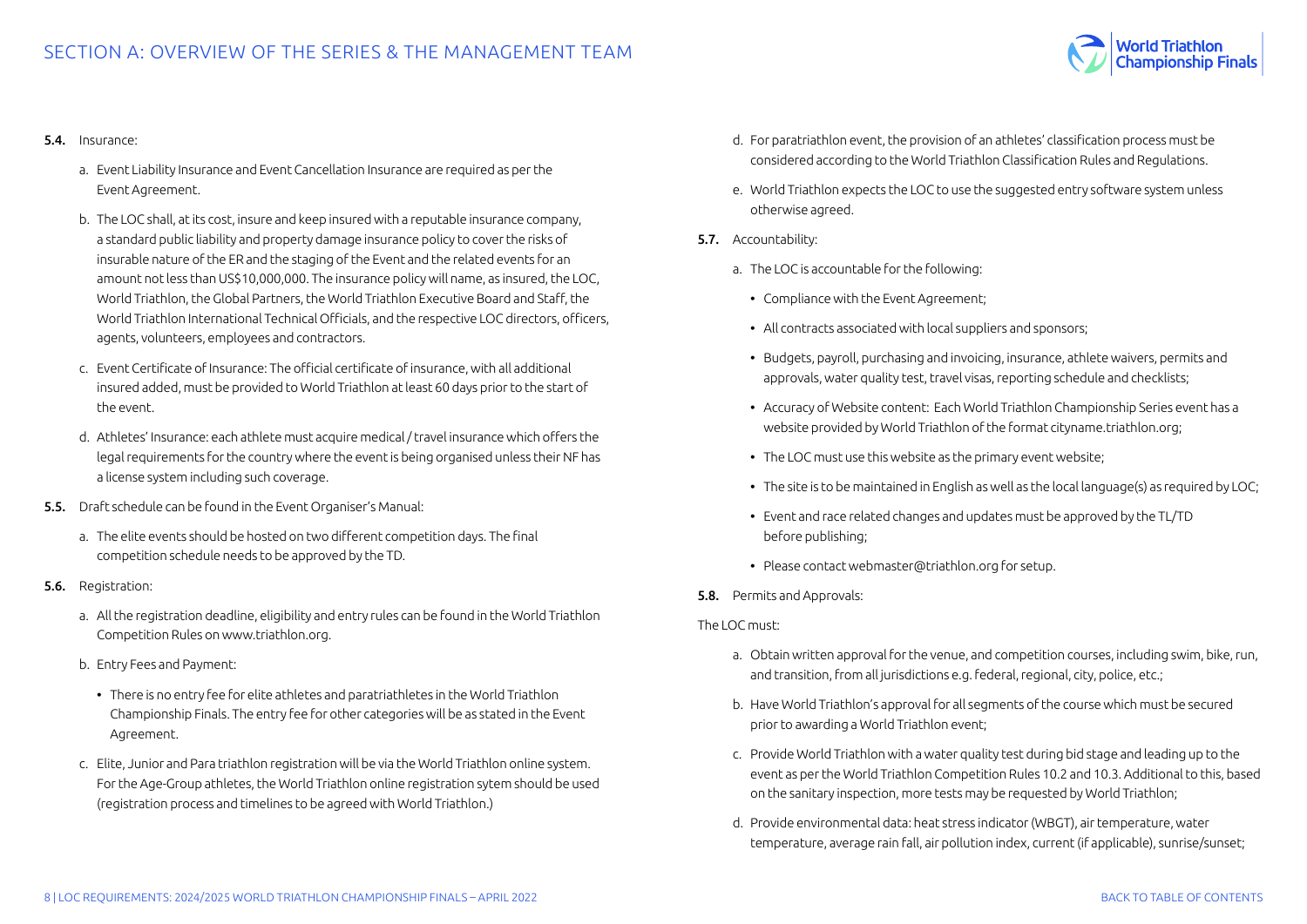

- e. Provide World Triathlon with tide tables, where applicable, during the bid stage;
- f. Ensure that all temporary structures (pontoon, grandstands, stages, gantries etc.) are approved in writing by a Structural Engineer and adhere to the local fire marshal's code;
- g. Provide proof that local hospitals and Emergency Departments are informed of the event and its associated road closures;
- h. Assist with Drone operational regulations and permits.
- 5.9. Reporting Schedule and Checklists:

#### The LOC must:

- a. Be familiar with World Triathlon schedules and checklists as outlined in the Event Organisers' Manual;
- b. Provide reports upon the request of the SMT Team;
- c. Participate on the bi-weekly progress report calls;
- d. Participate on the 30 days prior to the event the general World Triathlon/LOC call;
- e. Project Management System: World Triathlon has partnered with the company WeTrack for delivering a project management system and document sharing platform for all World Triathlon events. This tool is used during the planning process for following the events' progress report and it is mandate for all LOCs to use it. This application is offered to the LOC on World Triathlon's cost.

# 5.10. SMT – LOC On-Site Meeting:

- a. A series of on-site meetings will be scheduled during the week leading up to the event;
- b. The schedule of meetings will be prepared by the Team Leader and the Technical Delegate;
- c. The Team Leader, Technical Delegate, Media Delegate, World Triathlon Championship Series TV Production Manager, LOC Event Director, LOC Director of Technical and Venue Operations, LOC Director of Marketing and Sponsorship will attend the first on-site meeting;
- d. Course and venue maps, branding plan, concept of course safety, staff and security operation plan including radio plan and protocol, event schedule including swim heats, medical plan, athlete services plan, contingency plans are required material for the meeting.
- 5.11. Event Week Meetings: The event-week meetings will be confirmed and circulated following the first SMT – LOC on-site meeting. The following meetings will be scheduled:
	- a. Technical Meeting;
	- b. TV Production Meeting;
	- c. Media Management Meeting;
	- d. Branding Meeting;
	- e. World Triathlon Protocol Meeting, including Sport Presentation, Opening and Medal Ceremonies, VIP Services and Accreditation Meeting, Closing ceremony Meeting;
	- f. Rehearsal schedule for Sport Presentation and Medal Ceremony;
	- g. Timing and Results Meeting;
	- h. Motorbike drivers' Meeting;
	- i. Marine Meeting;
	- j. Medical Meeting;
	- k. Registration Meeting.

#### 5.12. Travel Visas:

The LOC must:

- a. Provide all necessary information and assistance for athletes and officials who require travel visas for entry into the host country;
- b. Get the detailed travel visa information from the host country's customs and immigration department;
- c. The LOC must post the detailed travel visa information on the event website. Upon receipt of applications for a travel visa, the LOC will liaise with the athletes/coaches'/officials' NF and World Triathlon;
- d. Not issue travel visa invitations without prior approval and confirmation of that the athletes, coaches and/or officials are in good standing with World Triathlon;
- e. Assist with media visas & media equipment customs.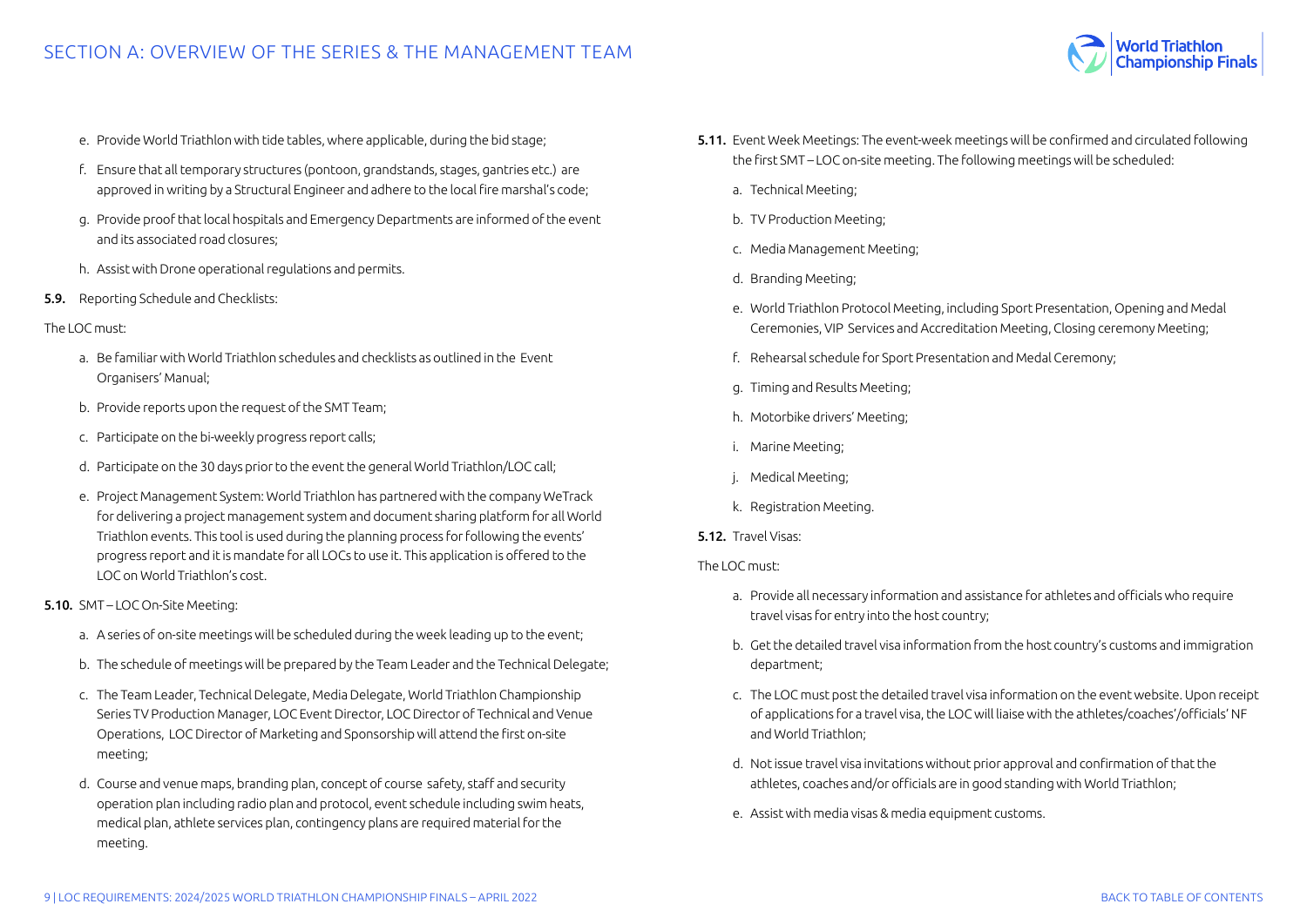

#### <span id="page-9-0"></span>5.13. Accreditation Protocol:

The LOC must:

- a. Use the standardised accreditation system, outlined in the Event Organisers' Manual;
- b. Pay particular attention to both the precise design of the accreditation, the secure zone signage, and the implementation of an effective security team to manage and control the accreditation and security on site;
- c. Only accredit the approved coaches' accreditation list that World Triathlon will announce 5 days before the event. Only coaches listed on this list can receive wristband (provided by World Triathlon). All other requests should be directed to the TD;
- d. Only accredit the approved team medicals' accreditation list that World Triathlon will announce 5 days before the event. Only team medicals listed on this list can receive wristband (provided by World Triathlon). All other requests should be directed to the World Triathlon Medical Delegate;
- e. The final plan and proposed accreditation cards, zone control signage and venue accreditation plan/flows must be submitted to TD for approval according to the project plan.

# **6. SERVICES**

- 6.1. Staff and Volunteer Services:
	- a. The event should have adequate paid staff to meet the requirements of hosting an event of this calibre.
	- b. Volunteers: First look to recruit personal contacts of LOC committee members as they often provide the most reliable resources.
	- c. Specific training should be provided to:
		- Field of Play volunteers;
		- Athlete Services volunteers;
		- Medical and Anti-Doping volunteers;
		- VIP Hosting volunteers;
- Transportation volunteers;
- General Information volunteers.
- d. Volunteers should have a general understanding and awareness of all aspects of the event. Volunteers are the 'Face' of the event and represent the local community to the world.
- 6.2. Athlete Services:
	- a. The most important people at the event are the athletes. Their overall view of the event will be reflected not just in the race but in the consideration that has gone into anticipating their needs.
	- b. Basic Athlete Services to be provided by the LOC include (free of charge for the Elite athletes and registered coaches):
		- Airport Transportation: including provisions for bike transportation;
		- Information Services: athletes guide and information booths at the venue;
		- Accommodation Services: adequate distribution of information on all available accommodation;
		- US\$300 subsidy for each Elite and Para athlete payable to their respective National Federations;
		- Complimentary Internet access in the host hotel and in all athletes/registration's areas;
		- Medical services: Information provided on medical emergency services, massage and physiotherapy services;
		- Training Services: Swimming pool facilities will be required for 2 sessions daily free of charge for Elite athletes during the lead up to the Elite races. The schedule must be approved by the Technical Delegate.
		- Course Familiarisation: Access to the swim, bike and run courses for pre-event training is mandatory with adequate traffic control. There needs to be a separate plan for Age-Group athletes;
		- Bike Mechanic services for all athletes and bike rental opportunities;
		- Goody bags with event souvenirs in a sustainable manner (an exhaustive list of items provided to the athletes has to be published on the events website at the entry fee section.)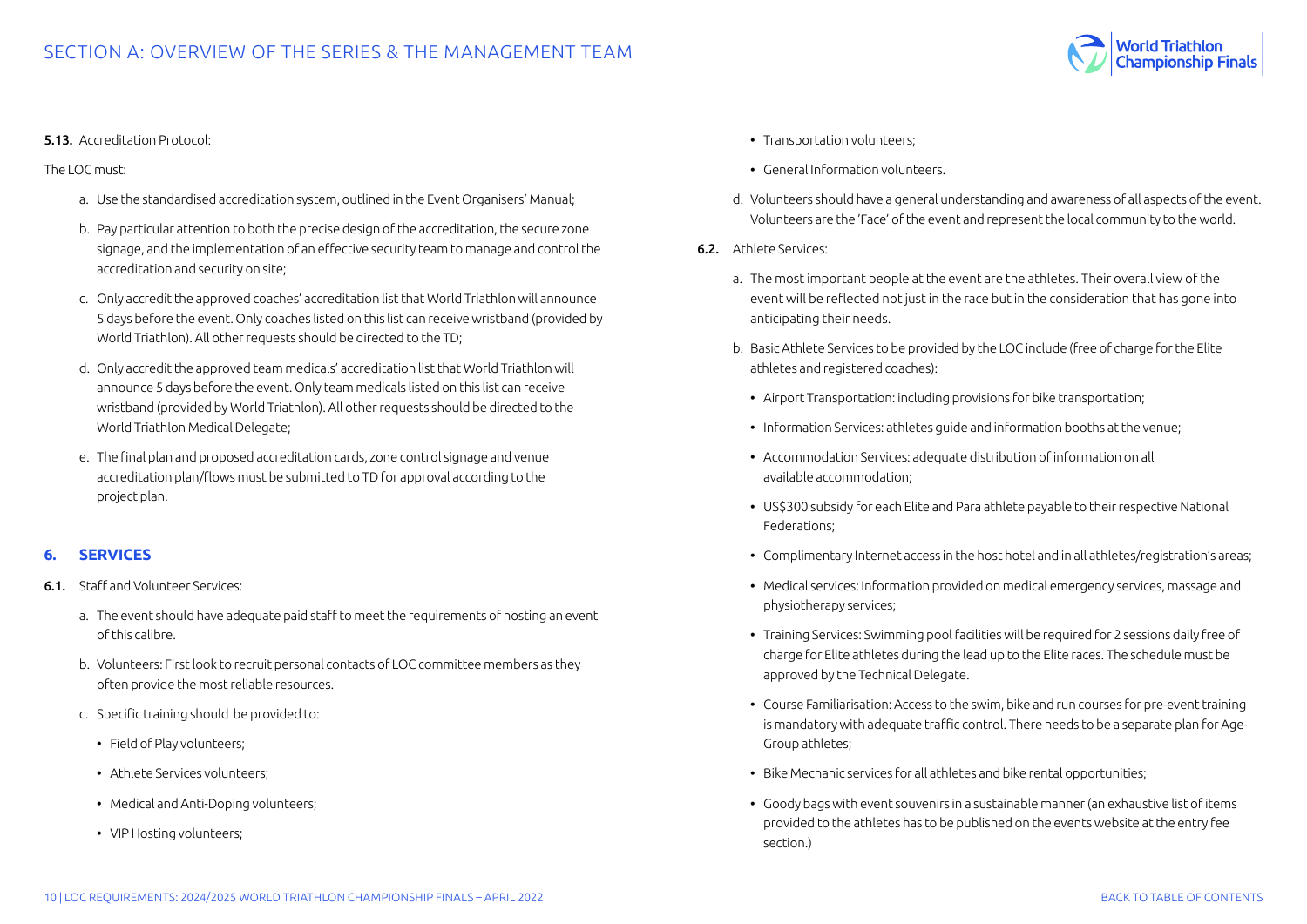

- 6.3. VIP / Sponsor Services:
	- a. A VIP / Sponsor Hosting Plan must meet the following minimum requirements:
		- Complimentary scheduled VIP Airport Transportation including World Triathlon Guests;
		- VIP accreditation should be provided to all VIP level sponsors and guests. Invitations will be issued to the on-site VIP Tent and to all social functions as per Event Agreement and the World Triathlon Championship Series Branding Guidelines;
		- VIP Transportation to race venue and to social functions as required;
		- Sponsor Package and/or special event souvenir should be packaged for all sponsors and VIPs and must include a detailed Event Schedule;
		- Special consideration must be given to any planned presentations to sponsors and/or VIPs and should be approved by the TL.
- 6.4. Spectator Services:
	- a. Road closures will often result in extra considerations for getting spectators on site. It is essential that access information is well communicated to spectators. A public awareness campaign must be part of the event planning process and must be approved by the TD.
	- b. Information volunteers should be located at all major site access points and in the central hub area of the venue.
- 6.5. Technical Officials Services:
	- a. World Triathlon will be provided by the NF/LOC with a list of local Technical Officials 45 days before the event. The list will include all Field of Play officials, as well as the chief race official. The list is subject to change by World Triathlon.
	- b. Minimum number of TOs per event determined by the TD. In case the Host National Federation is not able to provide the full list of Technical Officials, Self-Funded officials must be considered by the LOC by including those in the accommodation allotment provided for the TOs and if necessary provide airport pickup.
	- c. Responsibility of the LOC/Host NF to cover the expenses of the National Technical Officials as per local policies.
	- d. The LOC will provide all Technical Officials and SMT with the same race package as given to athletes, i.e., event t-shirt, tickets to all events, and sponsor gifts.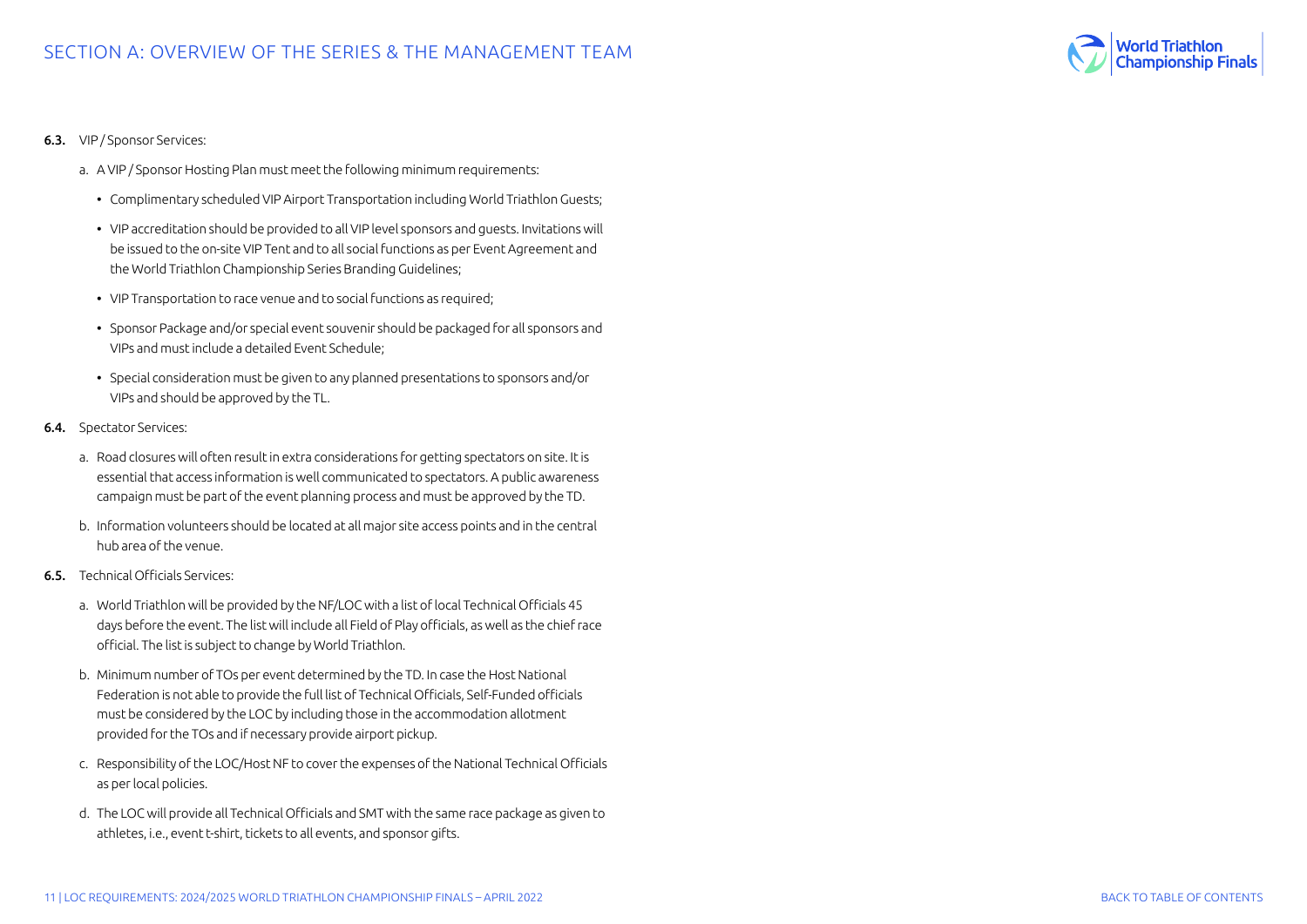<span id="page-11-0"></span>

國

**COLDWELL** 

GRR

zu#

dia.



# SECTION B: TECHNICAL & VENUE **OPERATIONS**

12 | LOC REQUIREMENTS: 2024/2025 WORLD TRIATHLON CHAMPIONSHIP FINALS – APRIL 2022 [BACK TO TABLE OF CONTENTS](#page-1-0) 

w RG<br>LON

ĮΘ

*FIDESCENTE* 

JSA

**SPIVE** 

 $0$  scart

sis JOLYN

2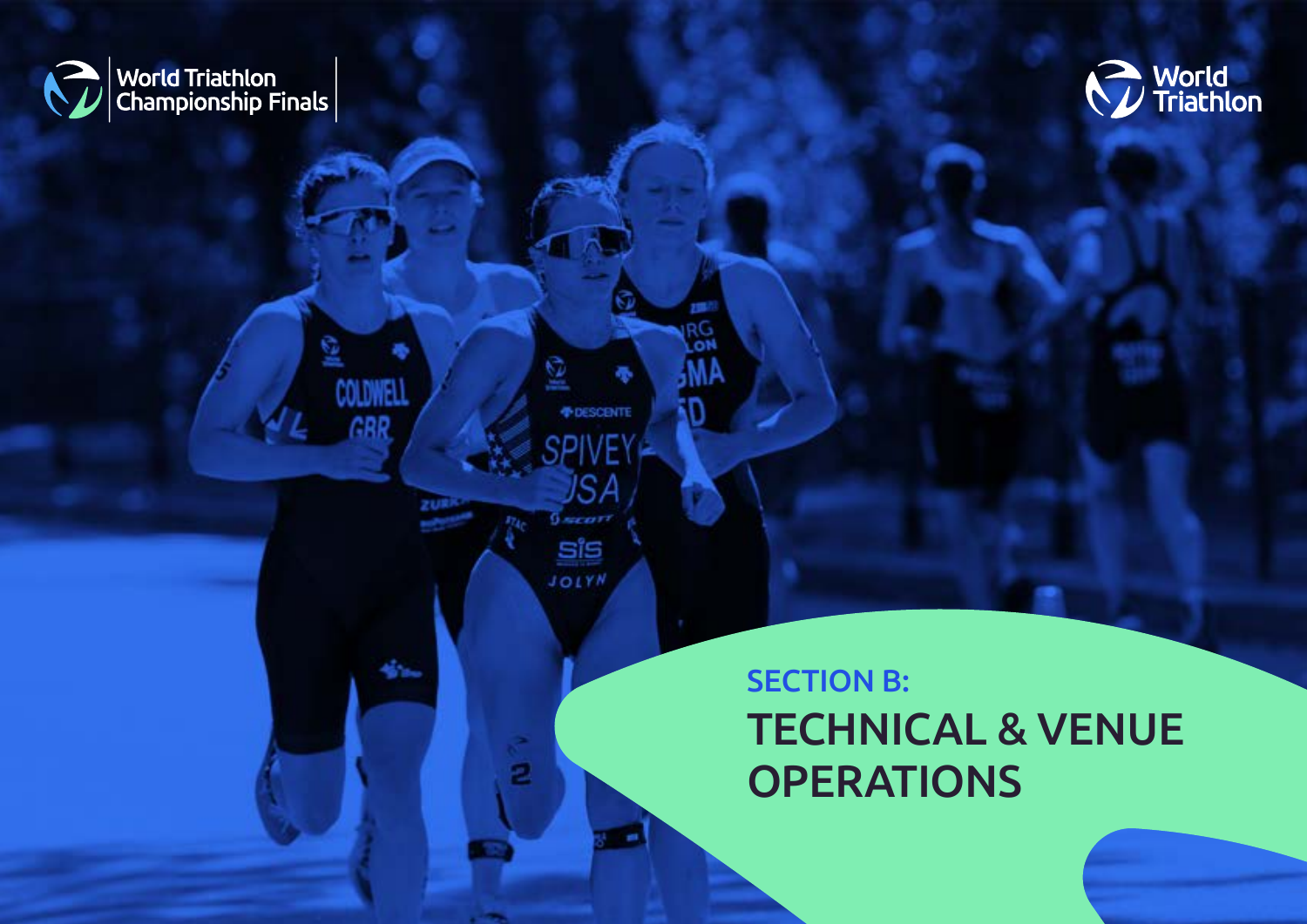

# <span id="page-12-0"></span>**1. TECHNICAL OPERATIONS**

- 1.1. General:
	- a. This section combines the duties of the Technical and Venue Operations. All these operations should cover all official events with different requirements.
	- b. In the occasion that a World Triathlon Para triathlon is held in conjunction to a WTCS, all requirements will be specified in a similar document available from World Triathlon.
	- c. Registration:
		- Age-Group Athletes, Paratriathletes and Coaches/Managers;
		- Elite, U23 Athletes and Coaches;
		- Team Medical.
	- d. Briefings:
		- Elite Athletes;
		- Elite Coaches;
		- U23 Athletes;
		- Age-Group Team Managers;
		- Paratriathletes;
		- Paratriathlon Coaches
		- Recorded briefings for Age-Group athletes (standard distance and super-sprint.
- 1.2. Venue Operations:

The Venue must be presented in a manner that showcases an event of World Championship status. A detailed description of the required venue layout, equipment list and procedures can be found in the Event Organisers' Manual. The venue includes:

- a. The start, the transition and finish area in a World Triathlon Series design;
- b. Large area for grandstand;
- c. A broadcast compound (including commentary positions), big screens and scoreboard;
- d. Elite athletes area;
- e. Age-Group athletes area;
- f. Expo and spectators area;
- g. Operations area (including Sport Presentation and Timing/Results);
- h. VIP and hospitality area;
- i. Press center.
- 1.3. Field of Play:
	- Number and length of laps. All information related to the number and length of laps can be found in the Event Organiser's Manual, sections 4.3.1, 4.5.1, and 4.11.1.
- 14 Swim Course:
	- a. The number of waves, the number of athletes per wave and the time differences between the waves will be determined by the TD in consultation with LOC;
	- b. Start Platform:
		- A stable platform for a dive start is required for the elite events:
		- A platform beach start is acceptable only if there is no possibility of a dive start;
	- Swim pontoon/platform specifications can be found in the Event Organiser's Manual;
	- The swim platform will be completely covered in "blue" carpet.
	- c. Water Quality:
		- The water quality test results must be submitted to the Technical Delegate as per the World Triathlon Competition Rules;
		- Additional test should be provided upon the TD's request;
		- Water Quality Tolerance Limits can be found in the World Triathlon Competition Rules;
		- TECTA Laboratory requirements: World Triathlon has partnered with the company Tecta-PDS for delivering fast and reliable microbiological water quality tests in World Triathlon sanctioned events. This device will be deployed to events that there is a history of water quality issues or in cases where the local laboratories cannot provide results in less than 7 days from the sample collection. In this case, the LOC must provide a number of logistical arrangements that can be found in the EOM.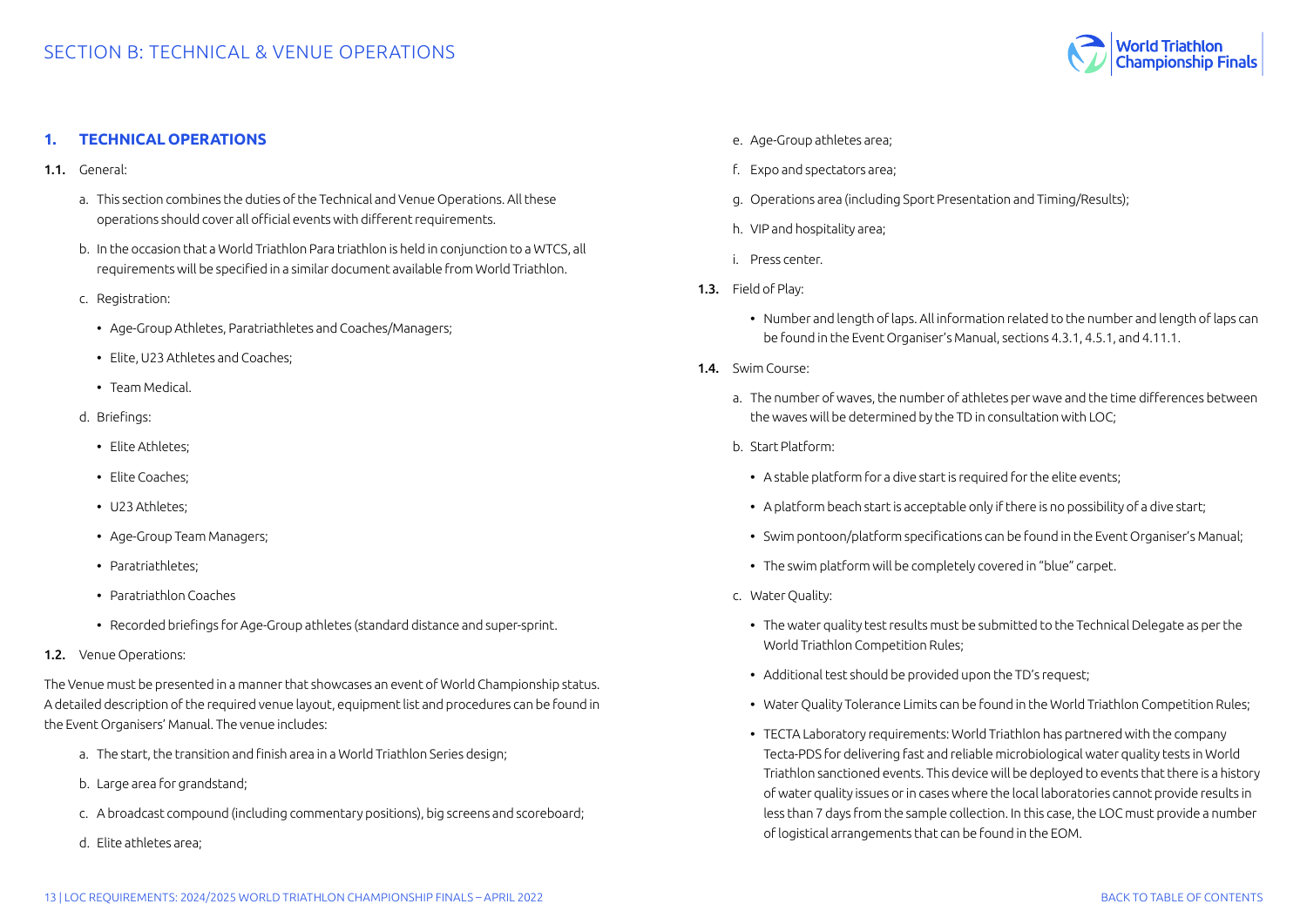- d. Swim course personnel, technical requirement of the start area and swim course, the required equipment and procedures can be found in the Event Organiser's Manual.
- 1.5. Transition Area:
	- a. Individual bike racks are mandatory for elite athletes.
	- b. Carpet is required in the elite transition area and must extend to the swim exit. The TD will approve the areas of the transition area that must be carpeted for the Age-Group athletes.
	- c. A detailed description of required transition area personnel, equipment list and procedures can be found in the Event Organisers' Manual, section 4.4.
- 1.6. Bike Course:
	- a. General requirements:
		- Hard fencing is required:
		- (i) In high traffic areas;
		- (ii) On the road leading in and out of transition at least 400m;
		- (iii) All corners;
		- (iv) To fix sponsor boards and banners in accordance with the branding plan.
	- b. All other description of required bike course personnel, equipment list and procedures can be found in the Event Organiser's Manual, sections 4.5 to 4.7.
- 1.7. Wheel Station:
	- a. A minimum of two wheel stations must be provided.
	- b. Both wheel stations have to be equipped by the LOC with bike racks and wheels.
	- c. Detailed description of required wheel station personnel, equipment list and procedures can be found in the Event Organiser's Manual, section 4.8.
- 1.8. Lap Counting:
	- a. Lap verification is needed to control the bike and run laps.
	- b. The lap counting board should be visible to the announcer and should be 1m high x 0.75m wide.
	- c. This board will indicate the number of laps remaining for the race leader.
- d. Detailed description of required lap counting personnel, equipment list and procedures can be found in the Event Organiser's Manual, section 4.9.
- 1.9. Run Course:
	- a. General requirements:
		- Hard fencing is required:
			- (i) In high traffic areas;
		- (ii) On the road leading in and out of transition at least 400m and on all corners.
	- b. Age-Group:
		- Hard fencing is required:
			- (i) In high traffic areas;
			- (ii) On the road leading in and out of transition at least 400m;
		- (iii) All corners.
	- c. All other description of required run course personnel, equipment list and procedures can be found in the Event Organiser's Manual, section 4.11.
- 1.10. Aid Stations:
	- a. Swim Exit: an aid station is required at the swim exit for Age-Group events.
	- b. Bike Course: There are no aid stations on the elite bike course. One aid station may be required at 20km point of the Age-Group bike courses.
	- c. Run Course: Aid stations should be a maximum of 1.25km apart throughout the run, unless more are requested by the TD.
	- d. All other detailed description of required aid station personnel, equipment list and procedures can be found in the Event Organiser's Manual, section 4.12.
- 1.11. Penalty Box:
	- a. The number and exact placement of both bike and run (where applicable) penalty boxes will be determined by the TD;
	- b. The area must be secured.
	- c. All other detailed description of required penalty personnel, equipment list and procedures can be found in the Event Organiser's Manual, section 4.13.

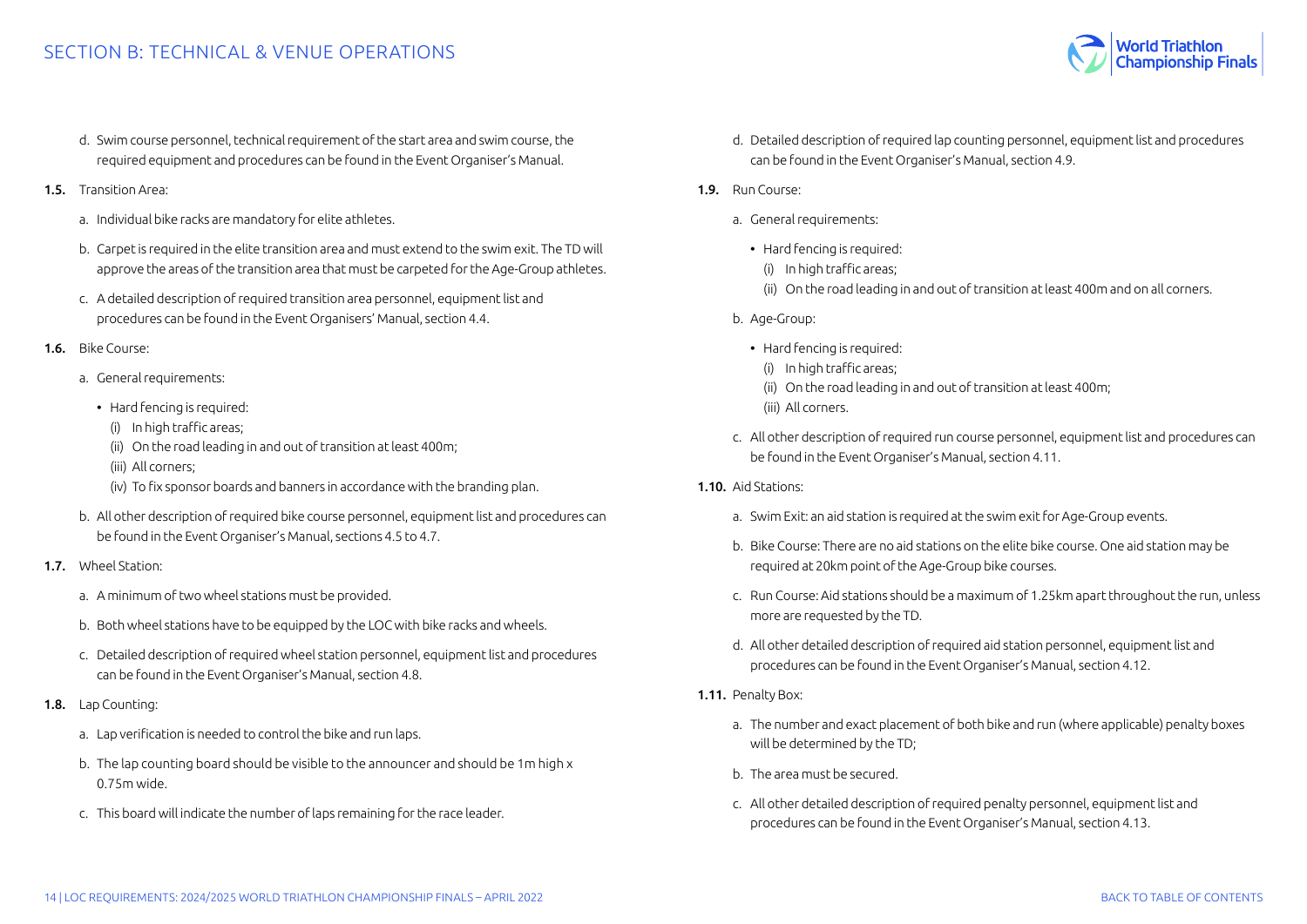

#### <span id="page-14-0"></span>1.12. Finish Area:

- a. A detailed description of finish area design, requirements, personnel, equipment list and procedures can be found in the Event Organiser's Manual, section 4.14.
- 1.13. Recovery Area:
	- a. A detailed description of recovery area design, requirements, personnel, equipment list and procedures can be found in the Event Organiser's Manual, section 4.15.
- 1.14. Mixed Relay Zone (if applicable):
	- a. A detailed description of mixed relay zone design, requirements, personnel, equipment list and procedures can be found in the Event Organiser's Manual, section 4.16.
- 1.15. FOP signage:
	- a. A detailed list of FOP signage can be found in the Event Organiser's Manual, section 8.3 (Appendix 3.).

#### **2. MEDICAL MANAGEMENT**

- 2.1. A complete medical plan must prepared by the LOC Medical Director, submitted to World Triathlon and approved by the World Triathlon Medical Delegate. The medical plan should include:
	- a. FOP medical plan;
	- b. Medical Centre layout;
	- c. Medical Centre equipment;
	- d. Number of medical personnel;
	- e. Number of ambulances and their location;
	- f. Emergency procedures;
	- g. Hospital information;
	- h. Procedures to involve foreign medical team personnel.
- 2.2. A detailed description of required medical personnel, equipment list and procedures can be found in the Event Organisers' Manual.
- 2.3. In case of an accident the adequate transportation of the athlete from the course to the hospital is the responsibility and cost of the LOC.

# **3. DOPING CONTROL**

- 3.1. Testing: The Local Organizing Committee is responsible for providing suitable Doping Control facilities and for contracting with a World Triathlon authorised Sample Collection Agency to conduct testing prior, during and following the event.
- 3.2. World Anti-Doping Code: The World Triathlon Anti-Doping Rules comply with World Anti-Doping Code ("Code"). See www.triathlon.org for the World Triathlon Anti-Doping Rules and other relevant information. All aspects of Doping Control must comply with the latest version of the World Triathlon Anti-Doping Rules, the International Standard for Testing and Investigations and the Code.
- 3.3. Doping Control Facilities: Suitable Doping Control facilities for in-competition testing (during and/or following the event) and out-of-competition testing (prior to the event) must be provided at the LOC's costs. An on-site, out-of-competition Doping Control Station, to be used solely for the purposes of Doping Control needs to be ready for use a specified number of days before the event at the same location as the athletes' briefing. The in-competition Doping Control Station, to be used solely for the purposes of Doping Control, must be ready for use immediately at the start of the event and until the end of the end of all in- competition testing.
- 3.4. Number of Doping Control Tests: in accordance with the World Triathlon Anti-Doping Rules and the event agreement. At a minimum, the test menu should be according to the percentages in the Technical Document for Sport Specific Analysis. (TDSSA):

|                                        | <b>Urine Test</b> |            |             | <b>Blood Test</b> |            |    |
|----------------------------------------|-------------------|------------|-------------|-------------------|------------|----|
| <b>Events</b>                          | Total             | <b>ESA</b> | <b>GHRF</b> | Total             | <b>ESA</b> | GН |
| World Triathlon Championship<br>Finals | 60                | 36         | h           | 10                |            |    |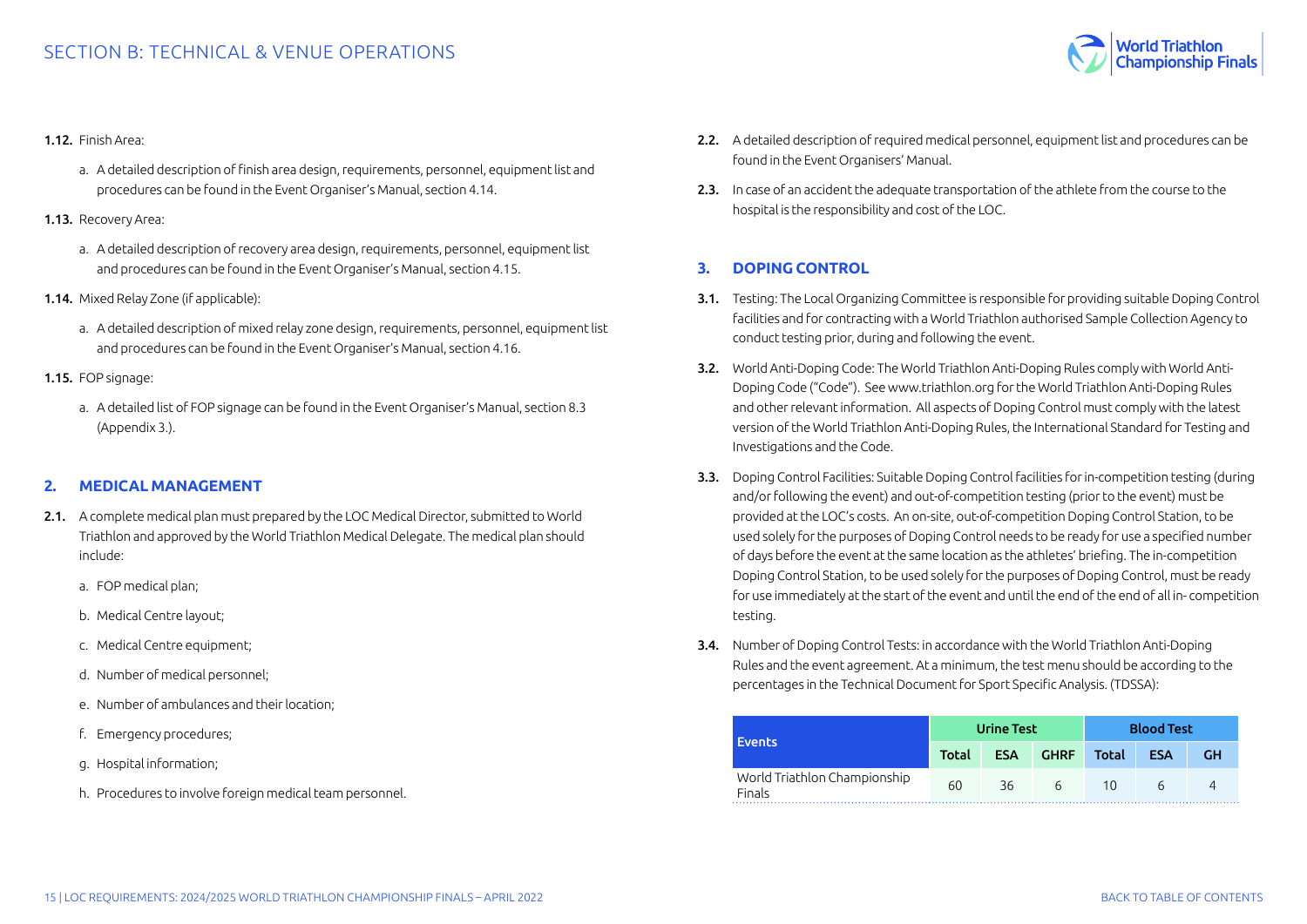

#### <span id="page-15-0"></span>**4. FACILITIES, EQUIPMENT AND VOLUNTEER REQUIREMENTS**

- 4.1. Facilities: the following are required
	- a. Athletes' Lounge;
	- b. Recovery Area;
	- c. Medical Centre;
	- d. Doping Control Station;
	- e. Volunteers' Tent;
	- f. Venue Control Centre;
	- g. Technical Officials' Lounge;
	- h. Media Centre;
	- i. Timing and Results Office;
	- j. Sport Presentation booth;
	- k. World Triathlon Media Room;
	- l. VIP and VVIP Area;
	- m. Spectator Grandstands;
	- n. Clean & Waste Compound;
	- o. Logistics/ Operations Compound;
	- p. Operations Office;
	- q. Classification Rooms (as per World Triathlon Classification Rules and Guidelines)
- 4.2. Communications: Power, internet, IT support and communication equipment will be provided by the LOC that will enable WTCS personnel to cover the event.
	- a. The LOC should be aware of the cost associated with Timing and Communications (radios, phones) as described in this document, the event agreement and Event Organisers' Manual.
	- b. The timing and results service company must be approved by World Triathlon.
- 4.3. SMT Office: LOC will provide, from 4 days prior to the first competition day until one day after the last competition day, as follows:
	- a. A detailed description of SMT office design, requirements and equipment list can be found in the Event Organiser's Manual, section 5.2.12.
	- b. Additional SMT Office might be requested in the host hotel, depending on the distance between the host hotel and the venue.
- 4.4. Athletes briefing:
	- a. A separate athletes' briefing should be provided for each competition category: Elite, Para triathlon, and Age-Group. An additional coaches' meeting may be requested by World Triathlon.
	- b. Room Size and Set-up:
		- Auditorium for 200 people;
		- 4 tables for athlete registration and check-in;
		- Paper and pens;
		- High-speed internet connection;
		- Refreshments for all athletes;
	- Head Table with 6 chairs and a speaker's stand;
	- PA system and AV projector.
	- c. Timetable: Two days before the event from 16:00–19:00.
- 4.5. On-site Media office:
	- a. A detailed description of media office design, requirements and equipment list can be found in the Event Organiser's Manual, section 5.2.11.
- 4.6. Press Centre:
	- a. A detailed description of press centre design, requirements and equipment list can be found in the Event Organiser's Manual, section 5.2.15.
- 4.7. LOC Race Information and Accreditation Office: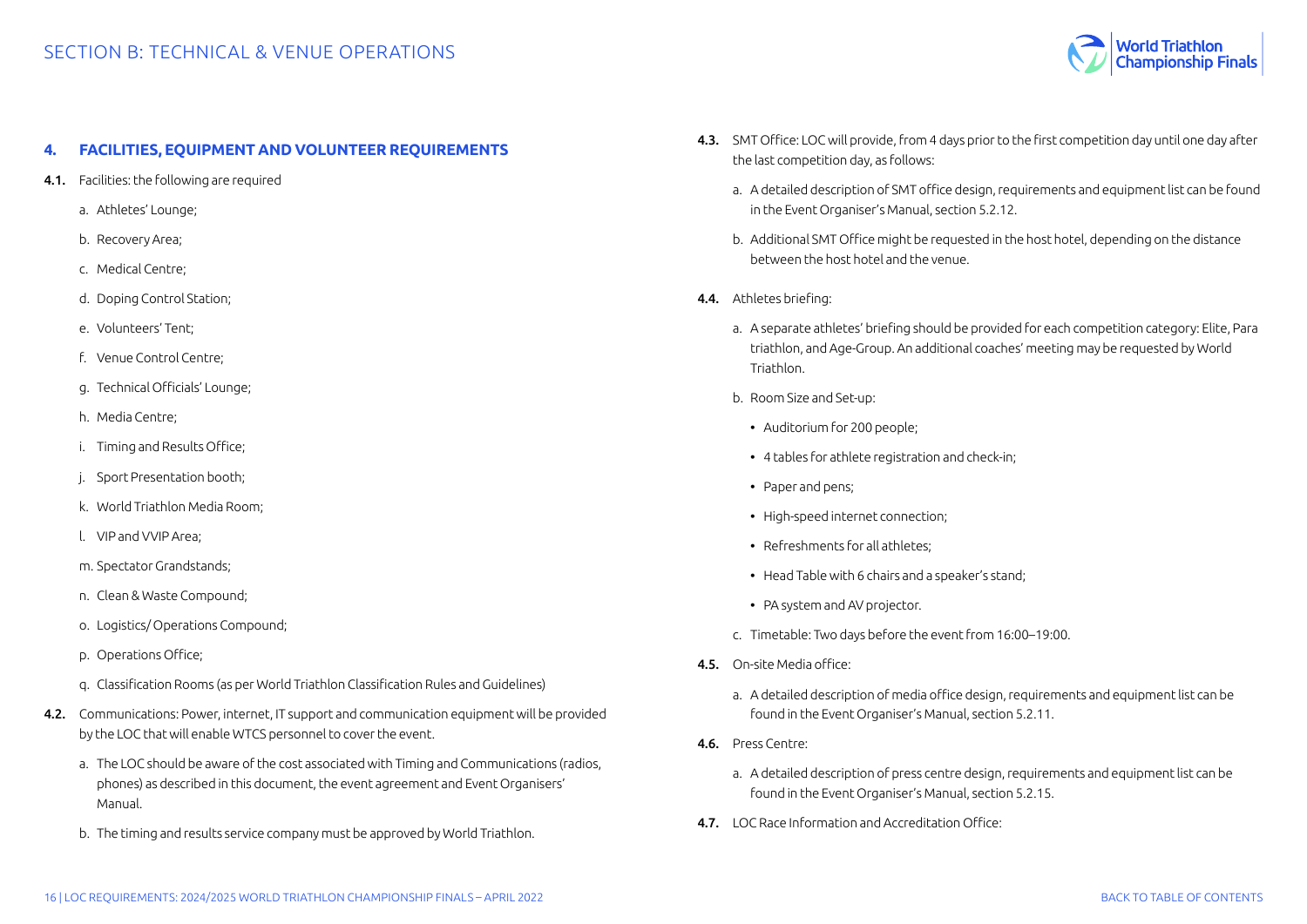- <span id="page-16-0"></span>a. Size, Location: On-site and open from Thursday before the event to Monday after the event;
- b. Equipment:
	- Phone and high-speed internet connection;
	- Printer and photocopy machine;
	- Refreshments.
- 4.8. Volunteer Requests:
	- a. The LOC should provide the following volunteers to the SMT up on request:
		- 4 volunteers at the elite athletes' registration for briefing and race day;

#### **5. TRANSPORTATION PLAN**

- 5.1. A coordinated transportation plan, must be provided, at the LOC cost to and from the closest international airport:
	- a. For elite athletes and elite coaches/ support team;
	- b. For World Triathlon Executive Board members, Congress Delegates, and World Triathlon Guests. Transportation to and from the closest train station should also be provided to this group;
	- c. For SMT, World Triathlon Staff, Technical Officials and guests. Transportation to and from the closest train station should also be provided to this group.
- 5.2. Other means of transportation must be provided as follows for the World Triathlon Championship Finals staff:
	- a. 8 bicycles/scooters for easy transportation between hotel and venue or other means of transportations as agreed with the SMT;
	- b. A minivan to be agreed and provided for the World Triathlon media team from 3 days prior the first competition day, till 1 day after the last competition day;
	- c. 5 motorbikes with drivers for the elite events:
		- World Triathlon photographer (1);
- Pool photographer (1);
- World Triathlon Technical Officials (3);
- The number of motorbikes with drivers that the LOC should provide for the Age-Group events will be determined by the World Triathlon TD following the site visits.
- Motorbikes for the live TV broadcast are not considered among the five motorbikes above.
- d. A total of 6 boats need to be provided to the SMT by the LOC for the swim course operations:
	- World Triathlon Technical Officials (3);
	- Media (1):
	- Broadcasters (2).
	- The number of boats with drivers that the LOC should provide for medical and rescue will be determined by the World Triathlon TD following the site visits.
- 5.3. Note: The numbers required above may be changed by World Triathlon according to the distance from the host hotel to the venue or the complexity of the courses and the event schedule.

# **6. ACCOMMODATION REQUIREMENTS**

- 6.1. World Triathlon Host Hotel Accommodation:
	- a. Total room nights required for the World Triathlon Executive Board, SMT/World Triathlon Staff and Guests:
		- Single room: 242
		- Double/Twin room: 219
	- b. Total room nights required for the Technical Officials:
		- Double/Twin room: 150
	- c. The entire SMT and World Triathlon officials may be accommodated in different hotels, preferably both in walking distance from the venue.

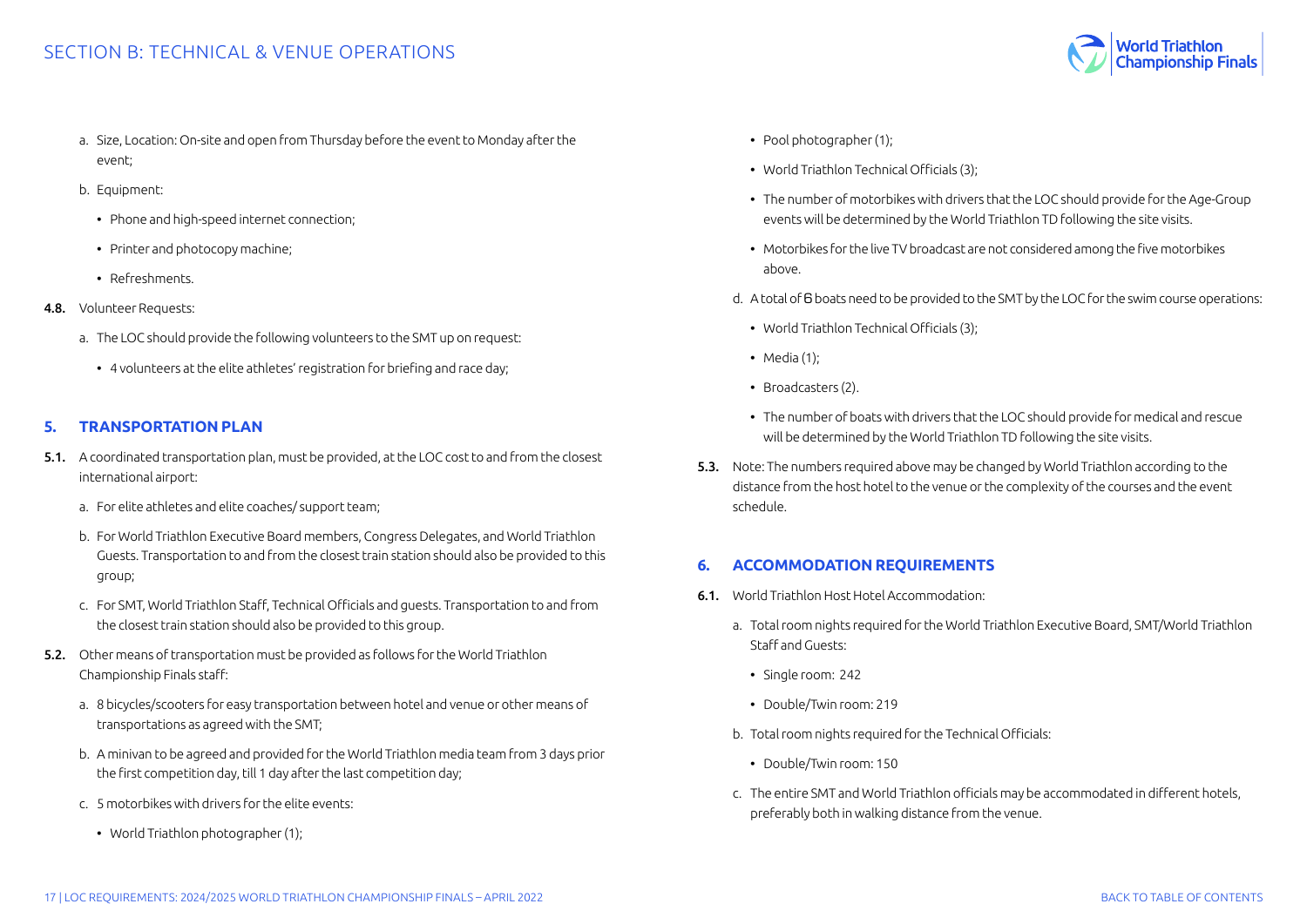- <span id="page-17-0"></span>d. The allocation of the rooms and the length of stay may be different within the total number of room nights.
- e. Breakfast needs to be included in the room nights.
- 6.2. Sport Expo Facilities:
	- a. Optionally three 3mx3m booth space must be provided free of charge to World Triathlon.
	- b. The space must be uniformly laid out and approved by the TL. It will include the following:
		- Power and water source provided;
		- Flooring (depending on the venue surface);
		- Internet facilities;
		- 24 hours Security.

# **7. COMMUNICATION PLAN**

- 7.1. A detailed description of communication plan, requirements and equipment list can be found in the Event Organiser's Manual, section 6.6.
- 7.2. The final radio distribution plan will be approved by the TD.
- 7.3. The LOC should provide to the SMT with:
	- a. 35 radios in 3 channels;
	- b. 15 local cell phones including data;
	- c. 35 sim cards with unlimited data packages.
- 7.4. Incident reporting system: It is mandated for all the LOCs to establish a venue command centre along with an incident reporting and crisis management system (such as Blerter application) on their cost. This system must be homologated by World Triathlon during the planning process for being operational on race days.

# **8. TECHNICAL OFFICIALS EQUIPMENT**

8.1. A detailed list and description of technical officials' equipment can be found in the Event Organiser's Manual, section 3.4.3.

# **9. ATHLETES' EQUIPMENT**

- 9.1. LOC will provide for the athletes:
	- a. Finish tape;
	- b. Age-Group and Paratriathlon swim caps;
	- c. Age-Group bike/helmet stickers;
	- d. Age-Group bib numbers;
	- e. Age-Group body decals and wetsuit decals;
	- f. Age-Group finisher medals.
- 9.2. World Triathlon will provide the following equipment for the elite athletes:
	- a. Elite/U23 swim caps;
	- b. Elite/U23/Paratriathlon bike/helmet stickers;
	- c. Elite/U23/Paratriathlon body decals;
	- d. Paratriathlon bib numbers;
	- e. All podium medals;
	- f. WTCS Podium Trophies.

# **10. CATERING REQUIREMENTS**

10.1. When following the nutritional guidelines, we will be guaranteeing a positive performance from the Technical Officials (TOs) and World Triathlon staff, who are responsible for the fulfillment of the main objectives of the World Triathlon, safety and fairness. The above groups are often asked to work consecutive long hours in challenging environments, so it is paramount that they be looked after and look after themselves. The type of food that is eaten is one determining factor for the health and performance of the TOs during a competition. As such, World Triathlon has development nutrition guidelines that the LOCs should follow on providing a balanced food service to the above groups. The guidelines can be found [here](https://www.triathlon.org/uploads/docs/TO_Nutrition_v3.pdf
).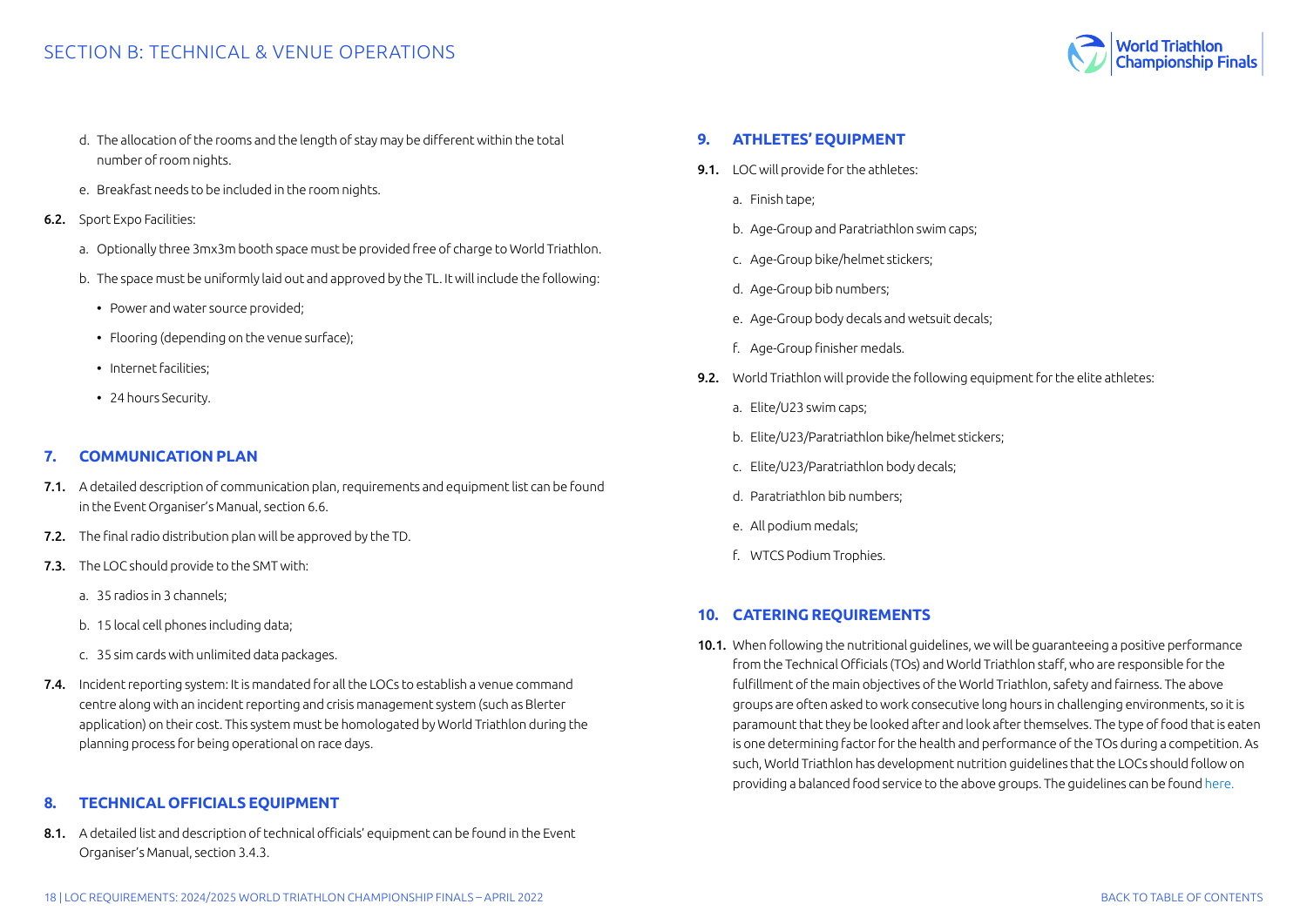

#### <span id="page-18-0"></span>**11. CONTINGENCY PLAN**

- 11.1. A detailed description and procedures of contingency plan can be found:
	- in the Event Organiser's Manual, section 6.8.
	- in the Competition Rules, section 2.12, 4.4, 10.2 and 10.8.

#### **12. OPERATION PLANS**

- 12.1. The following operations plans will be checked by the SMT via the WeTrack project management online tool leading up to the event:
	- a. Accreditation: Access control plan, Accreditation plan, Dot plan;
	- b. Athletes' services: Accommodation plan, Athletes' guide, Registration materials, Registration plan, Training plans, Training sites booking, Transportation plan;
	- c. Bike/Run: measurement certificate, operational maps, road surface reconstruction plan, route risk assessment plan, route signage plan, traffic management plan;
	- d. Communication: Communication plan, VCC operation plan;
	- e. Doping control: Doping control plan;
	- f. General: Budget, Catering plan, contingency plan, Daily competition activities schedule, Equipment list, insurance certificate, project plan / critical path, provisional schedule, waves calculation;
	- g. Marketing: Branding plan;
	- h. Media/TV: camera plan, media operations plan;
	- i. Safety: cold/heat stress conditions preparations, event medical management, evacuation plan, Health & safety plan, medical plan, water quality, Weather updates;
	- j. Spectator: spectator services/ spectators' guide;
	- k. Sport presentation: sport presentation plan, sound system plan;
	- l. Staffing: LOC structure, Staff training plan, Volunteer distribution plan, Volunteer roistering;
	- m. Sustainability plan;
- n. Swim: marine plan, swim layout/depth measurements, tide tables;
- o. Timing: timing plan;
- p. TOs: Assignments, daily run sheet, Moto requirement plan, TOs' newsletter, TOs services;
- q. TZ: transition zone set up plan;
- r. Venue: build in plan, cables plan, FF&E distribution plan, site plan, venue map, way finding signage plan;
- s. VIP: VIP services plan.

#### **13. RISK ASSESSMENT**

- a. World Triathlon will go through risk assessment analysis with the LOC 6 months prior to the event, 2 months prior to the event and 1 day before the event.
- b. During this assessment they will check the potential issues and the responses to those.

#### **14. EVENT MANAGEMENT TOOLS PARTNERSHIPS**

- a. World Triathlon has partnered with OnePlan for developing an online platform where the venue management and the course management planning is taking place. The event will be requested to use this platform during the planning process.
- b. One package offer of several apps via Blerter (e.g. Race Ranger). Multi-functional package for all LOCs which incorporates the integration of various apps of which improve the efficiency, safety and sustainability across the event delivery plan.
- c. World Triathlon has partnered with the company WeTrack for delivering a project management system and document sharing platform for all World Triathlon events. This tool is used during the planning process for following the events' progress report and it is mandatory for all LOCs to use it. This application is offered to the LOC at World Triathlon's cost.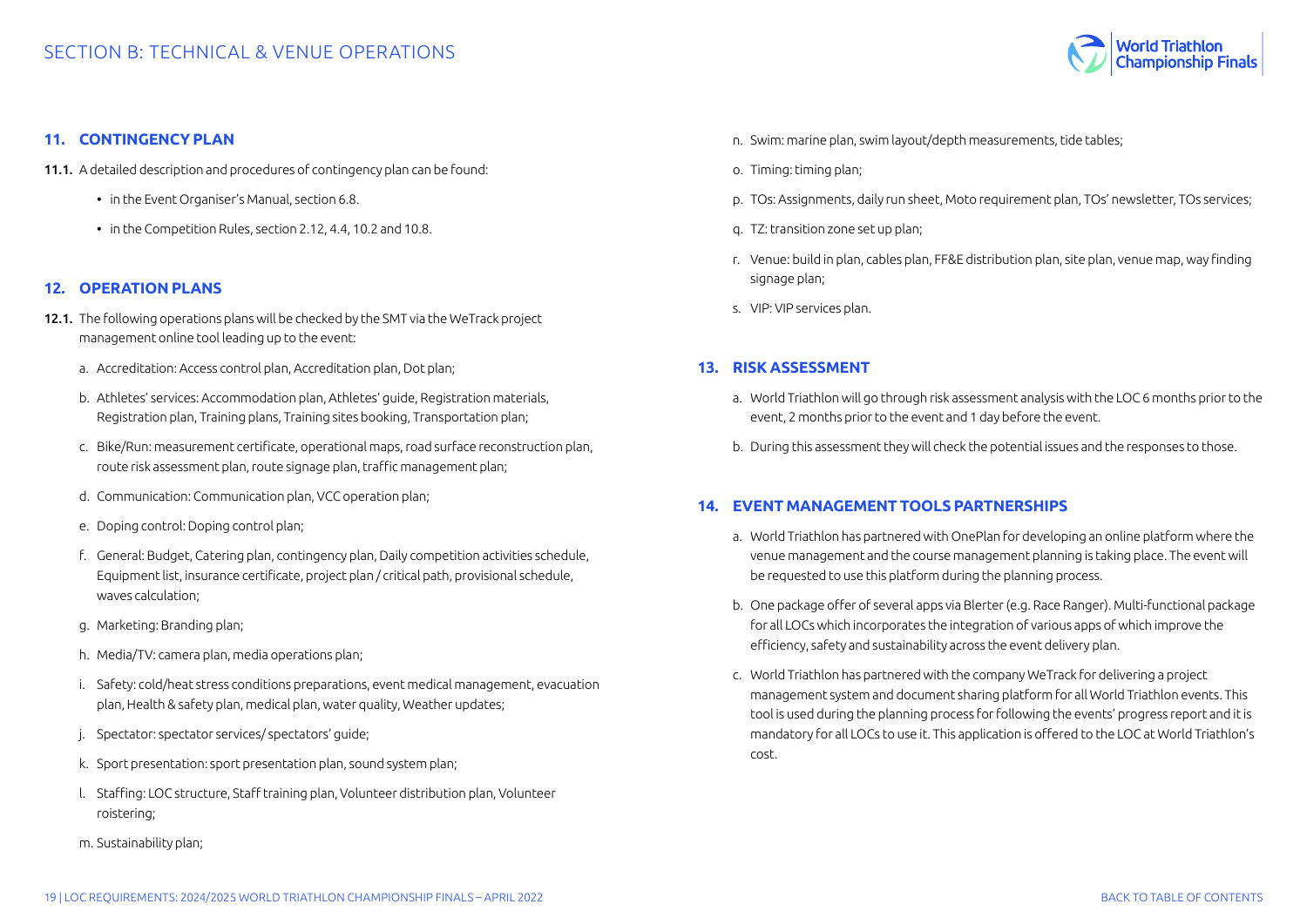<span id="page-19-0"></span>





20 | LOC REQUIREMENTS: 2024/2025 WORLD TRIATHLON CHAMPIONSHIP FINALS – APRIL 2022 [BACK TO TABLE OF CONTENTS](#page-1-0) 

FÖRA

P,

∆⊂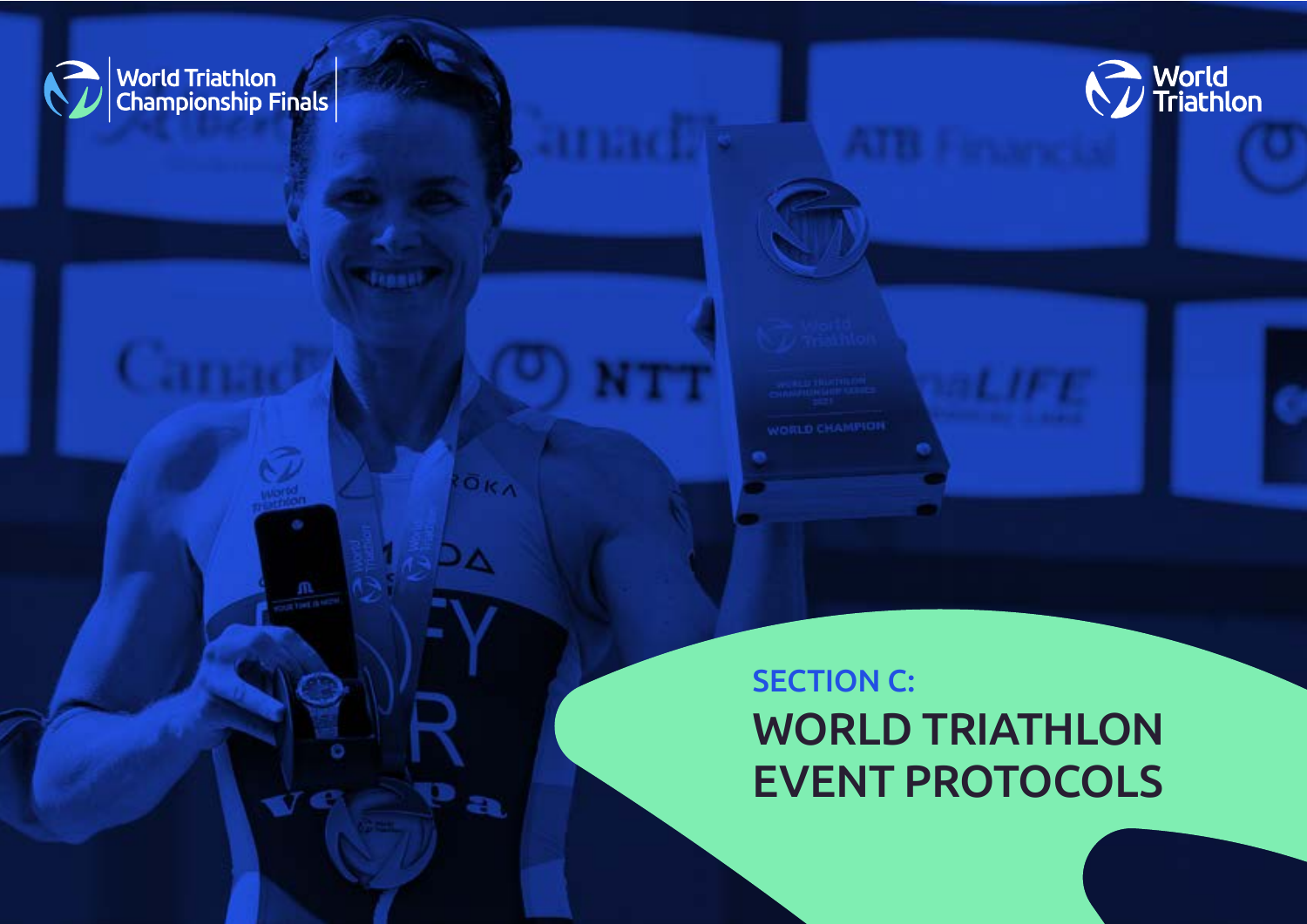

<span id="page-20-0"></span>World Triathlon has Event Protocols that provide a framework and guidelines for all elements of presentation for World Triathlon events. This section includes the following requirements from the overall Event Protocols:

#### **1. WORLD TRIATHLON SPORT PRESENTATION**

- a. The Sport Presentation deals with presenting the sport action at the event venue.
- b. Sport Presentation is what transforms a great event into a great show for the spectators at the venue and the broadcast audience, both on television and live via the internet.
- c. A detailed description, requirements with the protocols (athletes introduction and medal ceremony), procedures and templates can be found in the [Sport Presentation Manual](https://triathlon.org/about/downloads/category/event_organisers_manual).

# **2. WORLD TRIATHLON VIP HOSTING AND CEREMONY PROTOCOLS**

- 2.1. This section outlines the WTCS strict VIP protocol as it pertains to all official functions.
	- a. A VIP guest list will be created and agreed to by World Triathlon and the LOC.
	- b. The LOC will provide World Triathlon with the exact time schedules for each VIP event.
	- c. An RSVP management system will be agreed to between World Triathlon and LOC.
	- d. Important VIP guests to be included are:
		- The highest ranked local politicians, e.g., the Premier, the Mayor, The Head of Tourism authority and any other key political figures;
		- Representatives of the National Olympic Committee;
		- World Triathlon Executive Board members;
		- The National Federation President and Secretary General;
		- Top level sponsors of World Triathlon and the LOC;
		- World Triathlon Senior staff and the Technical Delegate(s) for the event;
		- Others as mutually agreed between World Triathlon and LOC.
- 2.2. VIP Meet and Greet Protocol:
	- a. World Triathlon and the LOC protocol managers will agree on a gathering place for VIPs at each function where a host or hostess can introduce and greet the guests.
	- b. Refreshments should be available and served in this area.
	- c. If accreditation cards have not been provided, name tags should be available.
	- d. The WTCS logo, the TriathlonLive logo, and the World Triathlon logo must be on the name cards.
	- e. Guests scheduled to speak should be given ample advance notice and briefed on the programme for the particular function.
	- f. An event souvenir may be given to acknowledge their attendance.
- 2.3. Opening and Closing Ceremonies:
	- a. The LOC is required to host an Opening Ceremony (including a "Pasta Party") and one Closing/Award Function.
	- b. Drinks/food at the Opening ceremony are provided for free for all athletes and accredited persons
- 2.4. World Triathlon Gift Giving Protocol:
	- a. World Triathlon will provide a gift for the LOC, the Host City and the Host National Federation.
	- b. If the LOC wishes to reciprocate, the details of the gift and the recipients should be agreed on in advance.
	- c. Generally, the gift presentation will take place according to the Sport Presentation Manual.
- 2.5. Transportation Protocol:
	- a. Transportation arrangements must be made to take WTCS guests to and from the various functions.
	- b. Parking instructions and parking passes, if suitable, should be provided to all guests who may be using their own transport to get to the particular venue.
- 2.6. Flag Protocol:
	- a. The LOC must make arrangements for country flags well in advance of the events.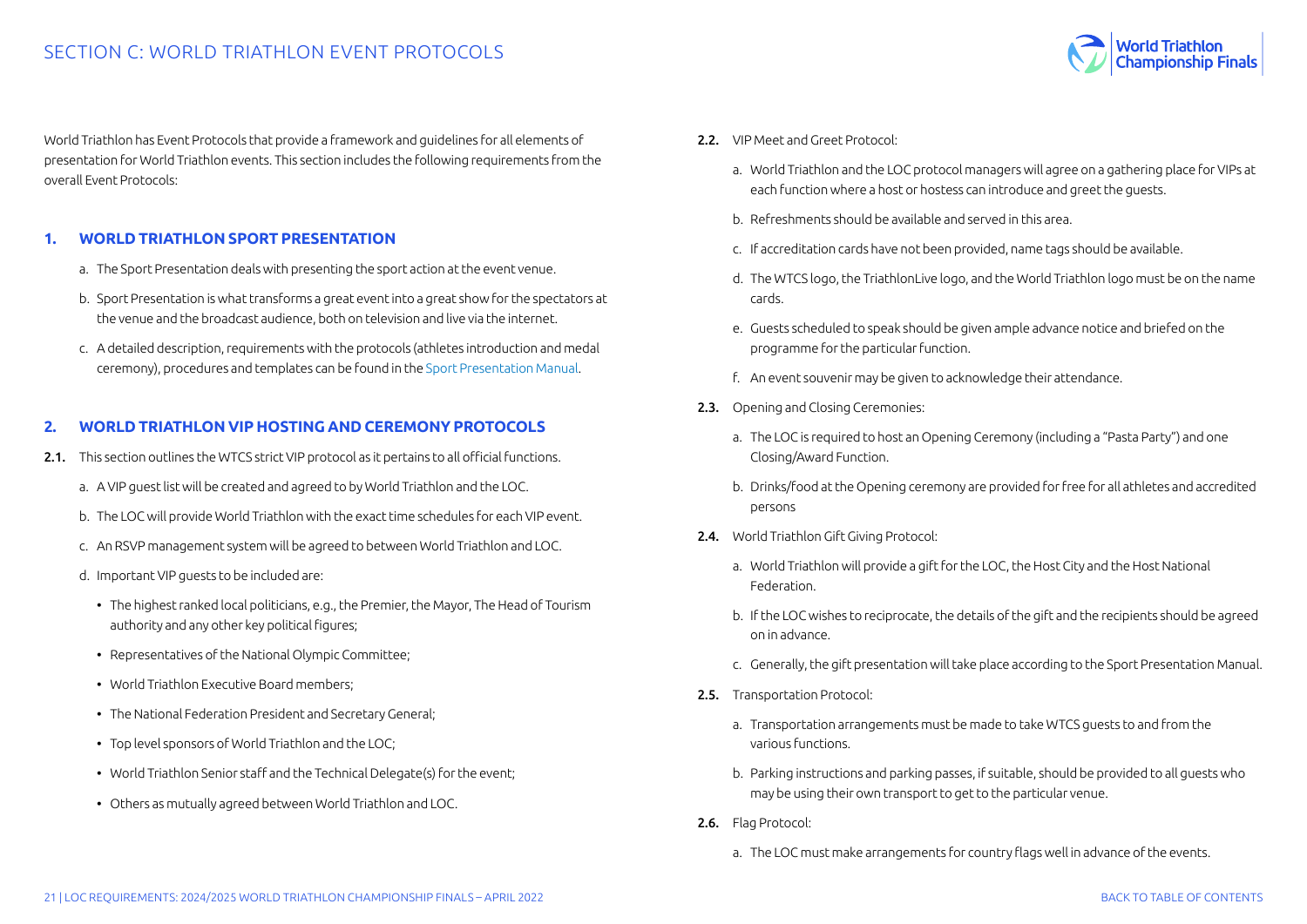<span id="page-21-0"></span>



**ACC** 

 $2021$ 

**TRIMTEX** 

û

MTEX Triathlor<sub>ph</sub>

SECTION D: REQUIREMENTS FOR MEDIA, TIMING & TELEVISION

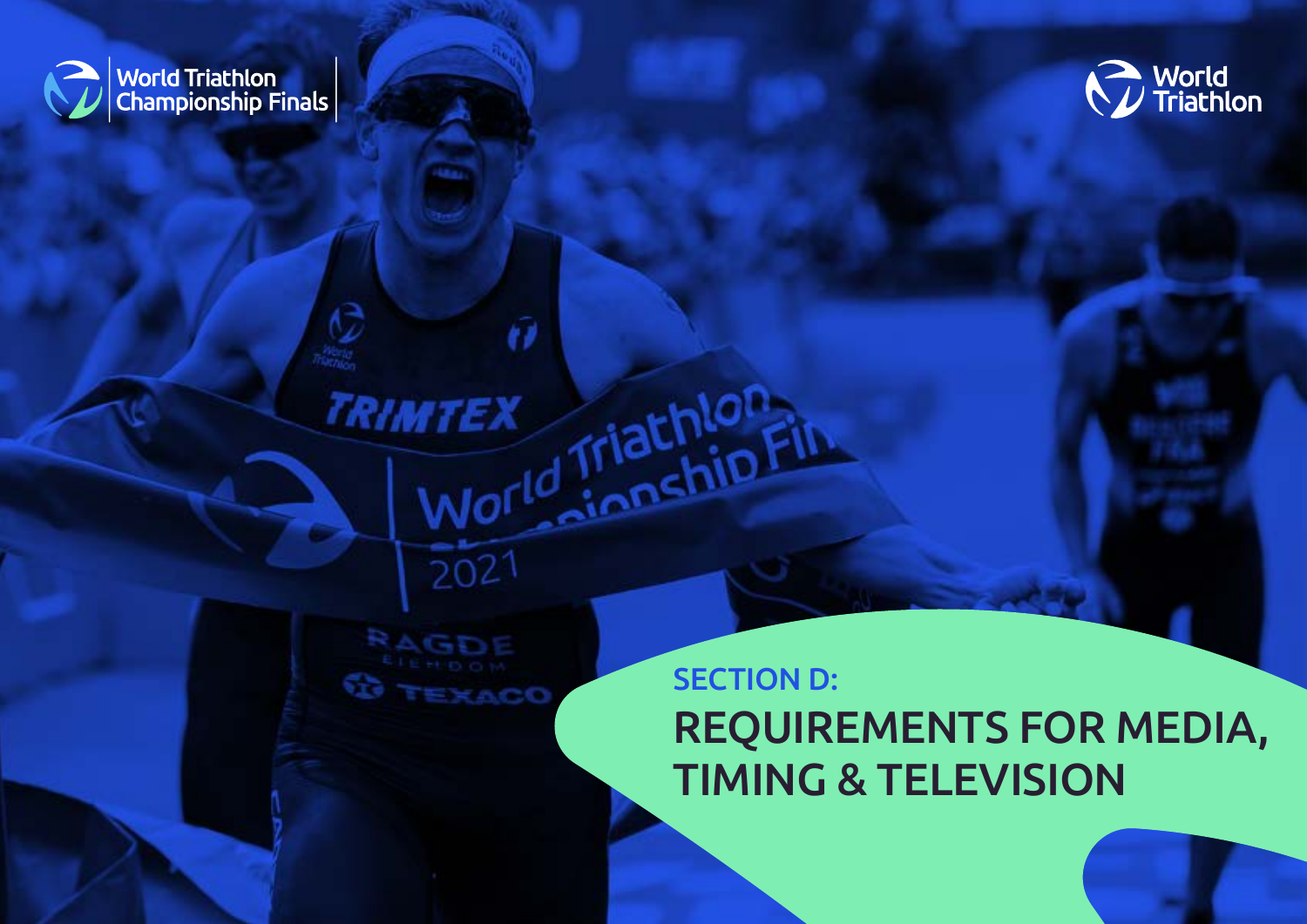<span id="page-22-0"></span>The part below contains the LOC requirements for the host broadcast company for the event. Please note that all requirements in this section are a guide only and adjustments may occur depending on the course and other local circumstances. The final set-up will be determined after a site survey, including the requirements of the LOC.

# **1. INTRODUCTION**

This section of the WTCS LOC Requirement details the services provided by the World Triathlon Media Team and the requirements for the LOC. Please read the document carefully to ensure all requirements are met. The World Triathlon Media Team will offer the following on site-services:

- 1.1. World Triathlon Website and Online Services:
	- a. World Triathlon will cover the events through its network of websites.
	- b. Live and on-demand coverage of each race on www.triathlonlive.tv. The coverage will feature live video and audio except in markets where TV deals prohibit a signal. The internet coverage will be geo-blocked in these markets);
	- c. Live timing and results display;
	- d. Pre and post-race video highlights, features and interviews;
	- e. Post-race event photo gallery and news releases;
	- f. Full results postings;
	- g. Pre- and post-race interviews;
	- h. Live and/or on-demand pre- and post-shows;
	- i. Photo galleries.
- 1.2. World Triathlon Print and press services:
	- a. High quality professional photography of each race. These photographs will be made available to the LOC free of charge for editorial and internal promotional use;
	- b. Distribution of images though international photo agencies;
	- c. Preview and review features and stories of each race. These features are freely available to the LOC for distribution;
	- d. Tailored releases highlighting athletes and newsworthy items; to key markets
- e. Detailed pre-race notes and statistics;
- f. International press booklets;
- g. Management of press operations on site, including management of the media zone;
- h. Assistance in coordination of interviews and athlete management;
- i. Triathlon News Service featuring rapid distribution of athlete biographies, flash quotes and other information.
- 1.3. Television and News: All television and news services will be provided by World Triathlon/ Infront Sports & Media & the Host Broadcast Company. See section 4. Below for the specific requirements for the host broadcaster.
- 1.4. Requirements of the LOC: To ensure a successful production of media and television services from the event the LOC is required to provide facilities and volunteers for each area mentioned above. In addition, the LOC must provide a local timing and results supplier to provide services as specified in section 3 below.

# **2. WORLD TRIATHLON MEDIA TEAM REQUIREMENTS**

- 2.1. Overview:
	- a. The World Triathlon Media Team consists of one or two World Triathlon Media Delegate(s) and two or three official photographers.
	- b. The Media Delegate prepares event media releases and alerts that are sent to a global database of dailies and industry publications. The World Triathlon media delegate will act as a liaison between the LOC and Elite athletes and also help coordinate media operations on site i.e. – Press conferences, media accreditation, media briefing, media zones/areas and hosting.
	- c. The Official Photographer(s) captures photos from the event for distribution and World Triathlon use. Each LOC will receive copies of the photos taken for internal use. The LOC must provide two motorbikes, drivers and extra helmets for the use of the official photographer and pool photographers.
	- d. World Triathlon will provide media vests that must be distributed and collected to media by the World Triathlon Media Delegate.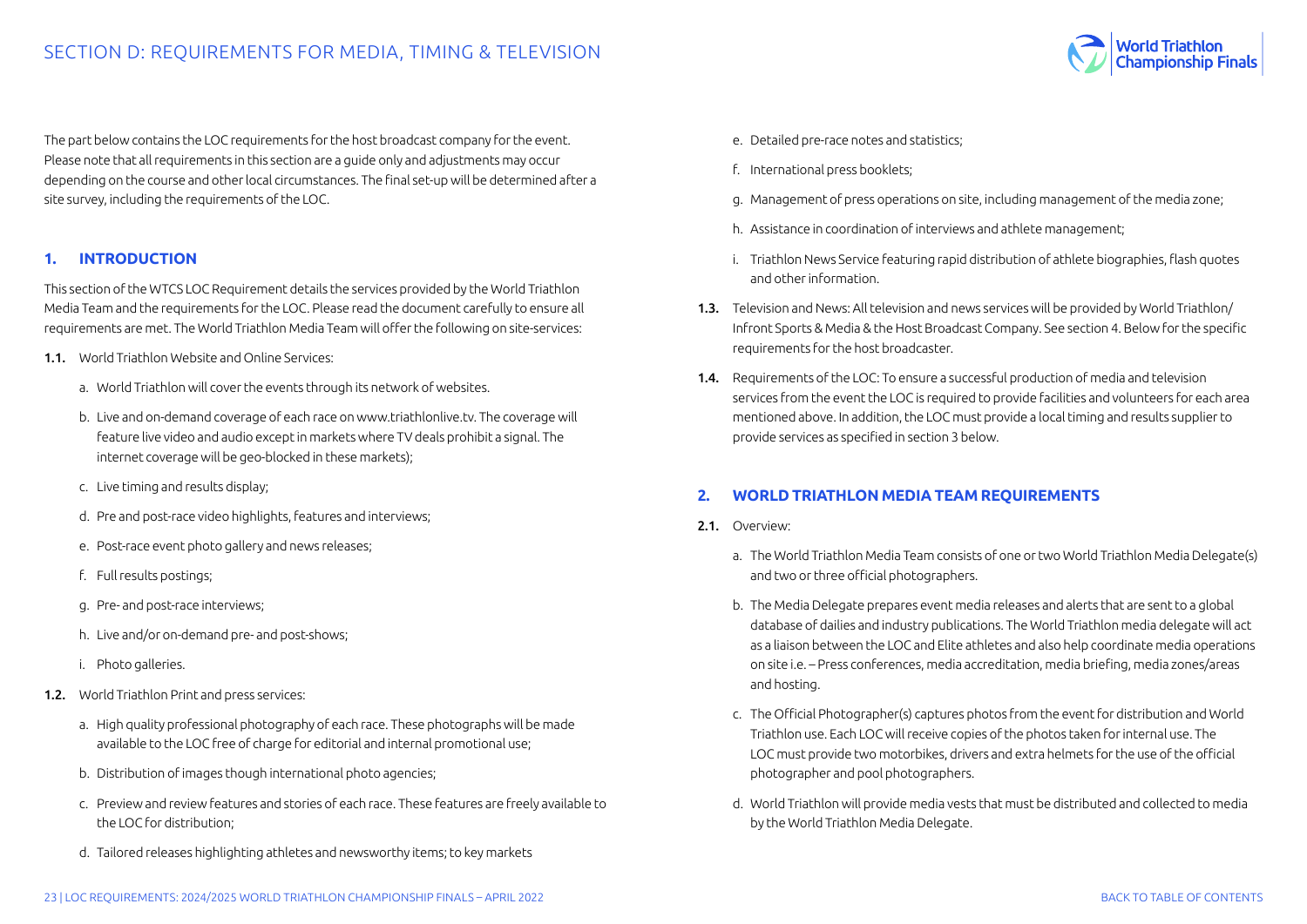

- 2.2. Facility Requirements:
	- a. The LOC must provide a World Triathlon Media Office (for print and TV) in host hotel separate from the World Triathlon office from 3 days prior to the event until race day. The office should have power, internet facilities and sufficient space for 10 people. This facility will be shared with the online/timing and television teams.
	- b. The LOC must also provide an on-site media office, for the World Triathlon Media Team and official photographers. The facility must be situated at the race venue, and internet access/ power should be available for use from two days prior to the first race until the morning following the final race. The office should be a minimum of 15 m2. There should be tables and chairs for 8 people and computers. The LOC will provide a dedicated high-speed internet connection (minimum 50 Mb/s upload and download) and router/switch with minimum six free ports available.
	- c. The line cannot be shared with any other service provider (World Triathlon Media, general media, timing etc.)
	- d. Wireless internet is required on venue to facilitate on site coverage.
	- e. A video and audio output of the International live signal including English commentary should be provided from the host broadcaster. These must be provided by the host broadcaster to the on-site World Triathlon Media office. A monitor should also be provided to enable the media team to monitor and report on the event.
	- f. The LOC must provide a press centre at the race course for the general media that is adequate for the number of medias in attendance.
- 2.3. Press Centre equipment requirements:
	- a. The LOC will provide a stable high-speed internet connection and router / switch with enough ports for the expected number of medias
	- b. Black and white laser printing facility
	- c. A high-speed photocopier with sufficient paper supplies and extra stationery
	- d. Notice board for maps, results and other news
- e. Pigeon holes for press releases, course and athlete information and quotes
- f. Extra stationery, pens and pencils.
- g. All printed media information (see Appendix A section 1.2 below for detailed information)
- h. Refreshments and food for entire day
- i. Storage for photographer and media personal items
- 2.4. Media Operations:
	- a. Media Accreditation and Identification:
		- Media must be accredited according to World Triathlon accreditation guidelines document. This is available in the Event Organisers' Manual.
		- All media accreditation application must be approved by World Triathlon Media manager. The final media accreditation application list must be emailed to World Triathlon seven days prior to the event. World Triathlon Media staff (TV Crew, Online, Photographers and Management) will have special identification. The LOC will be notified of this identification by the Team Leader.
- 2.5. International Media:
	- a. LOC to create a media invitation 30 days before the event for local media that will in turn be sent out to international media and trade publications by World Triathlon if desired. World Triathlon will also solicit attendance from media.
	- b. LOC should endeavour to provide accommodation with breakfast for international media attending the event. Media are responsible for payment, but the LOC should strong consider having a budget to host international media. Accommodation should be in close proximity to Media Centre and race site. If not, the LOC is responsible to provide adequate transportation to and from the Media Centre prior to the event and on race day.
- 2.6. Pre-Race Press Conference (optional):
	- a. The Pre-Race Press Conference timing will be determined 30 days out from the event in consultation with World Triathlon.
	- b. Refreshments should be made available for media and attendees.

World Triathlon<br>Championship Finals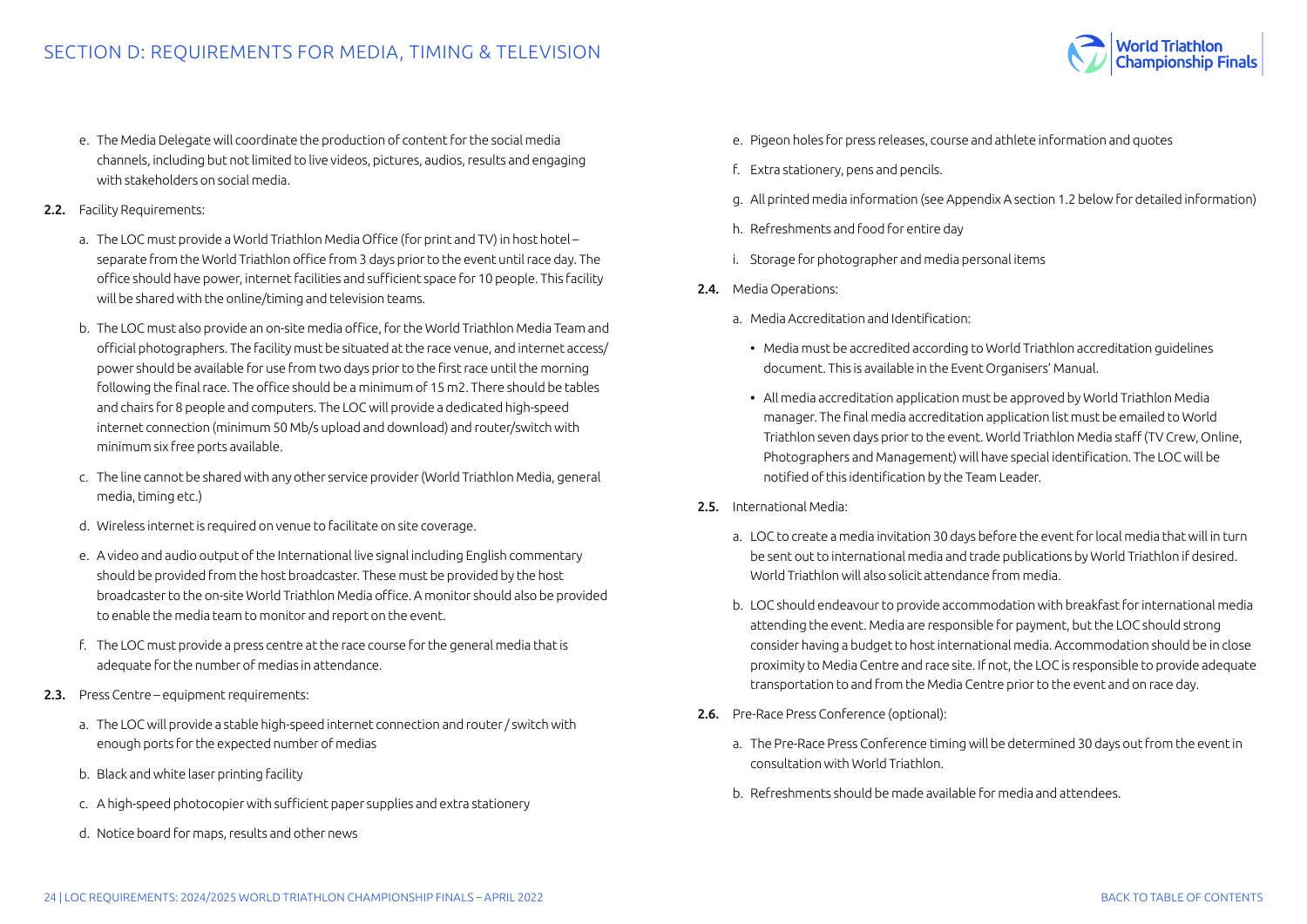- c. LOC must forward to World Triathlon Media Delegate the requested attendees list (World Triathlon athletes and delegates) one week before the press conference. World Triathlon will aid in the solicitation of invitations.
- d. LOC will ensure adequate facilities are prepared within close proximity to the host hotel (otherwise adequate transportation must be arranged).
- e. LOC must keep an attendance record for the press conference and forward to World Triathlon Media Delegate after the conference.
- f. LOC will set the location of the press conference in order to facilitate the athletes' attendance.
- 2.7. LOC area of responsibility: supplying the following items for the press conference:
	- a. Facilities (Seating, Tables, etc.);
	- b. Backdrop (must be approved by TL);
	- c. Adequate Audio-Visual equipment;
	- d. Names and pronunciation of LOC Dignitaries;
	- e. Agenda/Run sheet;
	- f. Place Cards (World Triathlon approved design);
	- g. Food and Beverage for Attendees;
	- h. Water and Beverage for head table;
	- i. Translator (if applicable);
	- j. MC;
	- k. Local gift for attending athletes;
	- l. Branding will be produced in consultation with TL.
- 2.8. Media Briefing:
	- a. LOC and World Triathlon Media Delegates will give a Media Briefing to media and photographers before the event;
	- b. TL will supply a general PowerPoint presentation to the LOC two weeks prior to the event for inclusion of course maps, media zones, scheduling and any other pertinent LOC information.
- 2.9. Media Zones/Areas:
	- a. The LOC will provide designated Media Zones on course for press, photographers and broadcasters, separate from spectators with adequate identification and efficient movement from zone to zone (i.e. not through crowd or long distances);
	- b. The LOC will provide a Media Zone at the finish line in accordance with the draft layout plan provided in the sample finish line layout (See Section E- Host Broadcast Company Requirements). This zone should include a tiered platform for photographers at the finish line a designated area for host broadcaster interviews and a mixed zone for media separate from athletes;
	- c. The LOC to provide a secured Drone Operations takeoff/landing space 10m diameter along water side;
	- d. LOC to provide a detailed site map with clearly identified media zones and areas to World Triathlon Media Manager and TD one month prior to the event. Map must include sketch of finish line area and mixed/interview areas;
	- e. LOC Media Manager to be available for course walkthrough with World Triathlon Media Delegate and TD Friday morning for any last-minute alterations.
- 2.10. Post-Race Press Conference:
	- a. LOC to consult with World Triathlon Media Delegate about need for post-race press conference. If deemed necessary, please refer to Pre-Race Press Conference requirements above.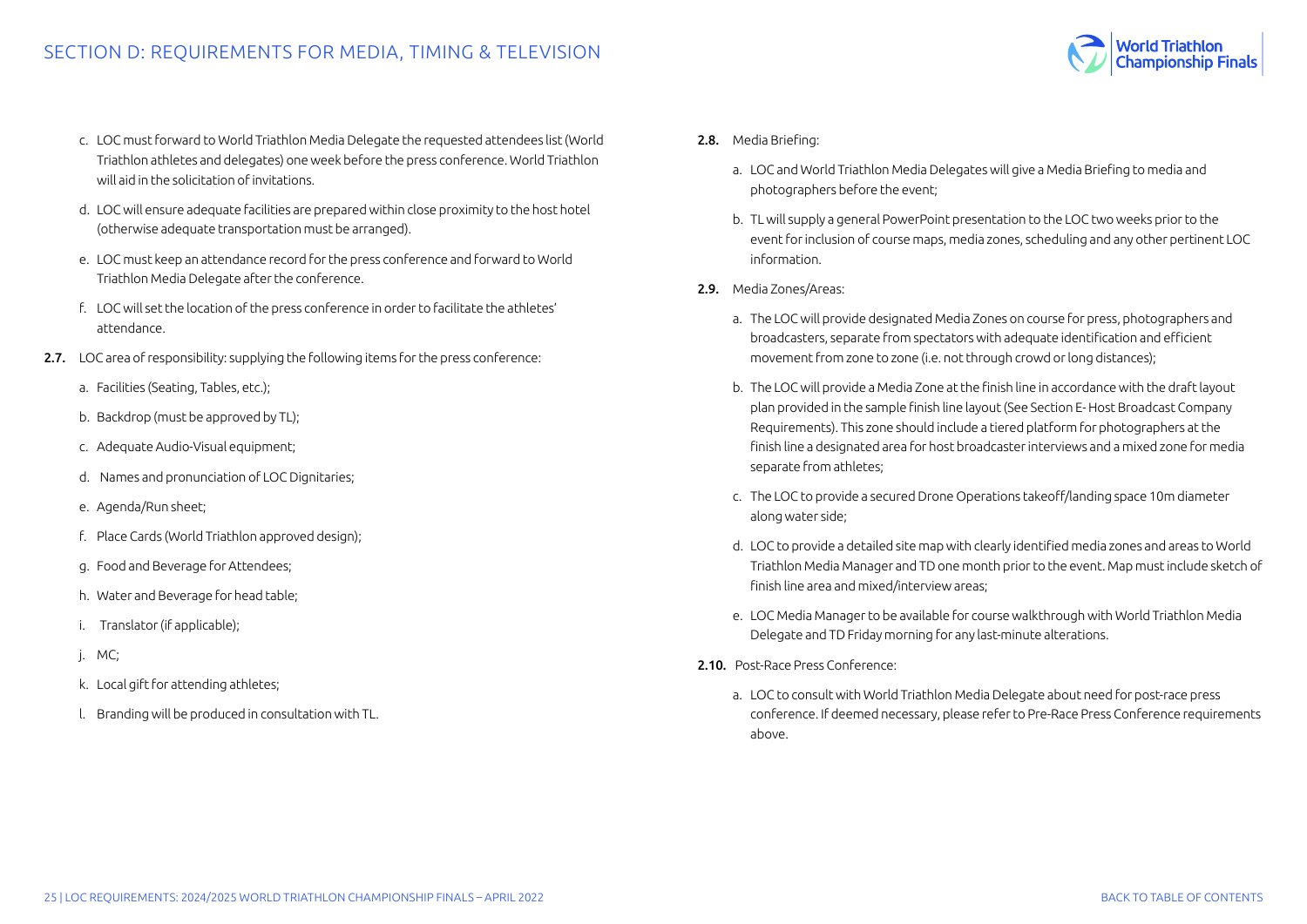<span id="page-25-0"></span>

a. Volunteers

| <b>Number of</b><br><b>Volunteers</b> | <b>Duties</b>                                                                         | <b>Time</b><br><b>Required</b> | <b>Notes</b>                                             | <b>Accreditation</b> | Radio    |
|---------------------------------------|---------------------------------------------------------------------------------------|--------------------------------|----------------------------------------------------------|----------------------|----------|
|                                       | Assist media<br>manager                                                               | All race day                   | Fluent in<br>English                                     | Media Zones          | 0        |
|                                       | <b>Triathlon News</b><br>Service – capturing<br>flash quotes of<br>finishing athletes | All race day                   | <b>Fluent</b> in<br>English;<br>Journalism<br>experience | Media Zones          | $\Omega$ |

- b. LOC Personnel: The LOC should:
	- have a main media contact to liaise with local media;
	- provide a minimum of one media chaperone for every ten media in order to properly control and direct media traffic;
	- have an experienced Photo Chief to manage the special needs of photographers and direct them throughout the course;
	- make sure there is a Media Centre Supervisor in order to ensure proper operation of the centre;
	- Produce a local press kit containing the items listed in 2.12.
- 2.12. Table of Contents for a Press Kit:
	- a. Schedule;
	- b. Organisation information (list of key organisational contacts);
	- c. Sponsor information;
	- d. World Triathlon information (sent by World Triathlon 30 days prior);
	- e. General city/region information (more if expecting international media);
	- f. Special events (functions or other races the media are invited to);
	- g. General media information (media centre, briefing, media events, accreditation/identification, access, accommodation (if expecting international media);
	- h. Transportation/parking;
- i. Course information;
- j. Course Maps (with media areas highlighted);
- k. Ranking information;
- l. Athlete profiles (top contenders only 6-10; visit World Triathlon Online Media Centre for most top athletes);
- m. Historic statistics/results (World Triathlon statistics are available in the Online Media Centre)<http://media.triathlon.org>. (Please contact World Triathlon if you require a sample Press Kit. The World Triathlon Media Guide and the World Triathlon Championship Series Media Guide are available on the World Triathlon Media Centre<http://media.triathlon.org>)
- 2.13. Equipment and Logistics Requirements:
	- a. The LOC must provide two motorbikes with drivers and helmets for the official World Triathlon photographer and pool photographers. Any additional motorbikes for local media access are the responsibility of the LOC and all vehicles on course must be approved by the World Triathlon Technical Delegate.

#### 2.14. Reporting:

- a. The LOC must provide a list of all accredited media to the World Triathlon at time of arrival;
- b. The LOC must provide a detailed reporting document to the World Triathlon Media Manager within 4-6 weeks after the event. This document will include:
	- Detailed Pre and Post Monitoring information (clippings, local TV stats, etc.);
	- Final Media Contact list;

# **3. TIMING AND RESULTS SERVICE REQUIREMENTS**

- 3.1. Overview:
	- a. Timing and results services are the cornerstone of a successful broadcast from a World Triathlon Championship Series event. These services are the basis for a professional and accurate production of a live Broadcast signal. As a result, the following are the technical requirements for any timing company that wishes to provide basic timing and results services. Please note that it is the responsibility of the LOC timing company to fulfil these requirements in full.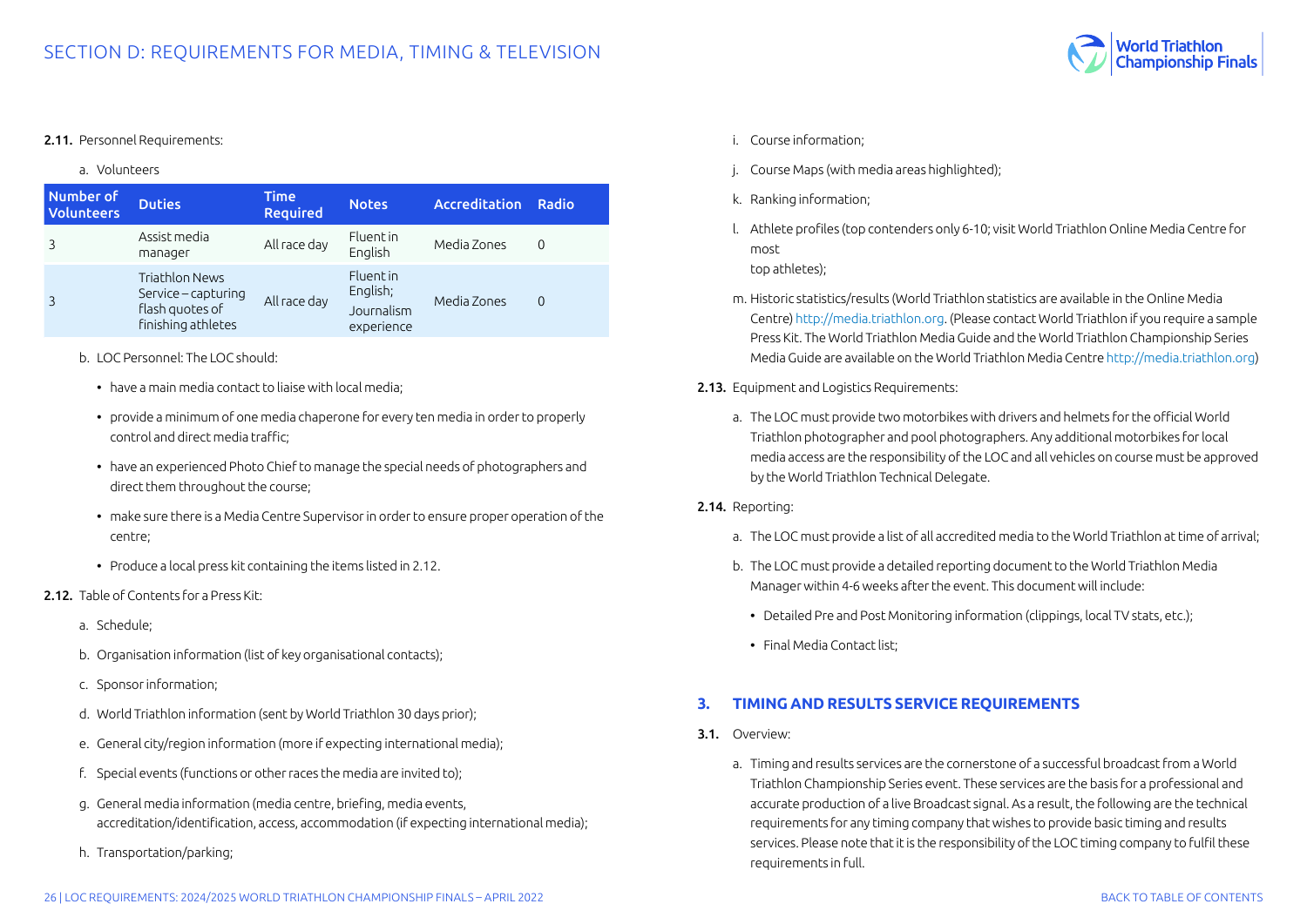- b. IMPORTANT: The LOC should ensure that the proposed timing company for the event can meet these requirements. An LOC timing and results provider CANNOT be confirmed until they are approved by the SMT.
- 3.2. General requirements:
	- a. The event must select a partner the Service Provider to secure the required quality of basic timing and results service.
	- b. The Service Provider should work on a "near invisible" basis during the event, with absolute minimum presence on the event course.
	- c. The Service Provider must be able to produce data displaying the results of the event, including each individual leg (swim-T1 –bike-T2 –run), and with multiple splits during each leg, where course layout allows.
	- d. The Service Provider must provide a direct connection to the graphics company to provide the basic timing service data.
	- e. Where possible, timing systems must be hidden from media, Broadcast and photographers.
- 3.3. Timing System:
	- a. Requirements of the transponder system:
		- The transponder timing system has been used on World Triathlon Championship Series events before, or has continuous references on World Triathlon Cup events in the last 3 years without problem.
		- Active chip technology or World Triathlon approved technology. Non World Triathlon approved transponder timing systems are not allowed.
		- Reliability, nearly 100% detection rate so all times are captured without losses;
		- Able to capture all splits for each individual leg, including multiple splits on swim (on water exit), bike and run;
		- Attach the transponder to the athlete in an ankle band;in a manner that does not influence the performance of the athlete. A second transponder is suggested onto the other ankle to avoid the negative effect of athlete transponder lost on swim course.
		- Work under the regulations of CE and FCC;
- Weigh no more than 20g;
- Transponders have to be provided for the athlete lounge in envelopes with athlete number and category (e.g. Elite Men, Elite Women) information on the envelope.
- b. Deliver the transponder data live and in real time from all splits (including intermediate ones) into the timing and results software used by the Service Provider;
- c. Able to vary in width from two to eight metres without obstructing the course, the thickness of the detector loops should be 6 mm maximum.
- 3.4. Use of Timing System:
	- a. Timing systems should be installed so as to isolate each discipline (swim, transition one (T1), bike, transition two (T2) and run) and capture multiple split times during each leg also (if athletes exit swim after each lap and if athletes lap through transition area during the bike and the run) and provide backup lap counting on the bike and run segments. The following timing data is required:
		- Swim intermediate times;
		- Transition 1 times;
		- Bike lap times;
		- Intermediate bike lap times (systems should be placed in coordination with Broadcast Camera plan to give updated data for Broadcast graphics during each lap); Please consult the Broadcast Production Director.
		- Transition 2 times;
		- Run lap times;
		- Intermediate run lap times (systems should be placed in coordination with Broadcast Camera plan to give updated data for Broadcast graphics during each lap); please consult the Broadcast Production Director.
		- Finish time.
	- b. The Service Provider must have live real time connections to timing locations to pull or retrieve data with as minimal latency as possible. World Triathlon emphasizes use of direct cable connections to the timing locations, and definitely avoiding WiFi or cellular connection on the venue..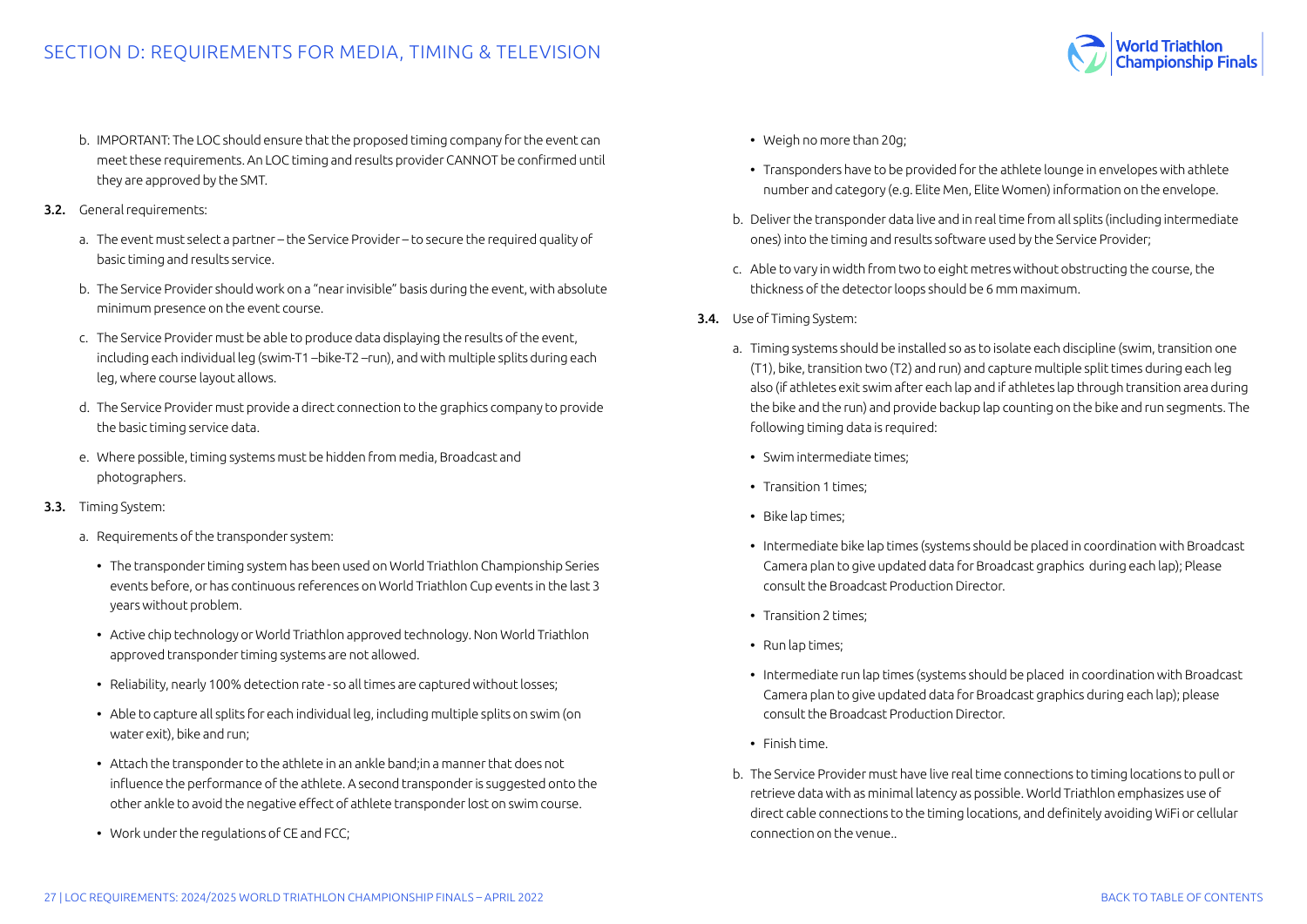

- d. IMPORTANT: Manually transporting times via a USB stick or similar device is not allowed;
- 3.5. Software:
	- a. The Service Provider software must be able to receive transponder data live in real time from the locations of the timing systems.
	- b. The captured data will be accessible in real time with direct access to the data provided to the Broadcast Graphics company, connection details to be provided by Broadcast Graphics company;
	- c. Additional information coming from the Field of Play will be included manually by the Technical Official e.g.: DNS, DNF, LAP, DSQ, penalties information.
	- d. World Triathlon requires World Triathlon Live Timing API export to facilitate live timing coverage on World Triathlon web services.
	- e. Test sessions are required which include timing, results, link with live timing and link with Broadcast graphics two weeks prior to the event remotely and the day before on site.
- 3.6. Event Venue Services:
	- a. The timing provider should be able to provide an Intranet CIS (Commentator Information System) capable of connecting to various feed points such as Sport Presentation booth, TV Commentator cabin, OB Van.
	- b. Physical printouts of all relevant data (e.g.: start lists, official results) are also required.
	- c. The timing provider should be able to deliver updates via SMS and mobile technology if requested.
	- d. The timing provider should provide a gantry finish clock or LED screen capable of displaying time and athlete data such as name, nationality, category etc., an electronic lap counter and scoreboard capable of graphic display.
	- e. A printed results (as per Competition Rules) distribution procedure should be able to be delivered.
	- f. At least one FOP operator is required to:
		- Manage last minute chips replacement
- Backup the start signal
- Identification of chipless athletes
- 3.7. Official Results Service:
	- a. Official results should be made available in a timely manner in formats as specified by World Triathlon including detailed race analysis. Exports in various formats should be possible to relevant third parties (media, event officials, IT partners etc.). Any photo-finish images should be available instantly for event officials, media and Broadcast partners.
	- b. As from 2023, official results should be automatically submitted through the live timing API (https://developers.triathlon.org/page/live-timing-standard-v11) where the API has been integrated. To do this, please send a single JSON timing message with the status set to "official", once results are approved and signed off by the Head Referee.
	- c. In case sending results via API is not possible, an Excel file must be produced with the following information:
		- Event Information such as: Event Name, Event Data, Start Time, Event Officials, Event Distance, Course Data and Weather Information;
		- Rank of athlete;
		- Race number of athletes;
		- Name of athlete;
		- National Federation of athlete;
		- Swim time + Rank on swim leg;
		- 1st Transition time + Rank on 1st transition leg;
		- Bike time + Rank on bike leg;
		- 2nd Transition time + Rank on 2nd transition leg;
		- Run time + Rank on run leg;
		- Total time;
		- Time offset to winner;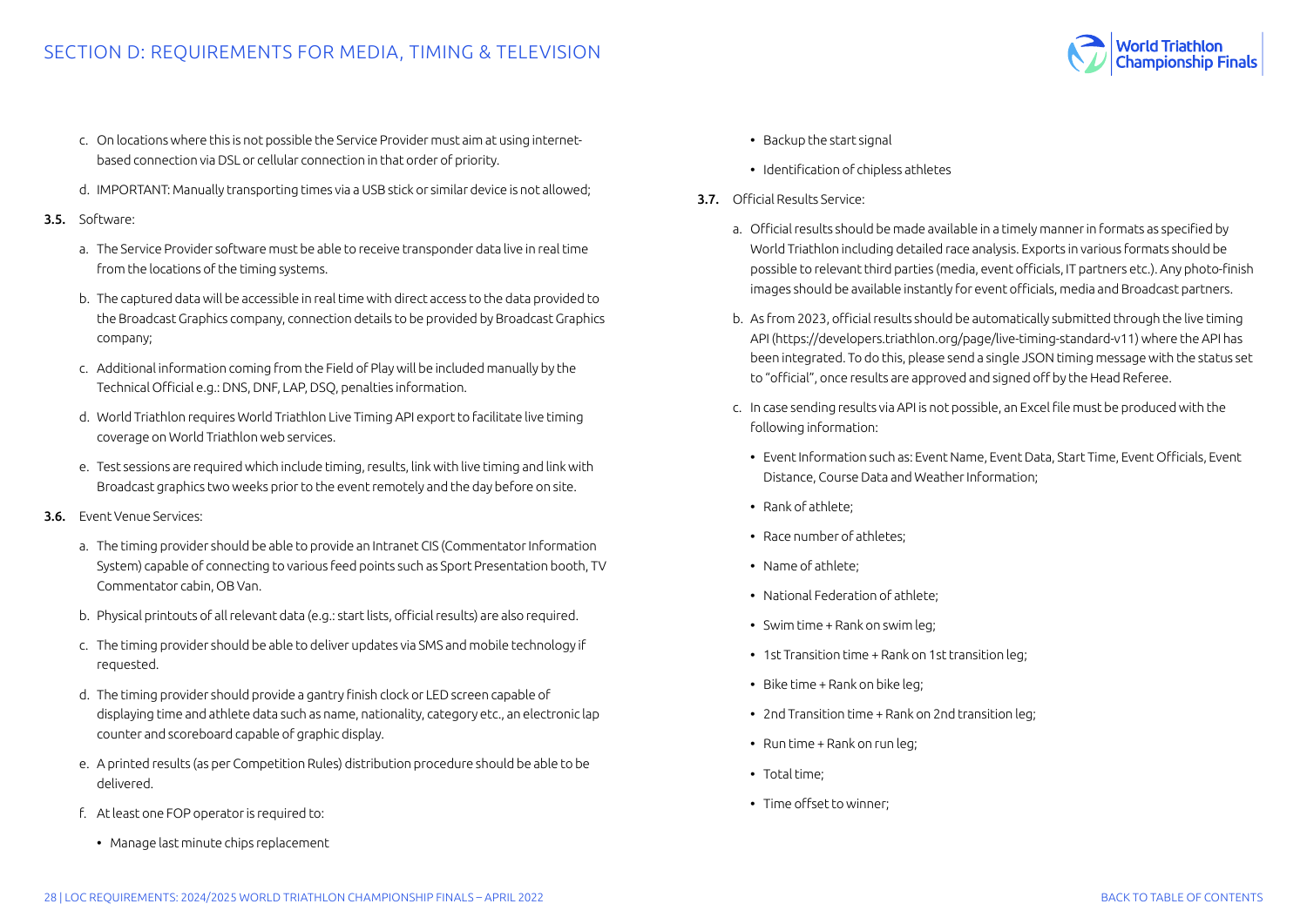

- e. The timing company must provide the results in the World Triathlon database table for archiving on www.triathlon.org, via a pre-specified Excel spreadsheet.
- f. The timing company will be given this file from the World Triathlon Entries Team before the event and the World Triathlon Technical Delegate will ensure that the start lists are correct. The Race Referee will sign off the results after each race to confirm them as official results.
- g. The files, once completed and verified, should be uploaded into our system on admin. triathlon.org. Log into the system, search for the event, then browse to the program and upload results. Login credentials will be issued to the Head Referee and the Technical Delegate.
- h. Results should be uploaded no later than five minutes after the official results are confirmed.

#### 3.8. Age-Group Results:

- a. The LOC, through the timing company, will create a set of results grouping the athletes by age-groups according to World Triathlon Competition Rules 2.5;
- b. The age of the athletes is determined as at 31 December in the year of competition;
- c. Athletes will be eligible to compete in the individual Age-Group events in the group in which their age is included. The groups are:
	- 15 to 19 in super sprint distance events (M15)/(F15);
	- 16 to 19 in sprint distance events (M16)/(F16);
	- 18 to 19 in standard and longer distance events (M18)/(F18);
	- 20 to 24 (M20)/(F20);
	- 25 to 29 (M25)/(F25);
	- $\cdot$  30 to 34 (M30)/(F30);
	- etc.
- d. An excel file of these results will be emailed to World Triathlon (entries@triathlon.org) and will include the following fields:
	- Position;
	- Race number;
	- Athlete given name;
	- Athlete family name;
	- IOC code of athlete nationality;
	- Age-Group;
	- Swim time;
	- T1 time;
	- Bike time;
	- T2 time;
	- Run time;
	- Total time.
- 3.9. Manual Back-up:
	- a. All timing systems should work on a failsafe basis, with zero tolerance for data error or system failure due to live television requirements. The timing company has to prepare a manual backup to cover the contingency of missed data because of chips lost during competition. Furthermore, in the event of catastrophic and unavoidable failure of the timing systems, the timing company should have a manual back-up system to provide accurate finish time and position data.
- 3.10. Photo-Finish System:
	- a. The Service Provider must supply Photo Finish Services with certified equipment to decide positions on close finishes in the event.
	- b. The minimum resolution of the Photo Finish camera: 1000 pixel high and 1000 frame per second.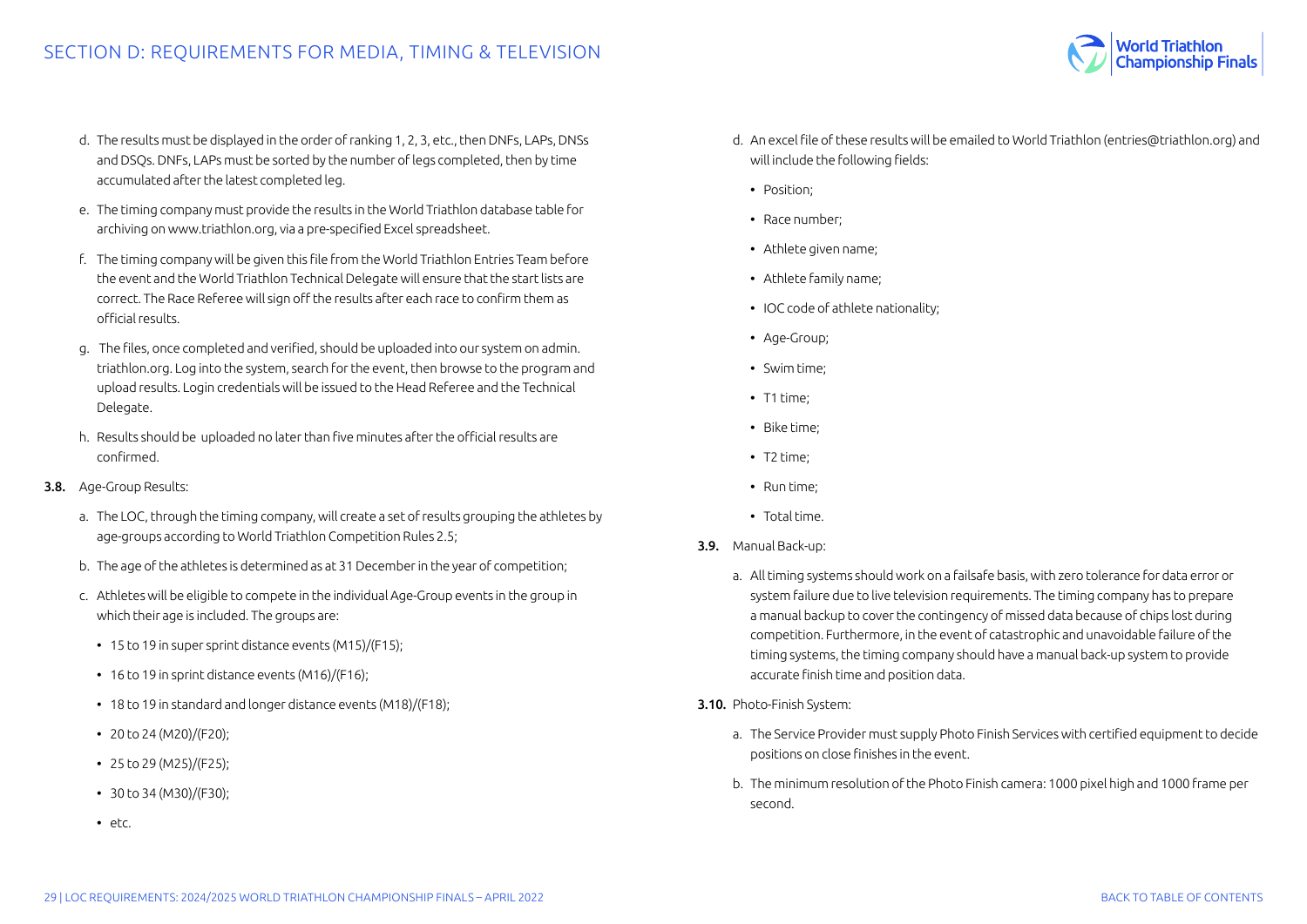- <span id="page-29-0"></span>c. Two photo finish cameras must be provided and positioned on either side of the finish Gantry and an official finish line must be marked for the decision of the final result. Mounting the cameras onto the finish gantry scaffold is preferred than using tripods.
- d. For close finishes, the Service Provider must be able to export the picture immediately according to a previously agreed communication protocol to the host broadcast company and World Triathlon Media team.
- 3.11. Basic Broadcast Graphics Services:
	- a. The timing and results services provider is required to feed data containing:
		- Environmental information gathered from TOs;
		- Intermediate standings during and after the different splits/laps taken on the different legs';
		- Intermediate standings during and after the different legs (swim / transition / bike / transition / finish);
		- Race incidences, IRMs and penalties
		- Final results.
	- b. The timing and results services provider is required to feed this and work together with the Broadcast graphics company used by the Broadcast production company at the event. This data must be available to the Broadcast graphics company in either a push or a pull protocol. The timing and results services provider must be able to send data over the following methods of communication: TCP/IP
	- c. The timing and results services provider is required to continuously review data before release to the Broadcast graphics company throughout the event, as is requested to have a dedicated person for this purpose. From athlete passing to release of standings information this must be in real time, unless an otherwise distributed plan has been agreed between the timing and results services provider and the Broadcast production company.
	- d. Details on additional features should be laid out in the proposal, such as information on:
		- Athlete information request:
		- Competition environment request;
		- Results analysis;
- The timing and results services company should arrange the transfer of timing data to the graphics provider, with consultation to the LOC and Broadcast production contacts listed below in Section E;
- Where possible within the range of networking with cable, a direct cable connection must be used for communication between the timing and results services provider and the Broadcast graphics company. Where this is not possible, the optimum solution with either internet or wireless should be carefully considered by the two parties.
- 3.12. Notes:
	- a. It is the responsibility of the local timing company / service provider to ensure that there is a working interface to the graphics provider.
	- b. The LOC timing company must provide one contact person from their local timing company to coordinate the protocols in use and the technical requirements of the Host Broadcast Company (HBC).

# **4. BROADCAST REQUIREMENTS**

Please note that this section related directly to World Triathlon Central Production. All questions should be directed to the Central TV Production.

- 4.1. Preamble:
	- a. The World Triathlon Championship Series is the premium product of World Triathlon. In order to establish the series on a worldwide basis it is necessary to have a consistent high quality TV product. World Triathlon defines the TV product as a combination of live races and news distribution. All this will be offered to international broadcasters.
	- b. World Triathlon will provide a host broadcaster (HBC) for the event. The HBC will be obliged to produce a TV signal of both races (elite men and elite women) for national and international broadcast partners.
	- c. The LOC will be required to deliver the onsite infrastructure for the HBC. Space, power, internet, structural facilities such as containers, cable bridges/jackets, fencing etc.
	- d. The LOC will provide a domestic broadcast taker for the series by 31 October of the year prior. If no domestic taker is secured by this date, the rights revert to World Triathlon to secure broadcast for the event and the series. World Triathlon (through its media partner

World Triathlon<br>Championship Finals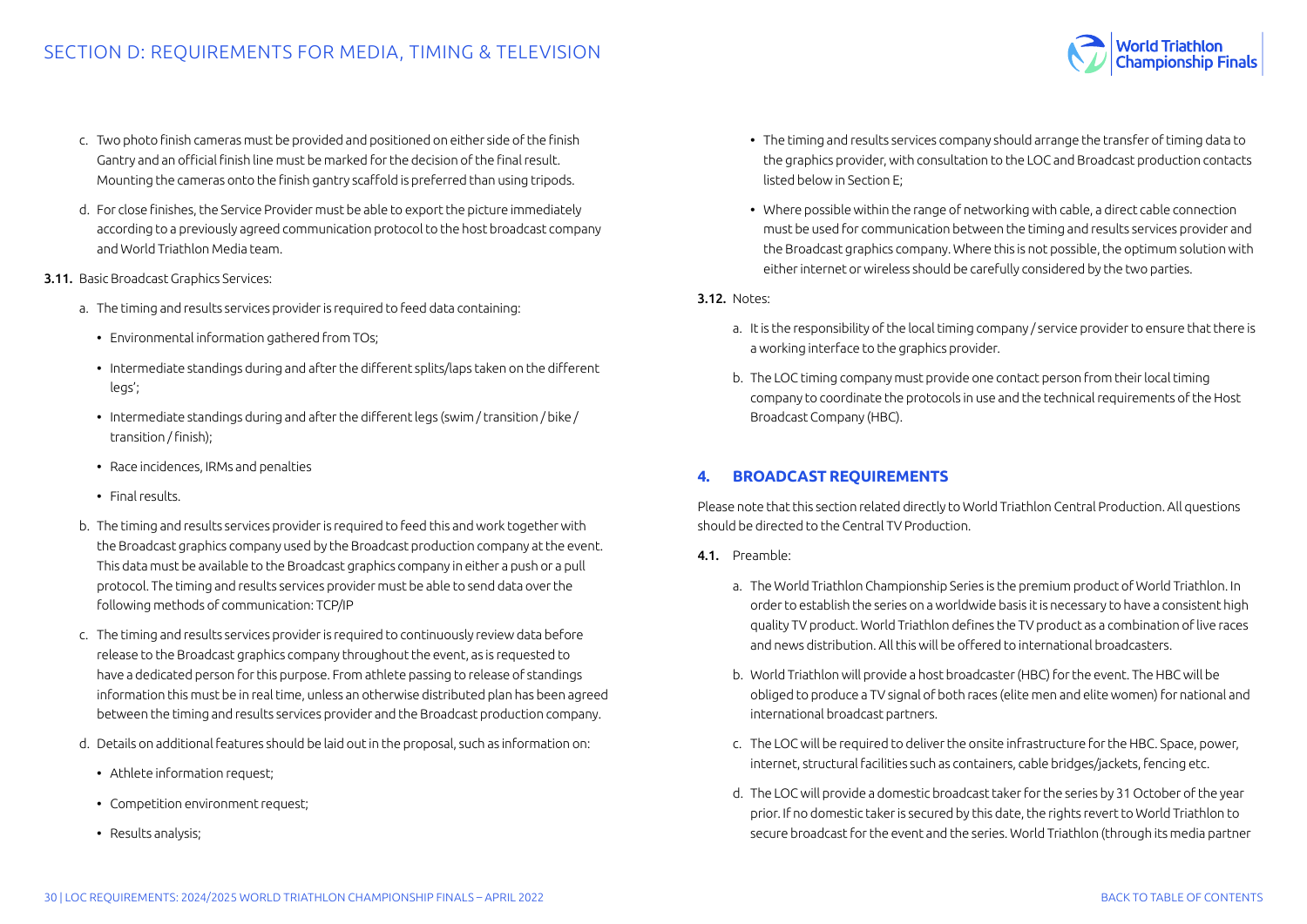

Infront Sports & MediaInfront Sports & Media & Media) will deliver International broadcast takers.

#### 4.2. Production:

- a. While the Host Broadcast is fulfilled by World Triathlon this section serves as a general guideline for LOC's can expect from the broadcast production. It is well acknowledged that this document can only give general statements related to the coverage of the World Triathlon Championship Series. Detailed discussion with the proposed HBC is required before a final decision is made and adjustments to these requirements may have to be made depending on the course and other local circumstances. The final set-up will be determined after a site survey with the LOC, HBC and World Triathlon.
- b. The host broadcaster will be obliged to produce a world class live feed of both the Elite Men's, Women's & any associated Mixed Relay races. It will be responsible to deliver all equipment and manpower necessary for such coverage from the venue.
- c. Any final camera plan and other local settings are subject to final approval by World Triathlon.
- d. The normal obligations of an HBC such as on-site coordination for licensees present in the venue should be fulfilled by the HBC too.
- e. The HBC will make available the feed to World Triathlon and licensees at the venue or a prior agreed international gateway.
- f. The feed will be produced in the following format: High Definition 1080i/50Hz (or High-Definition 1080i/59.94Hz).
- g. The HBC will be ready to start the Feed at least two (2) hours prior to the Event.
- h. Two digital drive recordings (more upon request) (one clean/clean and one PGM with international sound) will be supplied to World Triathlon.
- i. Upon prior consultation of the HBC, World Triathlon will determine the final set-up and the edit flow, the use of graphics, statistics and timekeeper. World Triathlon reserves the right to bring its own director and part of the camera crew for each production and will be entitled to use the technical means provided by HBC. Any final camera plan and other local settings must be approved by World Triathlon.
- j. World Triathlon will provide a Live Producer in charge of the editorial treatment of the event, good usage of the graphics guidelines and delivery of the international running order for each WTCS event.
- k. The feed must be completely neutral and independent and free of any domestic elements.
- l. The feed will be accompanied by full international sound in stereo quality and will cover in full, all the action from the event.
- m. Infront Sports & Media will provide two English commentators whose audio must be implemented into the feed by the HBC. Commentary may be produced off-site as deemed appropriate by World Triathlon.
- n. World Triathlon will hire a provider for TV graphics whose services must be implemented into the OB production and used for the International Feed.
- o. The HBC will implement the official opening and closing sequence provided by World Triathlon and will implement clips, profiles, vignettes, and features about athletes, the venue and the track (virtual / animated), the city and other relevant content promoting the World Triathlon, the event and the location at the reasonable discretion of Infront Sports & Media.
- p. The HBC will implement on World Triathlon's behalf and at World Triathlon's reasonable discretion sponsored graphics (e.g. a branded clock or data). The TV graphics provider will supply the equipment to collect the GPS data and graphics computer or caption generator to implement it into the Television Signal (e.g. Viz RT or similar). HBC will offer all necessary assistance and cooperation to connect the equipment to HBC's OB unit and deliver all necessary supplies for the graphic workplace such as a working container with air conditioning, tables, chairs, power supply, an Internet connection, all cabling, etc.
- q. The LOC support for TV includes the provision of certain space and facilities within the venue and course for the HBC and any International Broadcasters with unilateral on-site presence, as well as other positions to observe proceedings to ensure consistency across the event.
- 4.3. Interview TV room:
	- a. A TV interview room of minimum 20m2 should be set up the day of the Athletes' briefing (working place for 6 people and 4 extra chairs.)
	- b. Electricity and free Wi-Fi internet access is required. The room should be in a quiet environment and have the possibility to turn the lights off.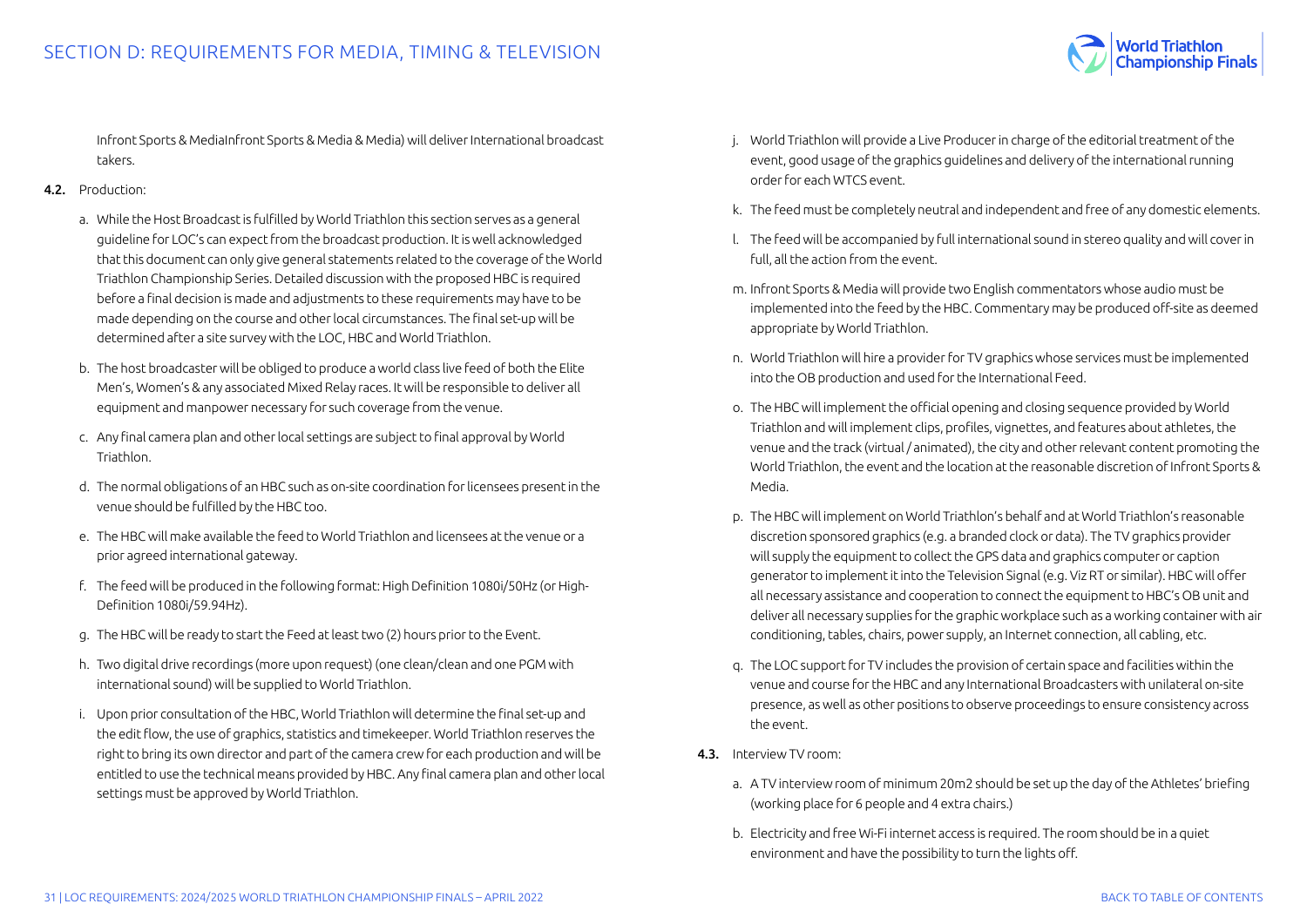

- c. Sealed water bottles are required for the athletes.
- 4.4. Coverage outline:
	- a. The International Running Order for the live coverage of the elite event will be provided by HBC.
	- b. Triathlon is determined by the challenges of three different sports each having its own specific requirements for TV coverage and possibly taking place in different environments. The following will give a short outline of what we consider crucial scenes in each of the disciplines. For each of these scenes the host broadcaster will make efforts and ensure the best possible coverage, use the best suitable equipment and the best positions for camera equipment. Upon request World Triathlon will provide video examples of ideal live coverage from a previous event.
- 4.5. Audio:
	- a. Infront Sports & Media expect (directional) microphones on each camera and at each crucial point of the coverage:
		- Exit from swimming
		- Transition zone to cover fast passing bikes, steps, atmosphere of spectators
		- Finish line
		- At location of specialty cameras

4.6. Equipment to be used: For the described coverage we expect the following list of equipment as follows:

| <b>Description</b>                               | <b>Minimum Number</b><br>(possibly higher depending on venue):                                                                                                                                                                                   |
|--------------------------------------------------|--------------------------------------------------------------------------------------------------------------------------------------------------------------------------------------------------------------------------------------------------|
| OB Truck                                         | 1 unit, with hard disk slow motion systems                                                                                                                                                                                                       |
| USB recorder                                     | 2 x USB + UBS stock                                                                                                                                                                                                                              |
| Helicopter with WESCAM                           | 1 x with Bi-Turbine                                                                                                                                                                                                                              |
| RF coverage                                      | Best endeavour to provide uninterrupted RF signal for the entire<br>race, e.g. pressurized RF relay plane. System to be validated by<br>World Triathlon before deployment.                                                                       |
| Cameras on boat<br>(Boats to be provided by LOC) | 2 x separate boats (One for the wireless handheld and one for a<br>Polecam)                                                                                                                                                                      |
| Cameras on motorbikes:                           | $\mathcal{P}$                                                                                                                                                                                                                                    |
| Handheld cameras                                 | 3 (with stabilised lenses)                                                                                                                                                                                                                       |
| Polecam                                          | 1                                                                                                                                                                                                                                                |
| Cameras on tripod                                | Minimum 3                                                                                                                                                                                                                                        |
| Super slow motion cameras                        | 1 camera, 2 positions                                                                                                                                                                                                                            |
|                                                  | Minimum 3 x EVS each with operators, all signals individually<br>routable onto the different inputs of the EVS via a router panel.                                                                                                               |
|                                                  | One (1) of these two (2) EVS operators will be required to edit<br>a 3-minute news playlist during the live coverage for World<br>Triathlon/Infront Sports & Media.                                                                              |
| <b>EVS</b>                                       | In addition, after the termination of the live coverage, World<br>Triathlon/Infront Sports & Media will require 1 EVS with an<br>operator to play out extra footage and graphics.                                                                |
|                                                  | World Triathlon/Infront Sports & Media request access to all the<br>footage in the EVS units to be dumped onto one external hard-<br>drive for archive purposes, along with an EVS operator, up until 2<br>hours after the end of the live feed. |
| Card Reader                                      | For request of ENG material shot by HBC/ENG crew.                                                                                                                                                                                                |
| Cables                                           | All cable works and cable crossings have to be provided by HBC                                                                                                                                                                                   |
| Jimmy Jib                                        | Depending on venue and course                                                                                                                                                                                                                    |
| Power<br>(Provided by LOC)                       | Power plus backup power supply via a UPS, e.g. Twin Pack<br>generator or similar reliable uninterrupted power solution.<br>System and schematical drawings to be validated by Infront Sports<br>& Media in advance.                              |
| Internet<br>(provided by the LOC)                | High speed (>50Mbps) cabled internet and wifi.                                                                                                                                                                                                   |
| Extras                                           | Anything necessary for implementation and organisation of<br>frequencies, antennas for the wireless cameras and microphones.                                                                                                                     |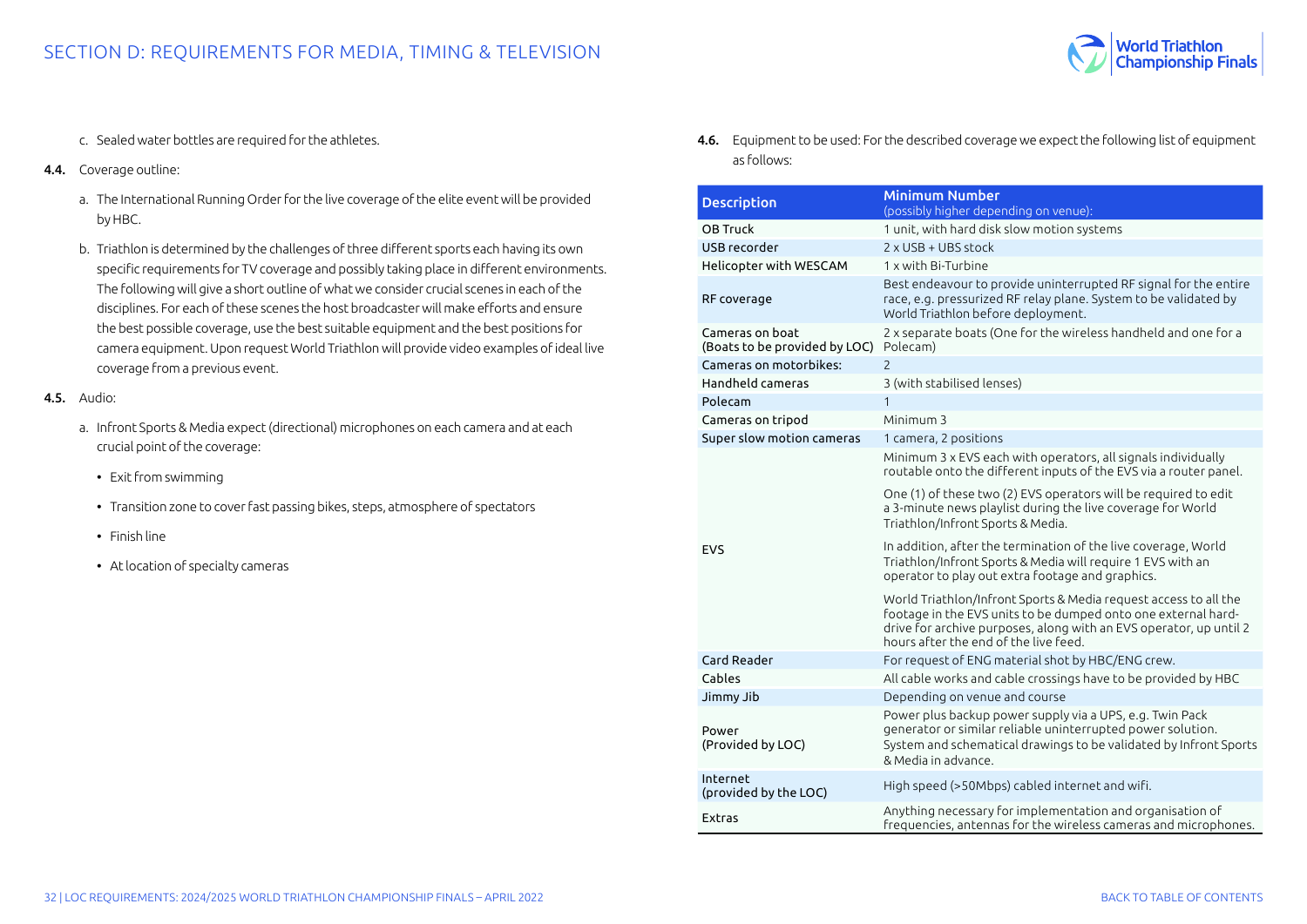

| <b>Description</b>                                       | Minimum Number<br>(possibly higher depending on venue):                                                                                                                                                                                                                                |
|----------------------------------------------------------|----------------------------------------------------------------------------------------------------------------------------------------------------------------------------------------------------------------------------------------------------------------------------------------|
| Extras<br>(provided by LOC, tbc<br>following site visit) | Cherry pickers, cranes, scaffolding, cable jackets etc.                                                                                                                                                                                                                                |
| Commentary unit                                          | 1 fully equipped unit for 2 commentators (power, desk, chairs)                                                                                                                                                                                                                         |
| (provided by the LOC)                                    | Technical equipment provided by HBC: monitors, headsets,<br>microphones, codec with intercom, connectivity etc.)                                                                                                                                                                       |
|                                                          | OB - Van <-> Camera circuit                                                                                                                                                                                                                                                            |
|                                                          | OB - Van <-> English commentators                                                                                                                                                                                                                                                      |
| Comms                                                    | (with separated talkback to OB van)                                                                                                                                                                                                                                                    |
|                                                          | OB - Van <-> TV Graphics                                                                                                                                                                                                                                                               |
|                                                          | OB - Van <-> World Triathlon Producer (on radio)                                                                                                                                                                                                                                       |
| Graphic equipment                                        | World Triathlon will provide supplier of TV Graphics. HBC will be<br>responsible for implementing virtual enhancements and data<br>service within the live feed                                                                                                                        |
|                                                          | Available for 4 days (including the race days)                                                                                                                                                                                                                                         |
| <b>FNG Crew</b>                                          | Solid-state HD ENG Camera incl. tripod. Standard 3-head lighting<br>kit & sound kit for interviews incl. handheld and clip-on mic, e.g.<br>Panasonic AJ-PX5000G incl. minimum 4 x 64 GB P2 media cards<br>(to be returned)) or Sony PMW500 incl. 4x SxS 64GB cards (to be<br>returned) |
| Creative Crew                                            | Director, Editor, Camera crew and all relevant creative crew<br>(Infront Sports & Media reserves the right to provide the TV<br>Production Director in order to ensure best coverage).                                                                                                 |
| Licenses                                                 | All required frequencies and permissions for communication,<br>microwave, relay station, helicopter                                                                                                                                                                                    |

# 4.7. TV Graphics and Data:

- a. World Triathlon will determine one TV Graphics and data supplier for the entire World Triathlon Championship Series. The supplier will deliver a large amount of data useful for the coverage and the analysis of the event. It will serve both live and highlight programmes.
- b. The HBC is entitled and requested to make extensive use of the data provided and should make arrangements for all graphical implementation into the world feed. Some data and graphics may be connected to a sponsor.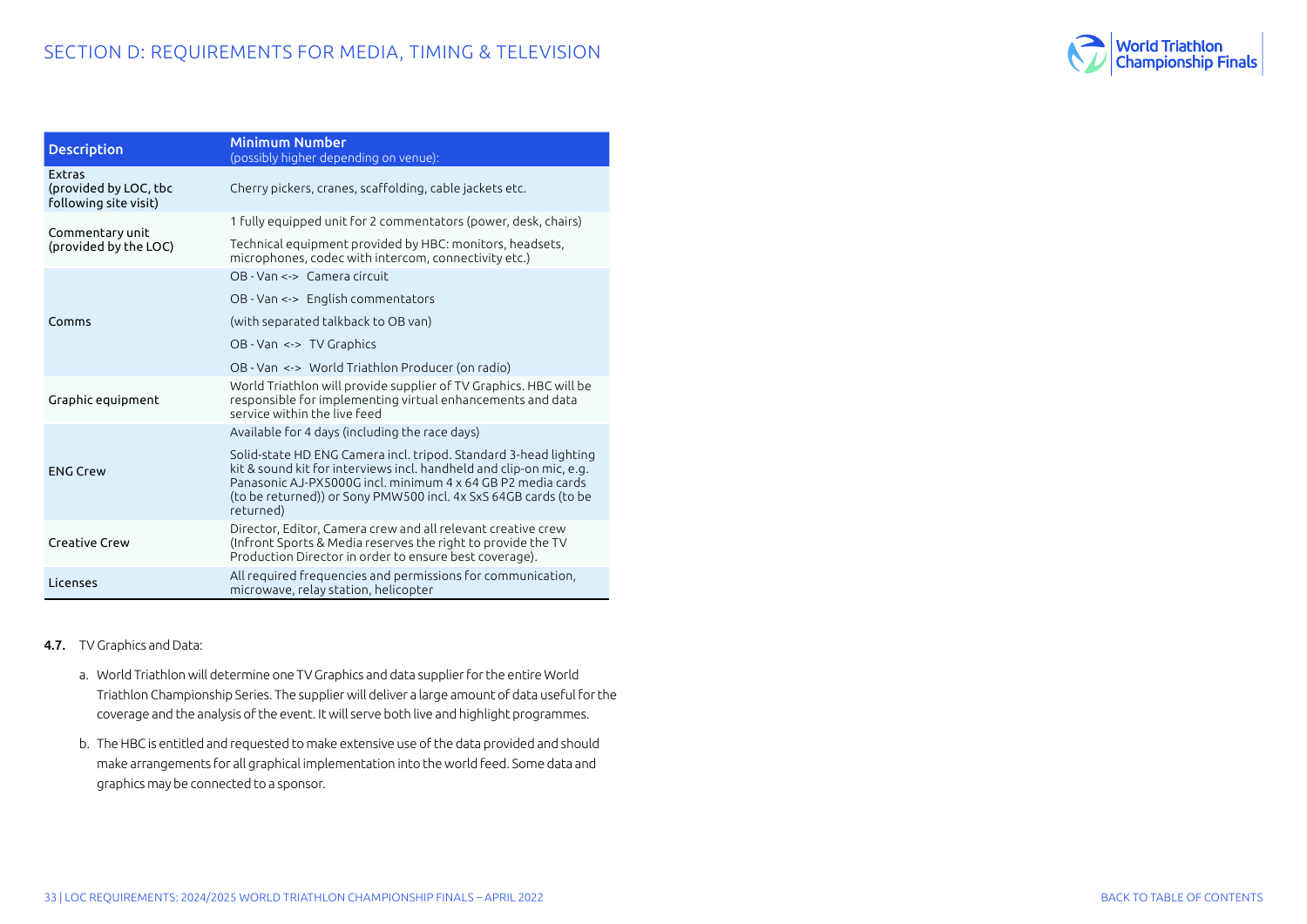<span id="page-33-0"></span>

**SECTION MORE THE**<br>**SECTION DEPARTMENTS** 

OOOH

ONGRE



# SECTION E: WORLD TRIATHLON CONGRESS AND MEETINGS

34 | LOC REQUIREMENTS: 2024/2025 WORLD TRIATHLON CHAMPIONSHIP FINALS – APRIL 2022 [BACK TO TABLE OF CONTENTS](#page-1-0) 

 $2.5.08$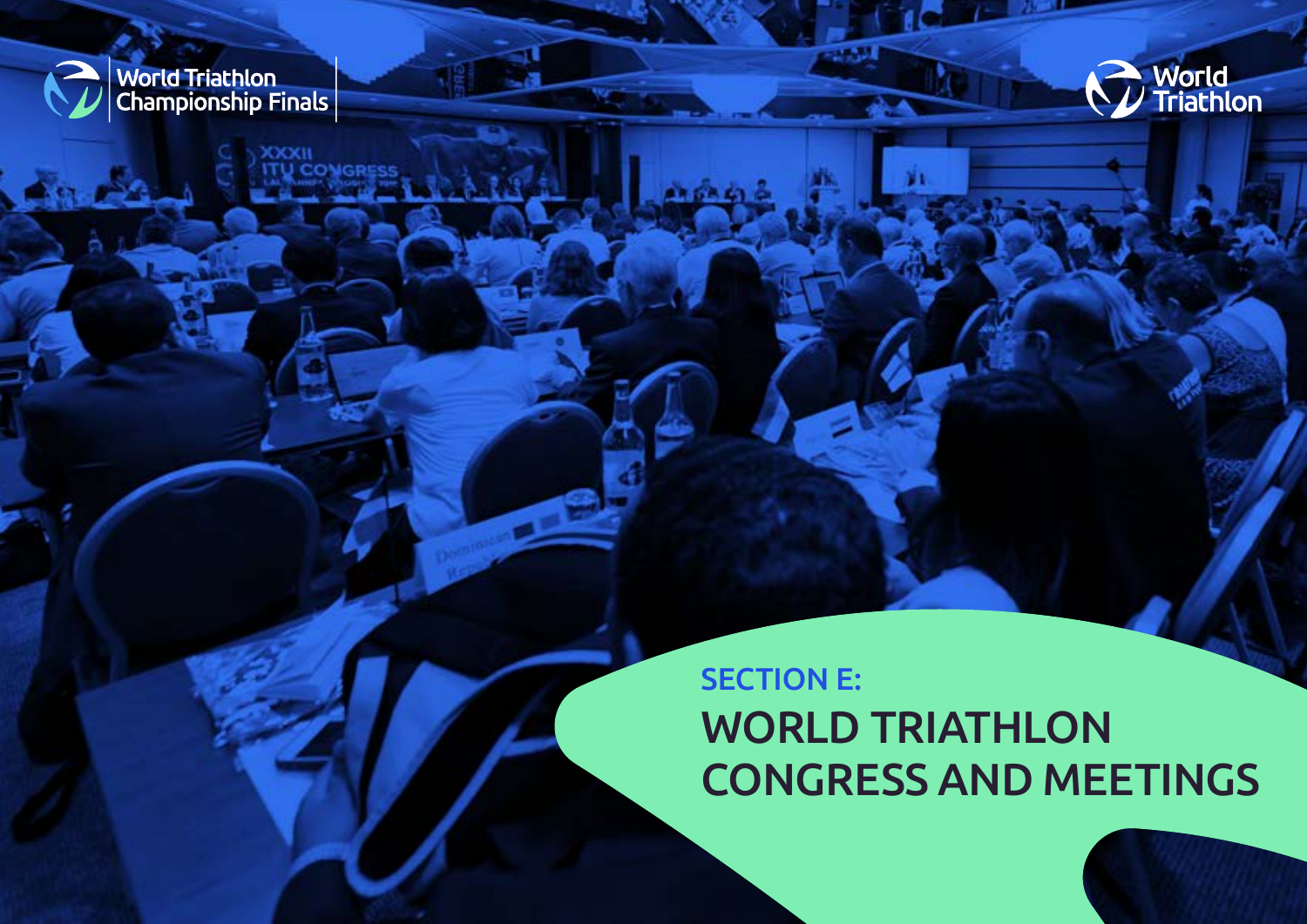

#### <span id="page-34-0"></span>**1. WORLD TRIATHLON CONGRESS**

- 1.1. The World Triathlon Congress is one of the most important events for World Triathlon and its members, the National Federations and the Continental Confederations as well as for the members of the World Triathlon Committees and Commissions. The World Triathlon Congress is scheduled to coincide with the World Triathlon Championships Final. It requires a significant level of support from the Local Organizing Committee. The below outlined requirements need to be provided and paid for by the LOC unless mentioned otherwise in the table. All meetings, offices and Congress should take place in the same location, ideally in the host hotel. The Congress is the highest level governing body of the World Triathlon, together with meetings of the World Triathlon Continental Confederations, World Triathlon Executive Board, World Triathlon Committees and Commissions, among others.
	- a. Meeting rooms:
		- World Triathlon Congress Room Technical, Audiovisual Equipment and volunteer support: (refer to table below)

#### b. Accreditation:

- The LOC will produce the accreditations for the Congress delegates with name/photo, which will be valid as a VIP access for each during the competitions and social functions.
- c. Accommodation:
	- The LOC should be able to propose a price up to a maximum of 90USD/ per night for NF delegates accomodatoin (1 per NF 166 NFs).
- d. Carbon Neutrality:
	- All relevant greenhouse gas emissions of the World Triathlon congress and meetings, including the emissions of the infrastructure (power consumption, heat energy, refrigeration), participant travel to the event, catering and lodging for the participants, and event-specific materials and waste have to be calculated, reported and offset in a certified compensation project.
- e. Hybrid Meeting options: In case travel is not possible from all member countries, the meetings and the Congress may take place in hybrid format. The necessary technology requirements (screen, camera, microphone) for such solutions is the responsibility of the LOC.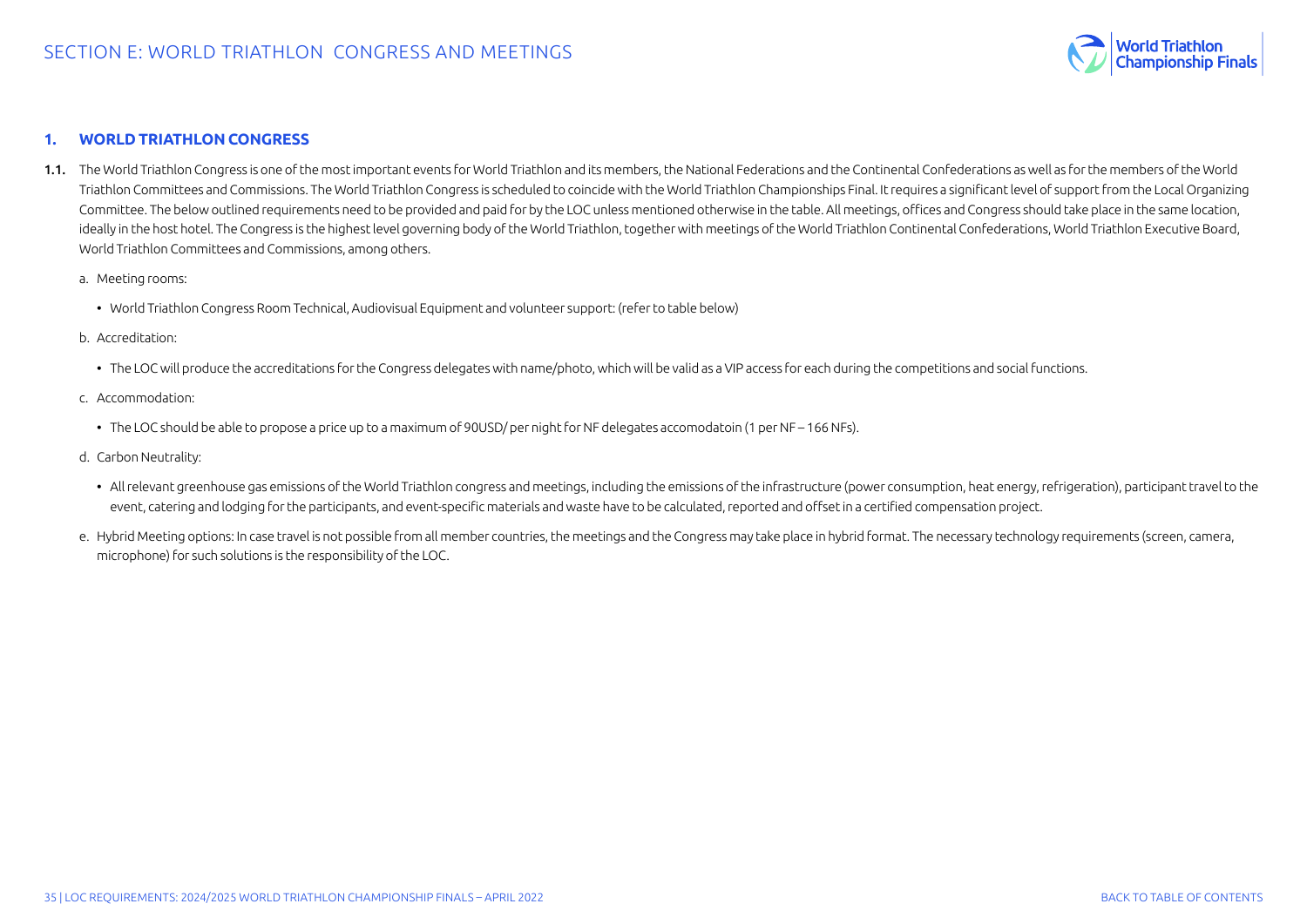

| <b>EVENT</b>                                                                 | <b>DURATION</b>                                                        | <b>ROOM SIZE</b>                                                                                        | <b>ROOM SET-UP</b>                                                                                                                                                                                                                                                                                                                                                                | <b>EOUIPMENT</b>                                                                                                                                                                                                                                                                                                                                                                                                                                                                                                                                                                                                                                                                                                                                                                                       | <b>FOOD &amp; BEVERAGE</b> | <b>VOLUNTEERS</b>                                                                                                                                                                                                 |
|------------------------------------------------------------------------------|------------------------------------------------------------------------|---------------------------------------------------------------------------------------------------------|-----------------------------------------------------------------------------------------------------------------------------------------------------------------------------------------------------------------------------------------------------------------------------------------------------------------------------------------------------------------------------------|--------------------------------------------------------------------------------------------------------------------------------------------------------------------------------------------------------------------------------------------------------------------------------------------------------------------------------------------------------------------------------------------------------------------------------------------------------------------------------------------------------------------------------------------------------------------------------------------------------------------------------------------------------------------------------------------------------------------------------------------------------------------------------------------------------|----------------------------|-------------------------------------------------------------------------------------------------------------------------------------------------------------------------------------------------------------------|
| <b>World Triathlon</b><br>Congress<br>Registration                           | Two days (days prior<br>to the Congress).                              | Congress Registration<br>area or if provided in the<br>reception area of the<br>World Triathlon Office. | Two big tables, 4 chairs,<br>storage for Congress folders<br>and delegate gifts.<br>Signage and appropriate<br>branding to indicate the<br>Congress Registration room<br>from outside.                                                                                                                                                                                            | Wi-Fi                                                                                                                                                                                                                                                                                                                                                                                                                                                                                                                                                                                                                                                                                                                                                                                                  |                            | $\overline{2}$                                                                                                                                                                                                    |
| <b>World Triathlon</b><br><b>Congress Set-Up</b>                             | The day before the<br>Congress prior to<br>the rehearsal.              | Conference room for 300<br>delegates with classroom<br>style setup.                                     | Skirted head table for 16<br>people. Classroom setup for<br>300 delegates. Speaker's<br>podium on the side of the<br>head table. The LOC should<br>produce a large backdrop<br>banner that spans the width<br>of the head table in line with<br>the World Triathlon branding<br>quidelines.<br>Signage and appropriate<br>branding to indicate the<br>Congress room from outside. | AV: Head table - microphone for every two persons.<br>Speaker's podium with microphone and remote control<br>for the presentations. Three LCD screen on the floor<br>for the head table. Speakers and recording facilities<br>with 8 microphones on head table and 4 roving floor<br>microphones. Two large screens with projectors,<br>streaming service, wired internet connection for<br>streaming and video mixer with operator. Simultaneous<br>translations service (Spanish-English-French) for Congress<br>with 250 headsets. Electronic plug access for each<br>delegate and head table. Free Wi-Fi internet access for all<br>delegates. Backdrop banner that spans the width of the<br>head table. Pens and paper for each delegate and head<br>table. LOC Congress gift for each delegate. |                            | As required for<br>furniture and AV<br>setup. Additional 2<br>volunteers for World<br>Triathlon setup.                                                                                                            |
| <b>World Triathlon</b><br>Congress set-Up for<br>electronic voting<br>system | The day before the<br>Congress prior to<br>the rehearsal.              | The same as the Congress<br>room.                                                                       |                                                                                                                                                                                                                                                                                                                                                                                   | Equipment and required facilities to be agreed between<br>World Triathlon, LOC and the service provider. (If the<br>congress room has a different location than the host<br>hotel, an electronic voting equipment set-up room<br>should be available for 2 days prior to the congress at the<br>congress venue).                                                                                                                                                                                                                                                                                                                                                                                                                                                                                       |                            | Technician as<br>required by the<br>contractor. Special<br>requirements for<br>the voting system<br>need to be finalised.<br>(Electricity, WI-FI,<br>4 tables & chairs<br>for the equipment<br>distribution etc.) |
| <b>World Triathlon</b><br><b>Congress Rehearsal</b>                          | 2 hours (the<br>day before the<br>Congress after the<br>setup is done) | The same as the Congress<br>Room                                                                        | Full set up as required for the<br>Congress                                                                                                                                                                                                                                                                                                                                       | The audio visual equipment as required for Congress Set-<br>up and an AV technician and translation services company<br>must be available.                                                                                                                                                                                                                                                                                                                                                                                                                                                                                                                                                                                                                                                             |                            | $\overline{2}$                                                                                                                                                                                                    |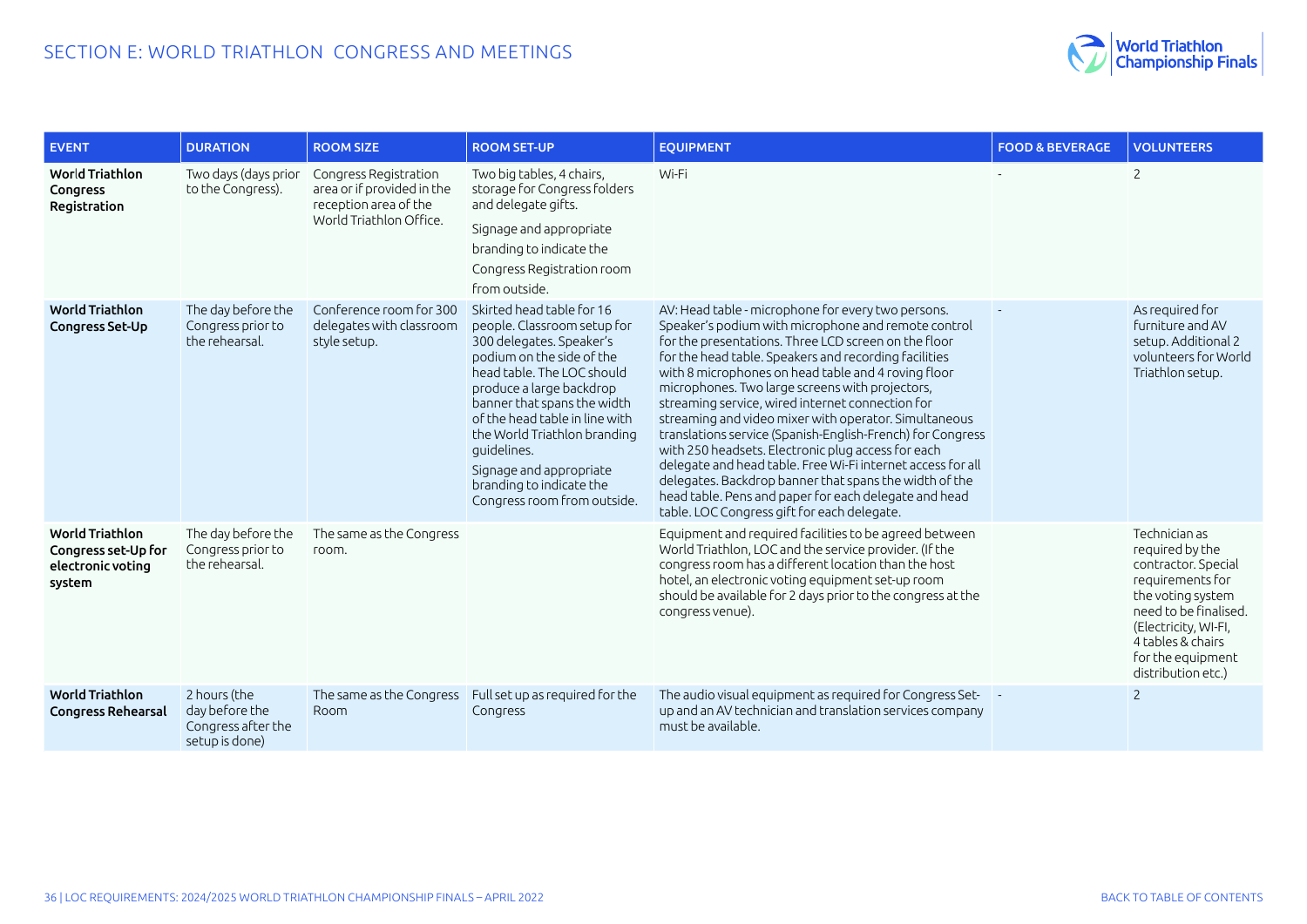

| <b>EVENT</b>                                                                 | <b>DURATION</b>                                              | <b>ROOM SIZE</b>                                                                                                                                                                                  | <b>ROOM SET-UP</b>                                                                       | <b>EOUIPMENT</b>                                                          | <b>FOOD &amp; BEVERAGE</b>                                                                                                                                                                                                                                                           | <b>VOLUNTEERS</b>                                                                                                                 |
|------------------------------------------------------------------------------|--------------------------------------------------------------|---------------------------------------------------------------------------------------------------------------------------------------------------------------------------------------------------|------------------------------------------------------------------------------------------|---------------------------------------------------------------------------|--------------------------------------------------------------------------------------------------------------------------------------------------------------------------------------------------------------------------------------------------------------------------------------|-----------------------------------------------------------------------------------------------------------------------------------|
| <b>World Triathlon</b><br><b>Congress Office</b><br>(during the<br>congress) | Day of the<br>Congress.<br>All Day.                          | 1 small room functioning<br>as World Triathlon Office<br>during the congress if<br>the congress venue is<br>different from the host<br>hotel where the World<br>Triathlon Office can be<br>found. | 2 tables with 6 chairs                                                                   | High-speed printing facility and photocopier.                             | Bottled water                                                                                                                                                                                                                                                                        |                                                                                                                                   |
| <b>World Triathlon</b><br>Congress check-in                                  | The day of the<br>Congress from<br>08:00.                    | Area outside of the<br>Congress room.                                                                                                                                                             | 4 regular size tables, 8 chairs.                                                         | Electrical outlets and Wi-Fi.                                             | Bottled water                                                                                                                                                                                                                                                                        | $\overline{2}$                                                                                                                    |
| Continental<br>Confederation<br><b>Meetings</b>                              | The day of the<br>Congress from<br>08:00 to 10:30.           | 5 conference rooms: 3<br>for 60 people, 1 for 40<br>people, 1 for 25 people.                                                                                                                      | Theatre-style setup with a<br>head table for 4 people in<br>each.                        | Large screen and projector.                                               | Bottled water based<br>on the capacity of the<br>room.                                                                                                                                                                                                                               |                                                                                                                                   |
| <b>World Triathlon</b><br>Congress                                           | Day of the Congress<br>11:00 to 18:00                        | As per the setup<br>requirement.                                                                                                                                                                  | As per the setup requirement.                                                            | As per the setup requirement.                                             | 2 coffee breaks<br>(water, tea, coffee,<br>soft drinks, snacks,<br>fruits). Seated<br>buffet/served lunch<br>for maximum 315<br>persons. Coffee<br>break outside of<br>the Congress room,<br>congress lunch<br>to be paid by the<br>following year's<br>Championships Final<br>host. | All required<br>technical support<br>(AV, translation,<br>voting system) and<br>4 volunteers for<br>the whole day of<br>Congress. |
| <b>World Triathlon</b><br><b>Congress Reception</b>                          | The day before, day<br>of, or the day after<br>the Congress. | In a separate room<br>or restaurant for all<br>Congress delegates and<br>World Triathlon staff and<br>guests (350 people).                                                                        | Round tables, seated.<br>President's table (20 persons)<br>and tables for all delegates. | Podium with microphone. Music or entertainment based<br>on local customs. | Served dinner and<br>drinks.                                                                                                                                                                                                                                                         | $\overline{4}$                                                                                                                    |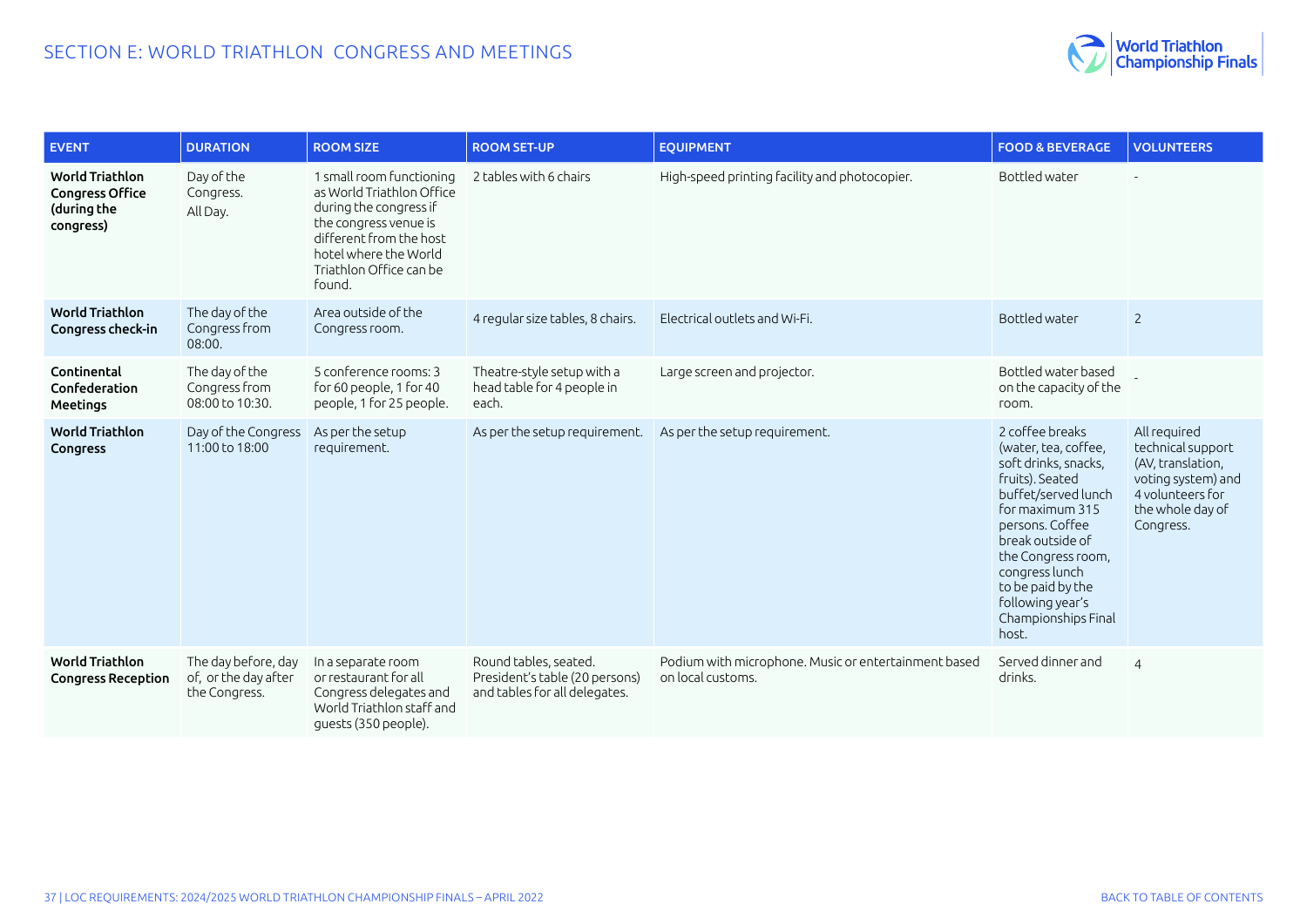

| <b>EVENT</b>                                                       | <b>DURATION</b>                                                                                                        | <b>ROOM SIZE</b>                                                             | <b>ROOM SET-UP</b>                                                                                                                                                               | <b>EQUIPMENT</b>                                                                                                                                                                                                                                                    | <b>FOOD &amp; BEVERAGE</b>                                                                                                                                                                                    | <b>VOLUNTEERS</b> |
|--------------------------------------------------------------------|------------------------------------------------------------------------------------------------------------------------|------------------------------------------------------------------------------|----------------------------------------------------------------------------------------------------------------------------------------------------------------------------------|---------------------------------------------------------------------------------------------------------------------------------------------------------------------------------------------------------------------------------------------------------------------|---------------------------------------------------------------------------------------------------------------------------------------------------------------------------------------------------------------|-------------------|
| <b>Executive Board</b><br>meeting                                  | Two days prior to<br>the Congress and<br>one day after the<br>Congress (1 full day<br>meeting, 2 half day<br>meetings) | Boardroom to<br>accommodate 20 people.                                       | Boardroom setup.                                                                                                                                                                 | Large screen and projector. Microphone for every person.<br>Speakers and recording facilities. Electronic plug access<br>for each person. Free Wi-Fi internet access. Pens and<br>рарег.                                                                            | Coffee breaks<br>(water, tea, coffee,<br>soft drinks, snacks,<br>fruits) for the half<br>day meetings. Seated<br>buffet/served lunch<br>and 2 coffee breaks<br>for the full day<br>meeting. Bottled<br>water. |                   |
| Committee &<br>Commission<br>meeting rooms                         | 16 meetings in total                                                                                                   | 6 rooms to accommodate<br>between 20 and 50<br>persons.                      |                                                                                                                                                                                  | Large screen and projector. Free Wi-Fi internet access.                                                                                                                                                                                                             | Bottled water.                                                                                                                                                                                                |                   |
| <b>Hall of Fame</b><br>banguet<br>(if applicable)                  | 1 evening function<br>during the<br>Championships<br>Final. May be<br>combined with<br>the Congress<br>Reception.      | Welcome / reception area<br>and theater style seated<br>room for 200 people. | Welcome / reception area for<br>welcome drinks and standing<br>reception after the ceremony.<br>Theater-style seating setup for<br>200 people, a podium with a<br>speaker stand. | AV: Speaker's podium with microphone. Two large<br>screens with projectors, video mixer with operator.<br>Approved World Triathlon backdrop banner.                                                                                                                 | Welcome drink and<br>finger food / wine /<br>beer / soft-drink after<br>the ceremony.                                                                                                                         |                   |
| <b>World Triathlon</b><br>Office                                   |                                                                                                                        | See the requirement at the SMT office section in this document               |                                                                                                                                                                                  |                                                                                                                                                                                                                                                                     |                                                                                                                                                                                                               |                   |
| <b>President's Office</b>                                          | Office/meeting<br>room exclusively for<br>the World Triathlon<br>President                                             | Room of 20m2                                                                 | Working table/chair for 1<br>person and meeting table/<br>chairs for 6 people                                                                                                    | Electricity and Free Wi-Fi internet access                                                                                                                                                                                                                          | Bottled water                                                                                                                                                                                                 |                   |
| <b>National Federation</b><br>Services &<br>Development<br>Meeting | 3 hours                                                                                                                | Conference room for 100<br>attendees.                                        | Theatre style,<br>Front table with 6 chairs,<br>Registration table in front<br>of the meeting room with 2<br>chairs.                                                             | Microphone for every two persons at the head table. 2<br>roving floor microphones. Large screen with projector.<br>Flipchart/white boards, electronic plug access for the<br>head table. Free Wi-Fi internet access for all delegates.<br>World Triathlon branding. | Coffee, Tea, Water,<br>light snacks and<br>fruits (number to be<br>confirmed a week<br>prior to the meeting).                                                                                                 | $\overline{2}$    |
| National<br><b>Federations</b><br>Paratriathlon<br>Meeting         | 2 hours                                                                                                                | Conference room for 60<br>attendees.                                         | Theatre style,<br>Front table with 6 chairs,<br>Registration table in front<br>of the meeting room with 2<br>chairs.                                                             | Microphone for every two persons at the head table. 2<br>roving floor microphones. Large screen with projector.<br>Flipchart/white boards, electronic plug access for the<br>head table. Free Wi-Fi internet access for all delegates.<br>World Triathlon branding. | Coffee, Tea, Water,<br>light snacks and<br>fruits (number to be<br>confirmed a week<br>prior to the meeting).                                                                                                 | $\overline{c}$    |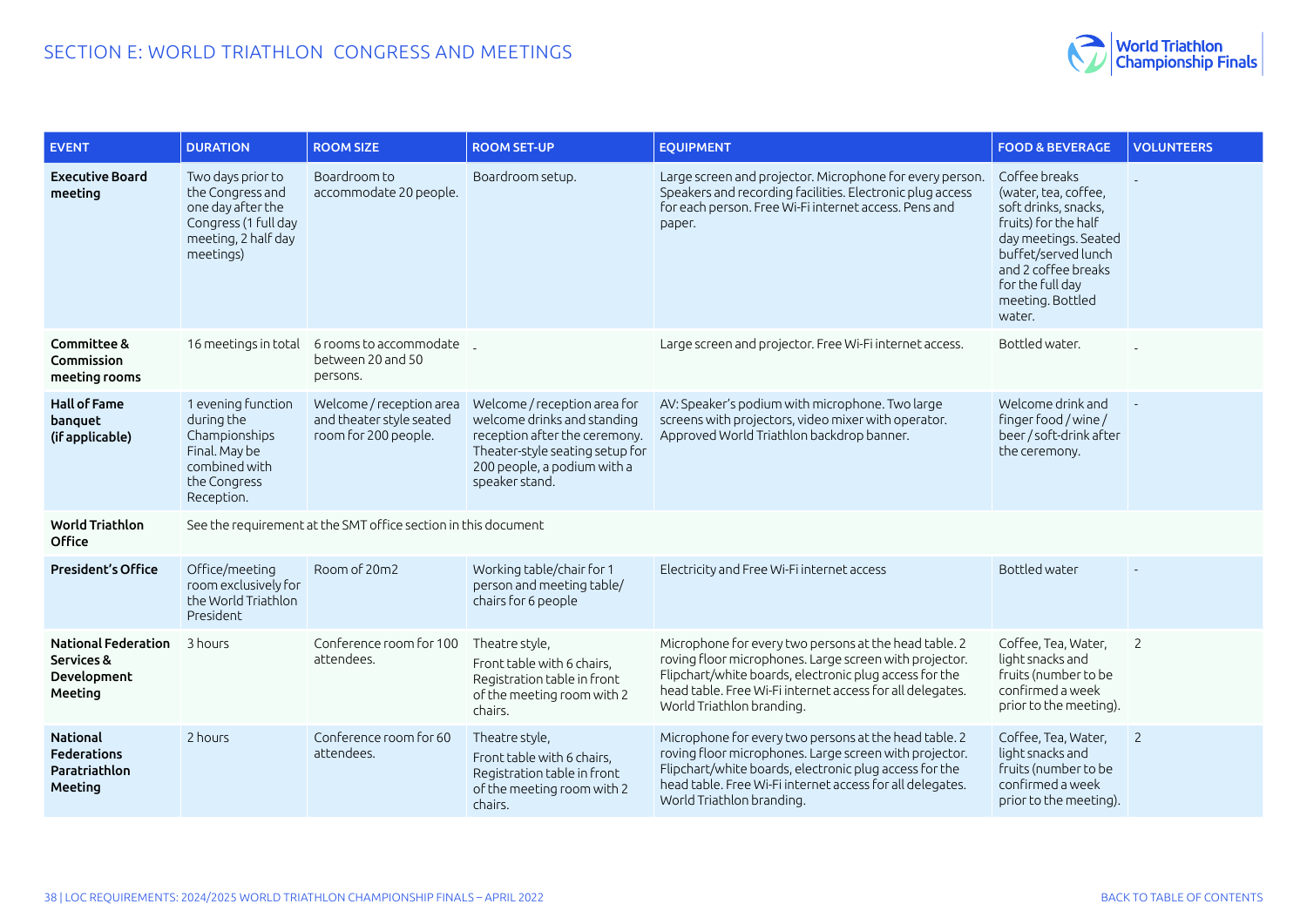

| <b>EVENT</b>                                        | <b>DURATION</b> | <b>ROOM SIZE</b>                     | <b>ROOM SET-UP</b>                                                                                                   | <b>EQUIPMENT</b>                                                                                                                                                                                                                                                    | <b>FOOD &amp; BEVERAGE VOLUNTEERS</b>                                                                         |  |
|-----------------------------------------------------|-----------------|--------------------------------------|----------------------------------------------------------------------------------------------------------------------|---------------------------------------------------------------------------------------------------------------------------------------------------------------------------------------------------------------------------------------------------------------------|---------------------------------------------------------------------------------------------------------------|--|
| National<br><b>Federations</b><br>Age-Group Meeting | 2 hours         | Conference room for 60<br>attendees. | Theatre style,<br>Front table with 6 chairs,<br>Registration table in front<br>of the meeting room with 2<br>chairs. | Microphone for every two persons at the head table. 2<br>roving floor microphones. Large screen with projector.<br>Flipchart/white boards, electronic plug access for the<br>head table. Free Wi-Fi internet access for all delegates.<br>World Triathlon branding. | Coffee, Tea, Water,<br>light snacks and<br>fruits (number to be<br>confirmed a week<br>prior to the meeting). |  |